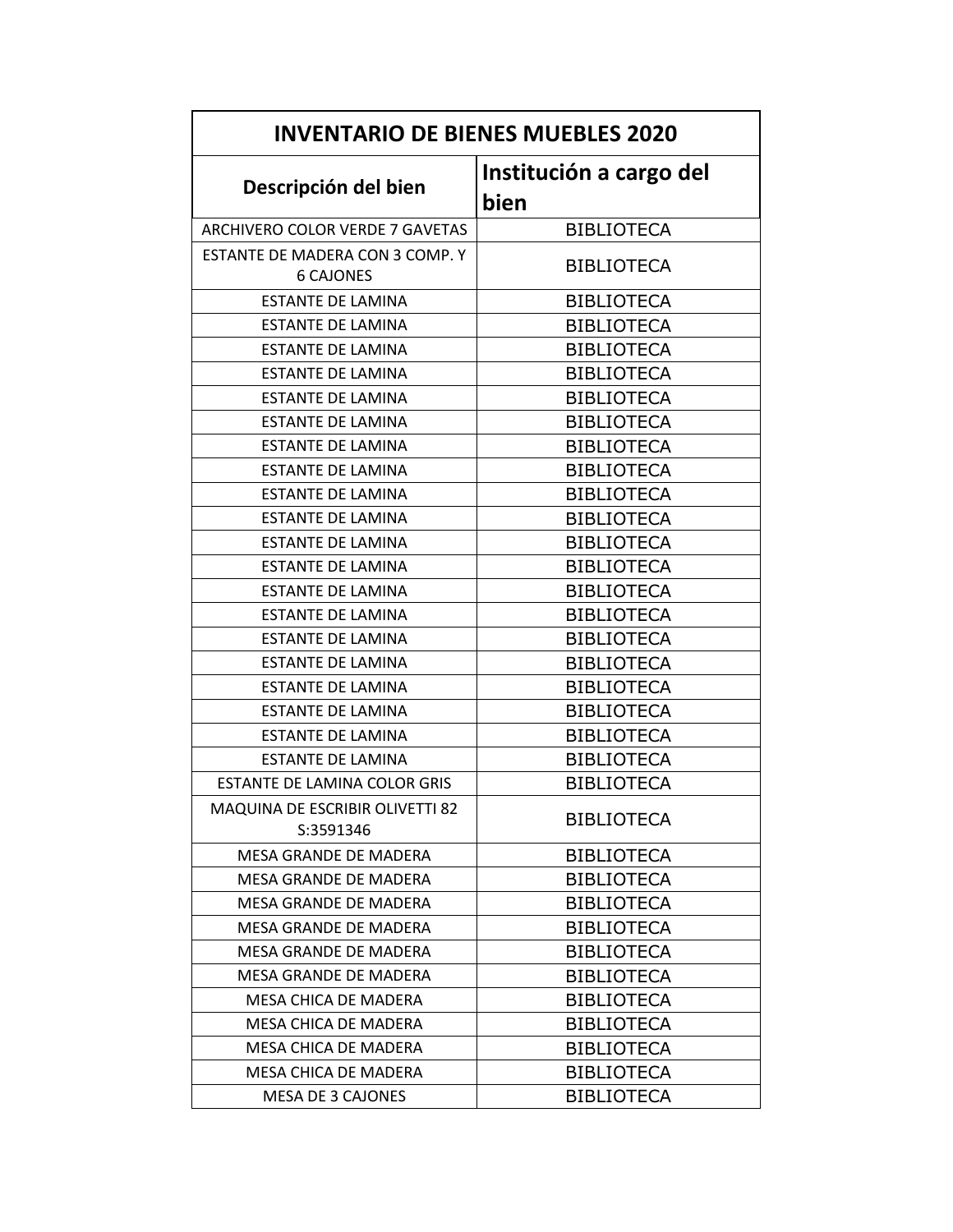| SILLA DE MADERA                 | <b>BIBLIOTECA</b> |
|---------------------------------|-------------------|
| SILLA DE MADERA                 | <b>BIBLIOTECA</b> |
| SILLA DE MADERA                 | <b>BIBLIOTECA</b> |
| SILLA DE MADERA                 | <b>BIBLIOTECA</b> |
| SILLA DE MADERA                 | <b>BIBLIOTECA</b> |
| SILLA DE MADERA                 | <b>BIBLIOTECA</b> |
| SILLA DE MADERA                 | <b>BIBLIOTECA</b> |
| SILLA DE MADERA                 | <b>BIBLIOTECA</b> |
| SILLA DE MADERA                 | <b>BIBLIOTECA</b> |
| SILLA DE MADERA                 | <b>BIBLIOTECA</b> |
| SILLA DE MADERA                 | <b>BIBLIOTECA</b> |
| SILLA DE MADERA                 | <b>BIBLIOTECA</b> |
| SILLA DE MADERA                 | <b>BIBLIOTECA</b> |
| SILLA DE MADERA                 | <b>BIBLIOTECA</b> |
| SILLA DE MADERA                 | <b>BIBLIOTECA</b> |
| SILLA DE MADERA                 | <b>BIBLIOTECA</b> |
| SILLA DE MADERA                 | <b>BIBLIOTECA</b> |
| SILLA DE MADERA                 | <b>BIBLIOTECA</b> |
| SILLA DE MADERA                 | <b>BIBLIOTECA</b> |
| SILLA DE MADERA                 | <b>BIBLIOTECA</b> |
| SILLA DE MADERA                 | <b>BIBLIOTECA</b> |
| SILLA DE MADERA                 | <b>BIBLIOTECA</b> |
| SILLA DE MADERA                 | <b>BIBLIOTECA</b> |
| SILLA DE MADERA                 | <b>BIBLIOTECA</b> |
| SILLA DE MADERA                 | <b>BIBLIOTECA</b> |
| SILLA DE MADERA                 | <b>BIBLIOTECA</b> |
| SILLA DE MADERA                 | <b>BIBLIOTECA</b> |
| SILLA DE MADERA CHICA           | <b>BIBLIOTECA</b> |
| SILLA DE MADERA CHICA           | <b>BIBLIOTECA</b> |
| SILLA DE MADERA CHICA           | <b>BIBLIOTECA</b> |
| SILLA DE MADERA CHICA           | <b>BIBLIOTECA</b> |
| SILLA DE MADERA CHICA           | <b>BIBLIOTECA</b> |
| SILLA DE MADERA CHICA           | <b>BIBLIOTECA</b> |
| SILLA DE MADERA CHICA           | <b>BIBLIOTECA</b> |
| SILLA DE MADERA CHICA           | <b>BIBLIOTECA</b> |
| OTRO GUARDA MOCHILAS DE MADERA  | <b>BIBLIOTECA</b> |
| <b>CON 4 COMARTIMENTOS</b>      |                   |
| OTRO CARRITO PARA LIBROS        | <b>BIBLIOTECA</b> |
| <b>VIENSONIC S:P4JO50200728</b> | <b>BIBLIOTECA</b> |
| PERFECT CHOICE MODELO PC-200055 | <b>BIBLIOTECA</b> |
| ENSAMBLADO COLOR CREMA          | <b>BIBLIOTECA</b> |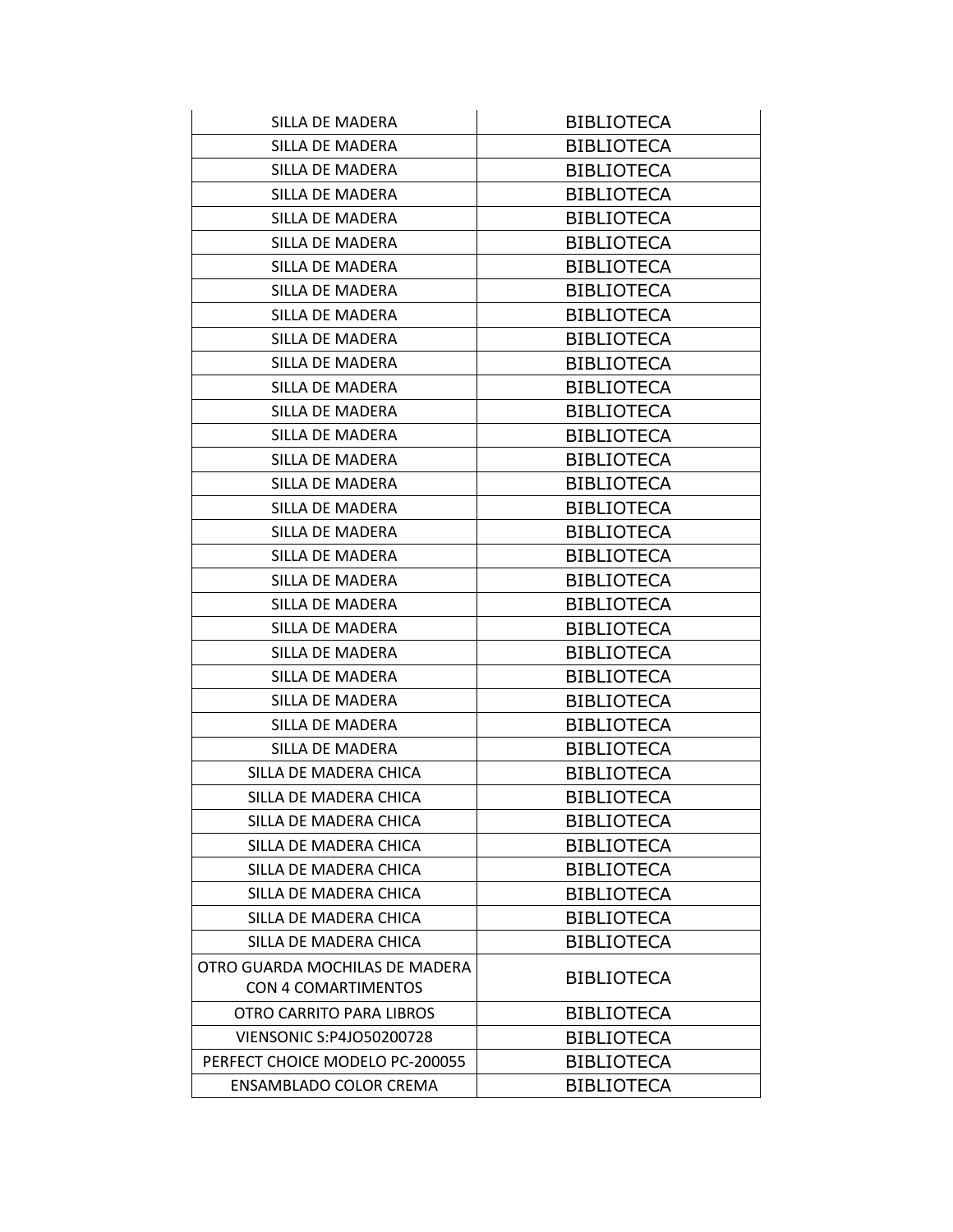| VIDEOCASETERA DE 6 CABEZAS SONY<br>MODELO SLVLX605MX                                                                                                                     | <b>BIBLIOTECA</b> |
|--------------------------------------------------------------------------------------------------------------------------------------------------------------------------|-------------------|
| ASTA PARA BANDERA                                                                                                                                                        | <b>BIBLIOTECA</b> |
| BANDERA                                                                                                                                                                  | <b>BIBLIOTECA</b> |
| ENCICLOPEDIA HISPANA MILENIUM 18<br>VOL.                                                                                                                                 | <b>BIBLIOTECA</b> |
| ENCICLOPEDIA DE MEXICO DE LUJO<br><b>TOMO 1 Y 2</b>                                                                                                                      | <b>BIBLIOTECA</b> |
| ENCICLOPEDIA CLAVES PARA LA VIDA,<br>LA SALUD TOMO 1 CON 2                                                                                                               | <b>BIBLIOTECA</b> |
| LAPTOP INSPIRATION 14" SERVICE TAG<br>D6H34Z1                                                                                                                            | <b>BIBLIOTECA</b> |
| <b>PROYECTOR EPSON POWERLITW S18+</b><br>CON SOPORTE INCLUIDO No.<br>S:TUAK4112200                                                                                       | <b>BIBLIOTECA</b> |
| <b>FUSSION PBS-2715MP3 CON TRIPIE</b><br><b>METALICO INCLUIDO</b>                                                                                                        | <b>BIBLIOTECA</b> |
| ESCRITORIO DE MADERA COLOR CAFÉ<br><b>RUSTICO</b>                                                                                                                        | CATASTRO          |
| SILLA PARA VISITANTE MODELO<br><b>ITALIANA COLOR NEGRO</b>                                                                                                               | CATASTRO          |
| SILLA MARCA MECO METALICA<br>PLEGABLE COLOR GRIS                                                                                                                         | <b>CATASTRO</b>   |
| MUEBLE INTEGRAL PARA EQUIPO DE<br>COMPUTO COLOR CAFÉ RUSTICO                                                                                                             | <b>CATASTRO</b>   |
| NO BREAK MARCA KOBLENZ 700 VA<br>CON RE, S:13-09 0014 COLOR NEGRO                                                                                                        | <b>CATASTRO</b>   |
| SUMADORA MARCA CITIZEN CX-80B, S:<br>1000874 COLOR NEGRO                                                                                                                 | <b>CATASTRO</b>   |
| IMPRESORA MATRIZ DE PUNTO EPSON<br>LX-300+II, S:NU6Y129766 COLOR<br><b>NEGRO</b>                                                                                         | <b>CATASTRO</b>   |
| <b>IMPRESORA MARCA HP LASERJET</b><br>P1606DNCE749A N/S: VND3F29746                                                                                                      | <b>CATASTRO</b>   |
| MARCA ACER S:P80012250213F300<br>PWSJUP8 (CPU, MONITOR) MAUSE<br><b>MARCA ACER</b><br>S:Ms1120011522203039K701,<br><b>TECLADO MARCA ACER</b><br>S:KBUSBOP25822200483K701 | <b>CATASTRO</b>   |
| MARCA LG ENSAMBLADO COLOR<br><b>NEGRO SERIE 9404000065</b>                                                                                                               | <b>CATASTRO</b>   |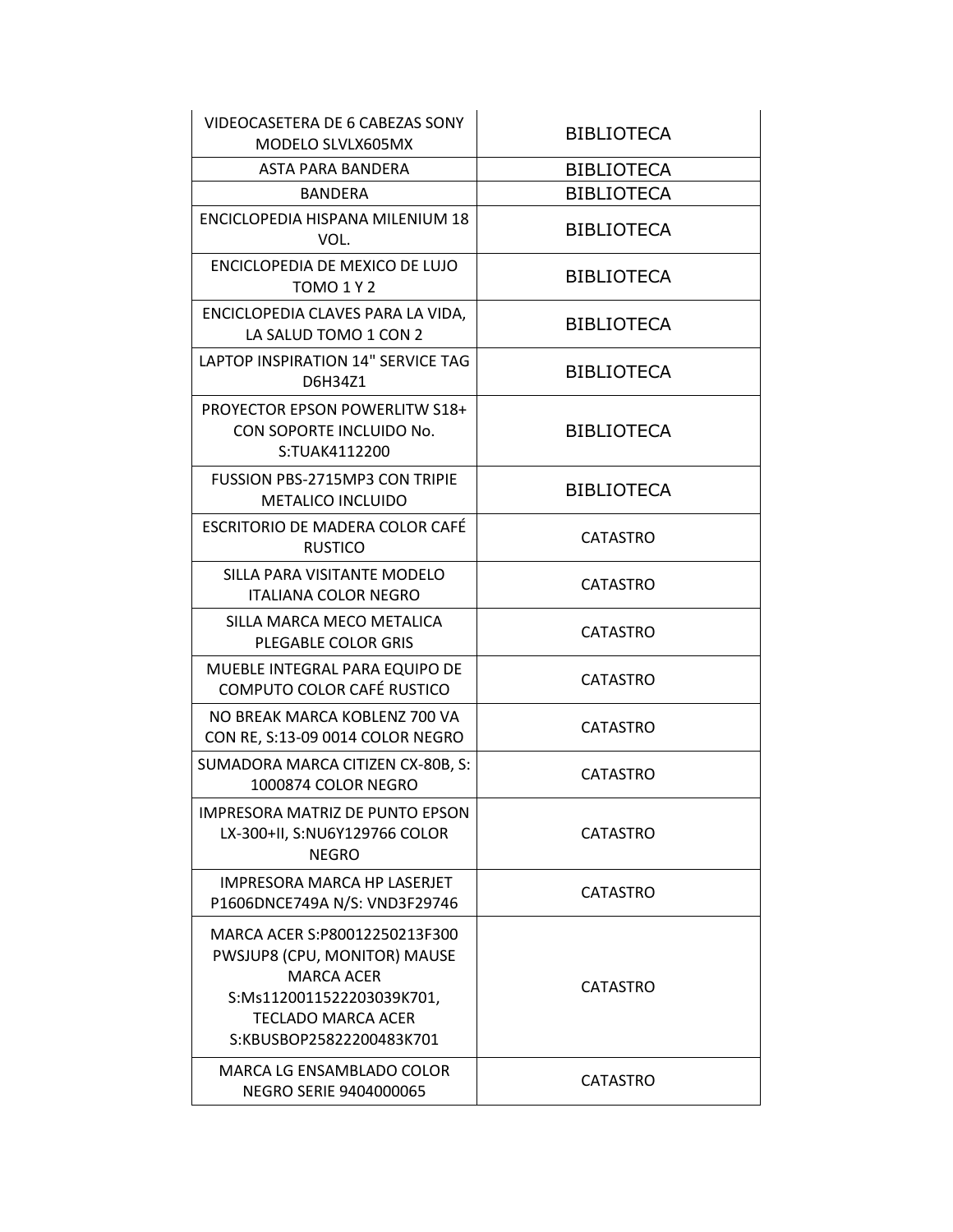| <b>MONITOR MARCA BTC SERIE</b><br>Z5NW804V2219080122                                                                | <b>CATASTRO</b>    |
|---------------------------------------------------------------------------------------------------------------------|--------------------|
| MARCA LOGITECH K200 COLOR NEGRO<br>SERIE 820-003414SY209UK                                                          | <b>CATASTRO</b>    |
| ANAQUEL METALICO DE 5 CHAROLAS                                                                                      | <b>CONTRALORIA</b> |
| ARCHIVERO ECONOMICO 4 CAJONES                                                                                       | <b>CONTRALORIA</b> |
| <b>ESCRITORIO COLOR CAFÉ</b>                                                                                        | <b>CONTRALORIA</b> |
| <b>ESTUDIANTIL COLOR CAFÉ CUBIERTO</b><br>DE FORMAICA 2 CAJONES                                                     | <b>CONTRALORIA</b> |
| SILLA ITALIANA                                                                                                      | <b>CONTRALORIA</b> |
| SILLA METALICA                                                                                                      | <b>CONTRALORIA</b> |
| SILLA SECRETARIAL NEGRO                                                                                             | <b>CONTRALORIA</b> |
| <b>BOCINAS MARCA SUPER WOOFER</b>                                                                                   | <b>CONTRALORIA</b> |
| MCA. DELL COLOR NEGRO                                                                                               | <b>CONTRALORIA</b> |
| MCA. DELL CN-0KC026-64180-65U-<br>07SA                                                                              | <b>CONTRALORIA</b> |
| CPU MARCA ACTIVE, MOUSE Y<br><b>TECLADO MARCA GENIUS</b><br>S:XEB9007018535 MONITOR MCA. E<br>MACHINES 1507D76F8031 | <b>CONTRALORIA</b> |
| DELL COLOR NEGRO CN:ODJA1S-<br>71616-685-0QGF                                                                       | <b>CONTRALORIA</b> |
| <b>MARCA TP-LINK MODELO TL-</b><br>WA901ND S:2143319000456 COLOR<br><b>HUESO</b>                                    | <b>CONTRALORIA</b> |
| PANASONIC COLOR BLANCO MODELO<br>KX-TS500ME. S/N:8AAAA043180                                                        | <b>CONTRALORIA</b> |
| <b>MOUSE PERFEC</b>                                                                                                 | <b>CONTRALORIA</b> |
| ESCRITORIO DE MADERA COLOR CAFÉ                                                                                     | <b>CULTURA</b>     |
| 2 PZAS DE BAFLE RADSON PSSSA-15<br>USB CLAVE PSSA-15 USB                                                            | <b>CULTURA</b>     |
| 1 PZA MICROFONO UHF 2 SEMI-PRO<br><b>KAPTON CLAVE KMU-2B</b>                                                        | <b>CULTURA</b>     |
| SILLA DE MADERA                                                                                                     | <b>CULTURA</b>     |
| SILLA DE MADERA                                                                                                     | <b>CULTURA</b>     |
| SILLA DE ACERO TUBO NEGRO                                                                                           | <b>CULTURA</b>     |
| SILLA DE ACERO TUBO NEGRO                                                                                           | <b>CULTURA</b>     |
| SILLA DE ACERO TUBO NEGRO                                                                                           | <b>CULTURA</b>     |
| SILLA DE ACERO TUBO NEGRO                                                                                           | <b>CULTURA</b>     |
| SILLA DE ACERO TUBO NEGRO                                                                                           | <b>CULTURA</b>     |
| SILLA DE ACERO TUBO NEGRO                                                                                           | <b>CULTURA</b>     |
| SILLA DE ACERO TUBO NEGRO                                                                                           | <b>CULTURA</b>     |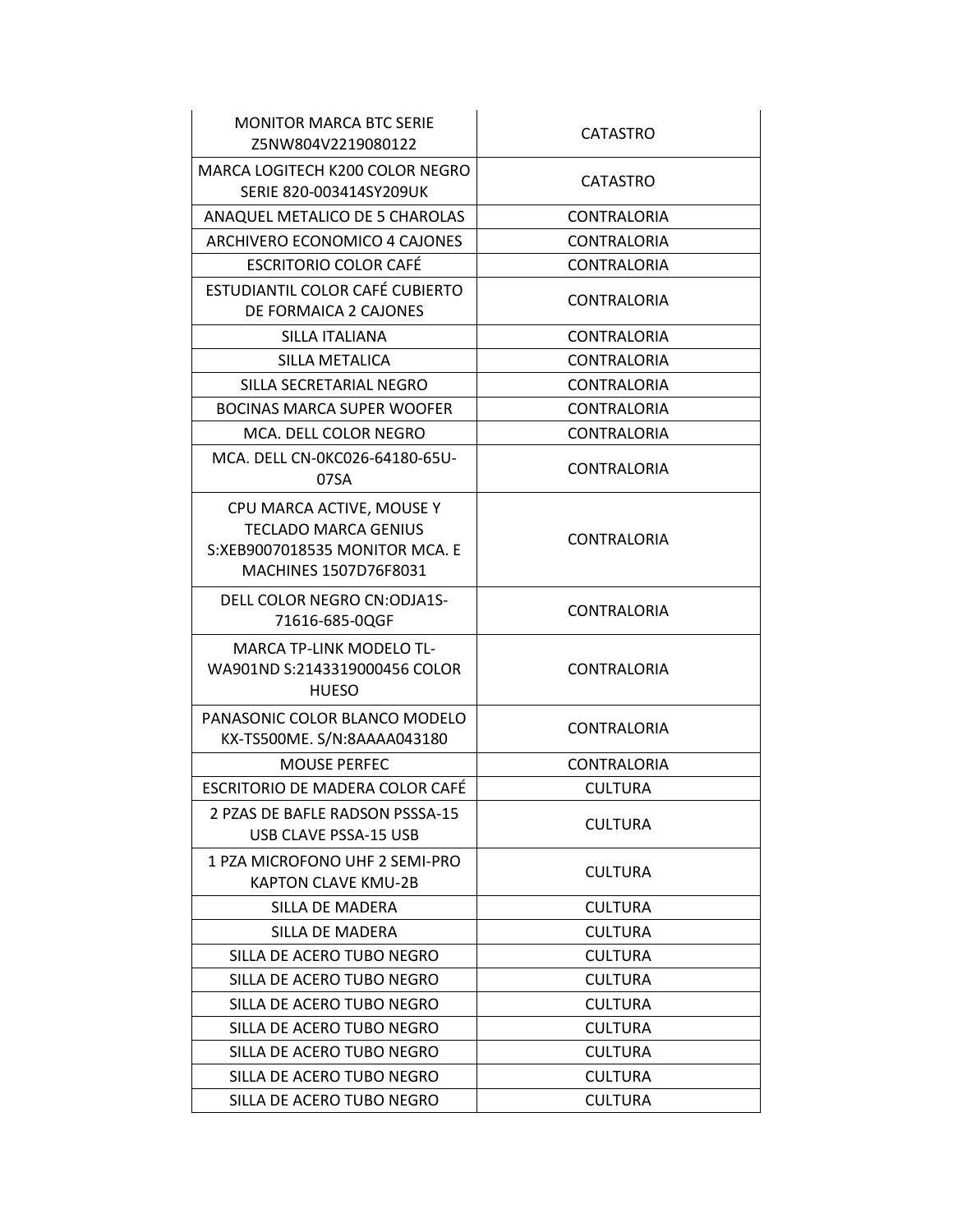| <b>DESARROLLO RURAL</b>          |
|----------------------------------|
| <b>DESARROLLO RURAL</b>          |
| <b>DESARROLLO RURAL</b>          |
| <b>CULTURA</b>                   |
| <b>CULTURA</b>                   |
| <b>CULTURA</b>                   |
| <b>CULTURA</b>                   |
| <b>CULTURA</b>                   |
| <b>CULTURA</b>                   |
| <b>CULTURA</b>                   |
| <b>CULTURA</b>                   |
| <b>CULTURA</b>                   |
| <b>CULTURA</b>                   |
| <b>CULTURA</b>                   |
| <b>CULTURA</b>                   |
| <b>CULTURA</b>                   |
| <b>CULTURA</b>                   |
| <b>CULTURA</b>                   |
| <b>CULTURA</b>                   |
| <b>CULTURA</b>                   |
| <b>CULTURA</b><br><b>CULTURA</b> |
| <b>CULTURA</b>                   |
| <b>CULTURA</b>                   |
| <b>CULTURA</b>                   |
| <b>CULTURA</b>                   |
| <b>CULTURA</b>                   |
| <b>CULTURA</b>                   |
| <b>CULTURA</b>                   |
| <b>CULTURA</b>                   |
|                                  |
| <b>CULTURA</b>                   |
|                                  |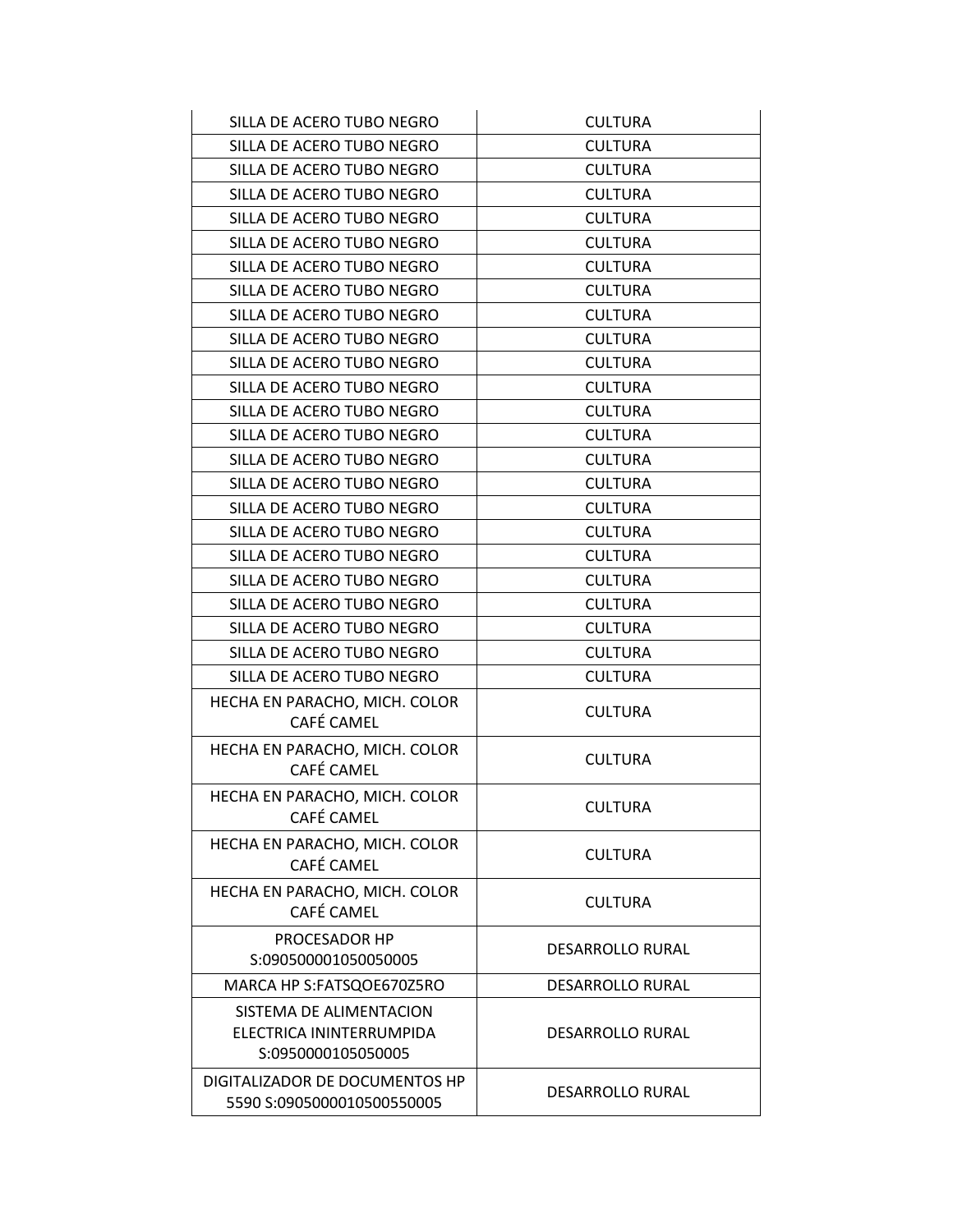| MARCA HP S:BAUDUOKVBOMG6Y                                                | <b>DESARROLLO RURAL</b> |
|--------------------------------------------------------------------------|-------------------------|
| BOMBA S:42039673304BS MARCA<br>STHIL SR 420 NO.                          | <b>DESARROLLO RURAL</b> |
| BOMBA S: MARCA STHIL SR 420 NO.<br>268346452                             | <b>DESARROLLO RURAL</b> |
| BOMBA S: MARCA STHIL SR 420 NO.<br>268346449                             | <b>DESARROLLO RURAL</b> |
| MARCA SAMSUNG SYNC MASTER 551V                                           | <b>DESARROLLO RURAL</b> |
| DE 3 GAVETAS LÍNEA TRADICIONAL<br>TAMAÑO OFICIO MADERA                   | DIF MUNICIPAL           |
| SECRETARIAL DE 120X60X75                                                 | DIF MUNICIPAL           |
| SECRETARIAL DE 120X60X75                                                 | DIF MUNICIPAL           |
| RENAUD 35X30                                                             | DIF MUNICIPAL           |
| MESA COLOR CAFÉ CLARO                                                    | <b>DIF MUNICIPAL</b>    |
| MESA COLOR CAFÉ CLARO                                                    | DIF MUNICIPAL           |
| MESA COLOR CAFÉ CLARO                                                    | <b>DIF MUNICIPAL</b>    |
| MESA MUEBLE PARA EQUIPO DE<br>CÓMPUTO COLOR CAFÉ                         | DIF MUNICIPAL           |
| MESA DE MADERA COLOR CAFÉ                                                | <b>DIF MUNICIPAL</b>    |
| MESA DE MADERA ACABADO RUSTICO<br>(DR. CARLOS)                           | DIF MUNICIPAL           |
| MESA DE MADERA ACABADO RUSTICO<br>(DR. CARLOS)                           | DIF MUNICIPAL           |
| MESA DE MADERA ACABADO RUSTICO<br>(DR. CARLOS)                           | DIF MUNICIPAL           |
| <b>MESA PEGABLE 1.22 METROS COLOR</b><br><b>GRIS</b>                     | DIF MUNICIPAL           |
| <b>COLOR BLANCO</b>                                                      | DIF MUNICIPAL           |
| <b>COLOR BLANCO</b>                                                      | <b>DIF MUNICIPAL</b>    |
| CABALLETE BIFUNCIONAL CON<br>SOPORTE PARA HOJAS COLOR<br><b>PLATEADO</b> | DIF MUNICIPAL           |
| SILLA COLOR NARANJA                                                      | DIF MUNICIPAL           |
| SILLA COLOR NARANJA                                                      | DIF MUNICIPAL           |
| SILLA COLOR NARANJA                                                      | DIF MUNICIPAL           |
| SILLA COLOR NARANJA                                                      | DIF MUNICIPAL           |
| SILLA COLOR NARANJA                                                      | DIF MUNICIPAL           |
| SILLA COLOR NARANJA                                                      | DIF MUNICIPAL           |
| SILLA COLOR NARANJA                                                      | DIF MUNICIPAL           |
| SILLA COLOR NARANJA                                                      | DIF MUNICIPAL           |
| SILLA COLOR NARANJA                                                      | DIF MUNICIPAL           |
| SILLA COLOR NARANJA                                                      | DIF MUNICIPAL           |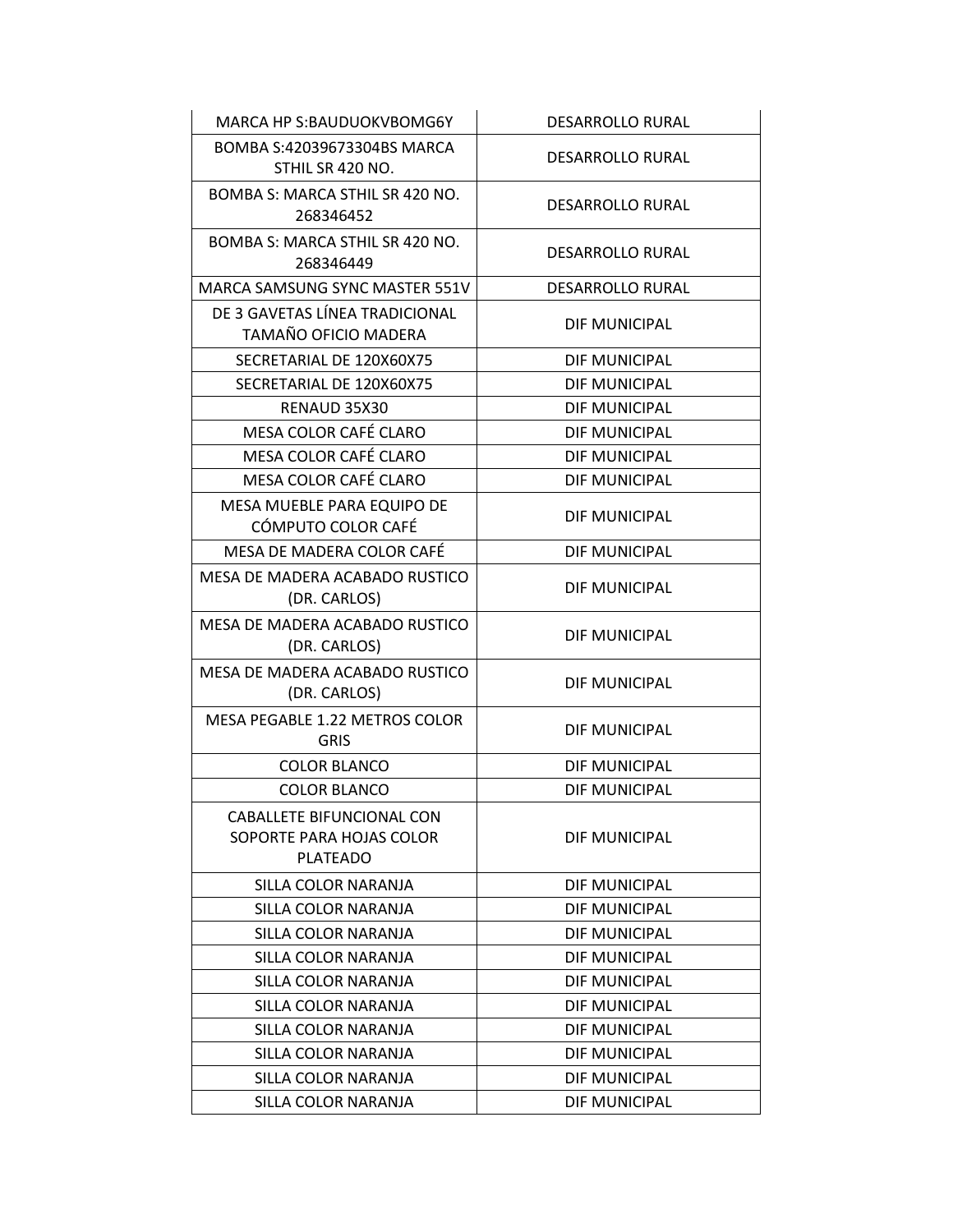| SILLA COLOR NARANJA                                 | DIF MUNICIPAL        |
|-----------------------------------------------------|----------------------|
| SILLA COLOR NARANJA                                 | DIF MUNICIPAL        |
| SILLA COLOR NARANJA                                 | DIF MUNICIPAL        |
| SILLA COLOR NARANJA                                 | DIF MUNICIPAL        |
| SILLA COLOR NARANJA                                 | DIF MUNICIPAL        |
| SILLA COLOR NARANJA                                 | DIF MUNICIPAL        |
| SILLA COLOR NARANJA                                 | DIF MUNICIPAL        |
| SILLA COLOR NARANJA                                 | DIF MUNICIPAL        |
| SILLA COLOR NARANJA                                 | DIF MUNICIPAL        |
| SILLA COLOR NARANJA                                 | DIF MUNICIPAL        |
| SILLA COLOR NARANJA                                 | DIF MUNICIPAL        |
| SILLA COLOR NARANJA                                 | DIF MUNICIPAL        |
| SILLA COLOR NARANJA                                 | DIF MUNICIPAL        |
| SILLA COLOR NARANJA                                 | DIF MUNICIPAL        |
| SILLA COLOR NARANJA                                 | DIF MUNICIPAL        |
| SILLA COLOR NARANJA                                 | DIF MUNICIPAL        |
| SILLA COLOR NARANJA                                 | DIF MUNICIPAL        |
| SILLA COLOR NARANJA                                 | DIF MUNICIPAL        |
| SILLA COLOR NARANJA                                 | DIF MUNICIPAL        |
| <b>COLOR NEGRO TIPO SECRETARIAL</b>                 | DIF MUNICIPAL        |
| METÁLICAS COLOR CAFÉ LOTE                           | DIF MUNICIPAL        |
| METÁLICAS COLOR CAFÉ LOTE                           | DIF MUNICIPAL        |
| METÁLICAS COLOR CAFÉ LOTE                           | DIF MUNICIPAL        |
| COLOR BLANCO DE PLÁSTICO                            | DIF MUNICIPAL        |
| COLOR BLANCO DE PLÁSTICO                            | DIF MUNICIPAL        |
| COLOR BLANCO DE PLÁSTICO                            | DIF MUNICIPAL        |
| COLOR BLANCO DE PLÁSTICO                            | DIF MUNICIPAL        |
| DE MADERA COLOR VERDE                               | DIF MUNICIPAL        |
| OTROS CENTRO DE TRABAJO CHERRY                      | DIF MUNICIPAL        |
| <b>BOCINAS DELL</b>                                 | DIF MUNICIPAL        |
| CPU MARCA INTEL PENTIUM DUAL-<br><b>CORE INSIDI</b> | DIF MUNICIPAL        |
| <b>HP LASERJET 1160 S:CNL1D47969</b>                | DIF MUNICIPAL        |
| HP LASERJET P2050 HP,S:VNB3G01833                   | DIF MUNICIPAL        |
| <b>CANON MODELO MAXIFY MB2110</b>                   | <b>DIF MUNICIPAL</b> |
| <b>BROTHER COLOR NEGRO MODELO:</b><br>MFC-J5910DW   | DIF MUNICIPAL        |
| <b>BROTHER COLOR NEGRO</b><br>MODELO:DCPT500W       | DIF MUNICIPAL        |
| MONITOR HP S:CNN63204NT                             | DIF MUNICIPAL        |
| <b>MONITOR MARCA BTC</b><br>N.S.Z5NW804V2176        | DIF MUNICIPAL        |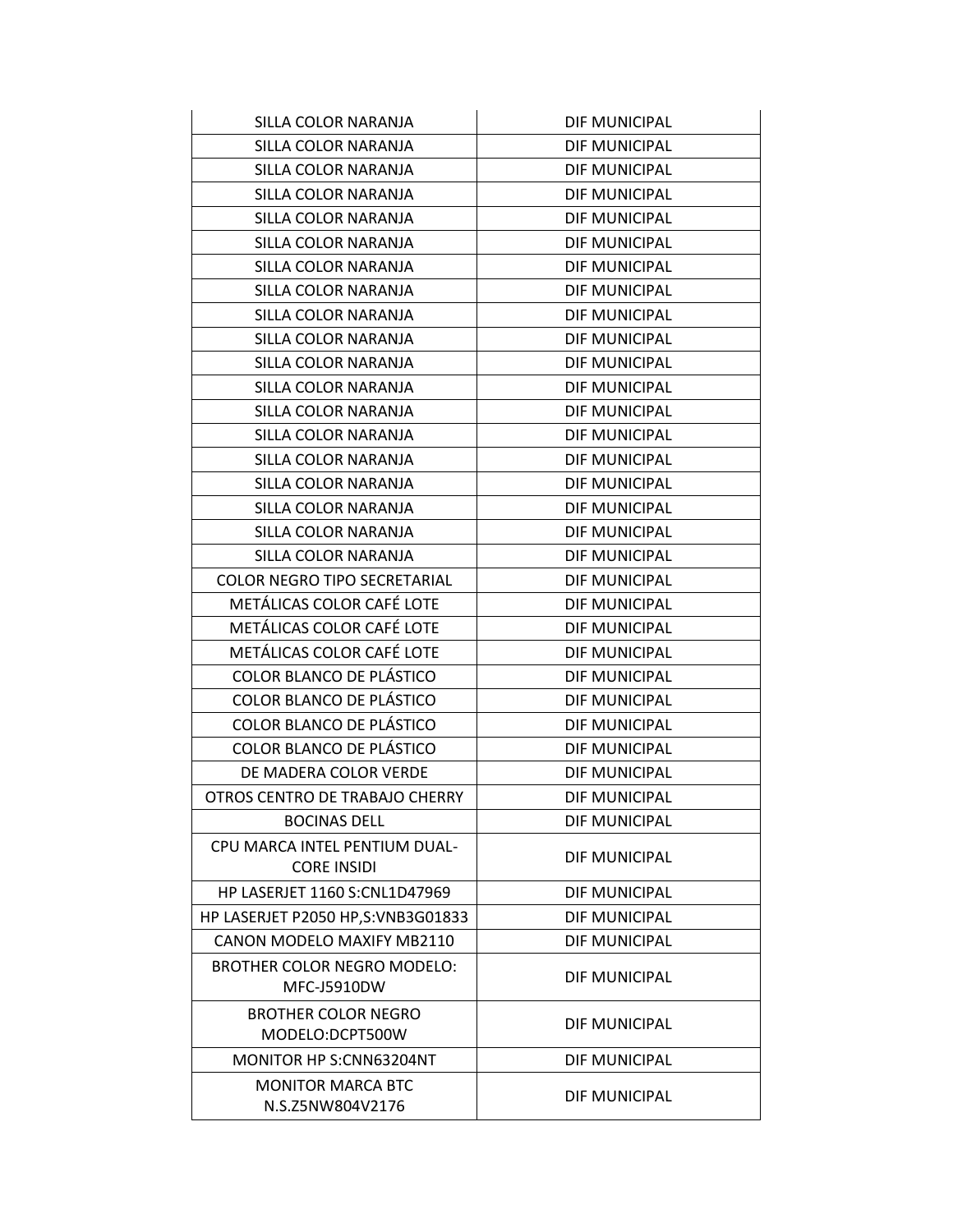| <b>TECLADO MARCA GHIA</b><br>S.014050011278 MOUSE MARCA GHIA<br>S:064050011531 Y BOCINAS                                                   | DIF MUNICIPAL        |
|--------------------------------------------------------------------------------------------------------------------------------------------|----------------------|
| CPU Nº SERIE: 2287758 MONITOR Nº<br>SERIE: H1812140400058 MOUSE Y<br><b>BOCINAS</b>                                                        | DIF MUNICIPAL        |
| <b>MOUSE MARCA HP</b><br>S:F93A90A5BTM452J                                                                                                 | DIF MUNICIPAL        |
| MARCA KMEX NS.KMKMX8A52980302                                                                                                              | DIF MUNICIPAL        |
| MARCA HP MODELO KB-0316<br>S:B93CB0LVBTMCIZ                                                                                                | DIF MUNICIPAL        |
| TECLADO MARCA K-MEX<br>S:KMKMX8AS2980302                                                                                                   | DIF MUNICIPAL        |
| <b>MARCA MICROVIT DE 4 CONTACTOS</b><br>S:E01K40249                                                                                        | DIF MUNICIPAL        |
| CAMA PARA REVISION MEDICA COLOR<br><b>CAFE</b>                                                                                             | DIF MUNICIPAL        |
| MCA. DAEWOO                                                                                                                                | DIF MUNICIPAL        |
| TELEVISOR MCA. DAEWOO DE 90"<br>S:MT39B60577                                                                                               | DIF MUNICIPAL        |
| MCA. DAEWOO MO.DUST8MM<br>S:GU37B0693                                                                                                      | DIF MUNICIPAL        |
| REPRODUCTOR PORTÁTIL DE CD MP3<br>RCA MOD. RCD009 EN COLOR GRIS<br>CON NEGRO FOLIO:143/2010<br>(COMODATO)                                  | DIF MUNICIPAL        |
| REPRODUCTOR PORTÁTIL DE CD MP3<br>RCA MOD. RCD009 EN COLOR GRIS<br>CON NEGRO FOLIO:143/2010<br>(COMODATO)                                  | <b>DIF MUNICIPAL</b> |
| CAMINADORA DE EJERCICIO BH                                                                                                                 | DIF MUNICIPAL        |
| <b>BICICLETA QUASAR</b>                                                                                                                    | DIF MUNICIPAL        |
| ALTÍMETRO MCA. NUEVO LEÓN,<br>METÁLICO SERIE: 73452 FOLIO:<br>MS/1498/2007 (COMODATO)<br><b>BASCULA HEALTH O METER 160</b><br>S:1600000491 | <b>DIF MUNICIPAL</b> |
| <b>BASCULA OBI</b>                                                                                                                         | DIF MUNICIPAL        |
| EQUIPO Y MOBILIARIO VARIO                                                                                                                  | DIF MUNICIPAL        |
| (DESAYUNADOR EL PEDREGAL) FOLIO:<br>MS/DJ/AFEVEM/JDAYOA/892/2007<br>COMODATO                                                               | DIF MUNICIPAL        |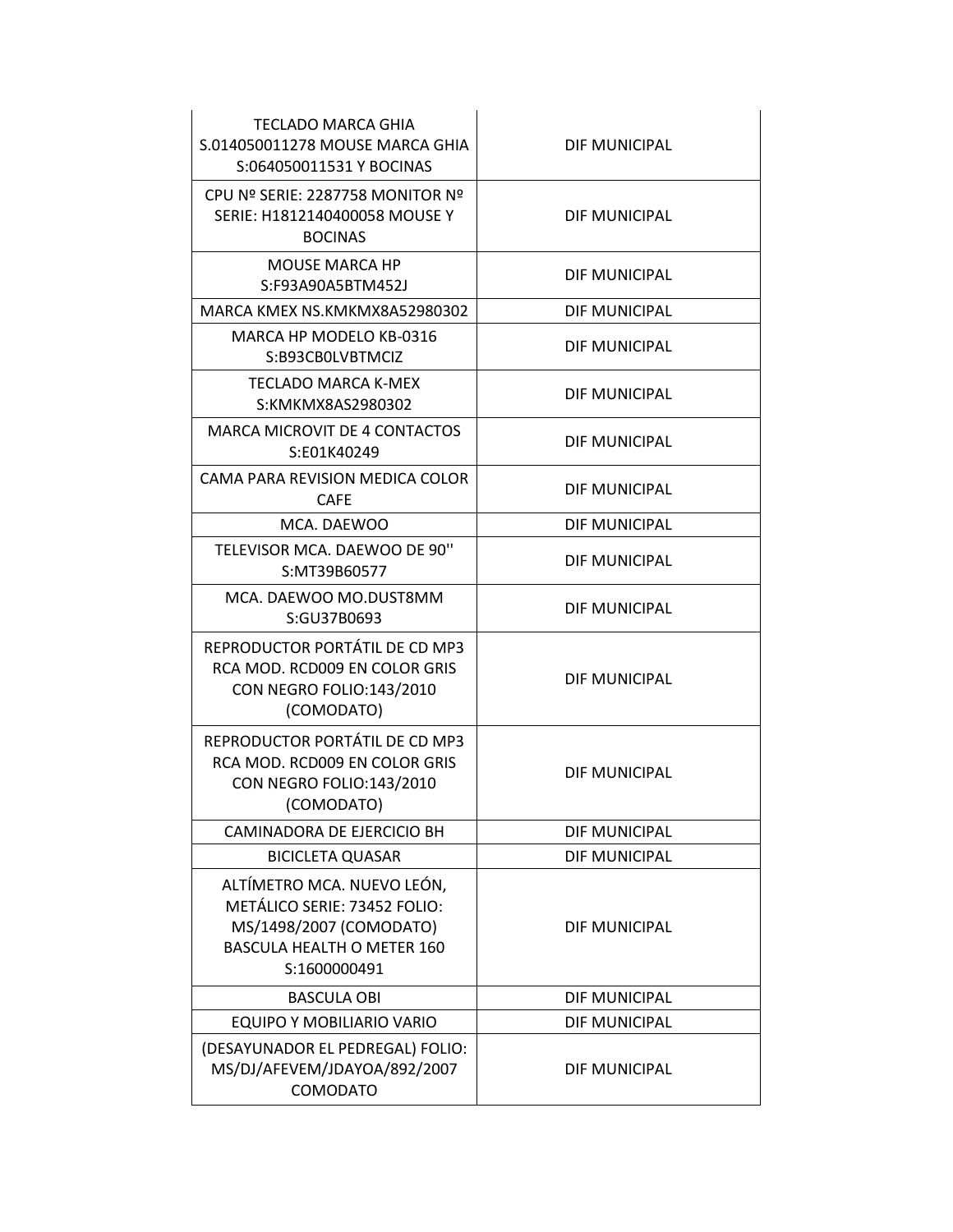| DE AGUA MCA. OASIS S:0207051301                                                      | DIF MUNICIPAL        |
|--------------------------------------------------------------------------------------|----------------------|
| <b>TANQUE DE GAS</b>                                                                 | DIF MUNICIPAL        |
| <b>COMODATO</b>                                                                      | <b>DIF MUNICIPAL</b> |
| MECÁNICA SINGER 4 CAJONES                                                            | DIF MUNICIPAL        |
| MECÁNICA SINGER 4 CAJONES                                                            | <b>DIF MUNICIPAL</b> |
| MECÁNICA SINGER 4 CAJONES                                                            | DIF MUNICIPAL        |
| MECÁNICA SINGER 4 CAJONES                                                            | <b>DIF MUNICIPAL</b> |
| MECÁNICA SINGER 4 CAJONES                                                            | DIF MUNICIPAL        |
| MECÁNICA SINGER 4 CAJONES                                                            | DIF MUNICIPAL        |
| CAMIONETA MARCA CHEVROLET<br>MOD. 1992 PLACAS NGS248<br>S:3GCEC30X1NM116601 C/BLANCA | DIF MUNICIPAL        |
| <b>COLOR AZUL</b>                                                                    | <b>ECOLOGIA</b>      |
| COLOR CAFÉ, 3 CAJONES LADO<br>DERECHO Y 1 DE LADO IZQUIERDO                          | <b>ECOLOGIA</b>      |
| PEGABLE DE ACERO MECO                                                                | <b>ECOLOGIA</b>      |
| PEGABLE DE ACERO MECO                                                                | <b>ECOLOGIA</b>      |
| APILABLES COLOR NEGRO                                                                | <b>ECOLOGIA</b>      |
| METALICA PARA VISITA COLOR GRIS                                                      | <b>ECOLOGIA</b>      |
| METALICA PARA VISITA COLOR GRIS                                                      | <b>ECOLOGIA</b>      |
| MUEBLE SECRETARIAL PARA EL<br><b>EQUIPO DE COMPUTO</b>                               | <b>ECOLOGIA</b>      |
| <b>BOCINAS MARCA ACTECK</b><br>S:289635050667                                        | <b>ECOLOGIA</b>      |
| CPU MARCA INTEL PENTIUM ACTIVE<br>S:119383099124                                     | <b>ECOLOGIA</b>      |
| <b>MOUSE MARCA ACTECK</b><br>S:289635050667                                          | <b>ECOLOGIA</b>      |
| <b>TECLADO MARCA ACTECK</b>                                                          | <b>ECOLOGIA</b>      |
| SAMSUNG S:S22K800824                                                                 | <b>ECOLOGIA</b>      |
| <b>EQUIPO DE PROTECCION PARA</b><br>APICULTOR, INCLUYE CARETA Y<br><b>GUANTES</b>    | <b>ECOLOGIA</b>      |
| RASTRILLO DE 6 DIENTES                                                               | <b>ECOLOGIA</b>      |
| RASTRILLO DE 6 DIENTES                                                               | <b>ECOLOGIA</b>      |
| RASTRILLO REFORZADO DE 14 DIENTES                                                    | <b>ECOLOGIA</b>      |
| ESCOBA METALICA, CURVA<br>REFORZADA DE 22 DIENTES                                    | <b>ECOLOGIA</b>      |
| PALA PLANA                                                                           | <b>ECOLOGIA</b>      |
| PALA DE CUCHARA                                                                      | <b>ECOLOGIA</b>      |
| PALA PLANA                                                                           | <b>ECOLOGIA</b>      |
| PALA DE CUCHARA                                                                      | <b>ECOLOGIA</b>      |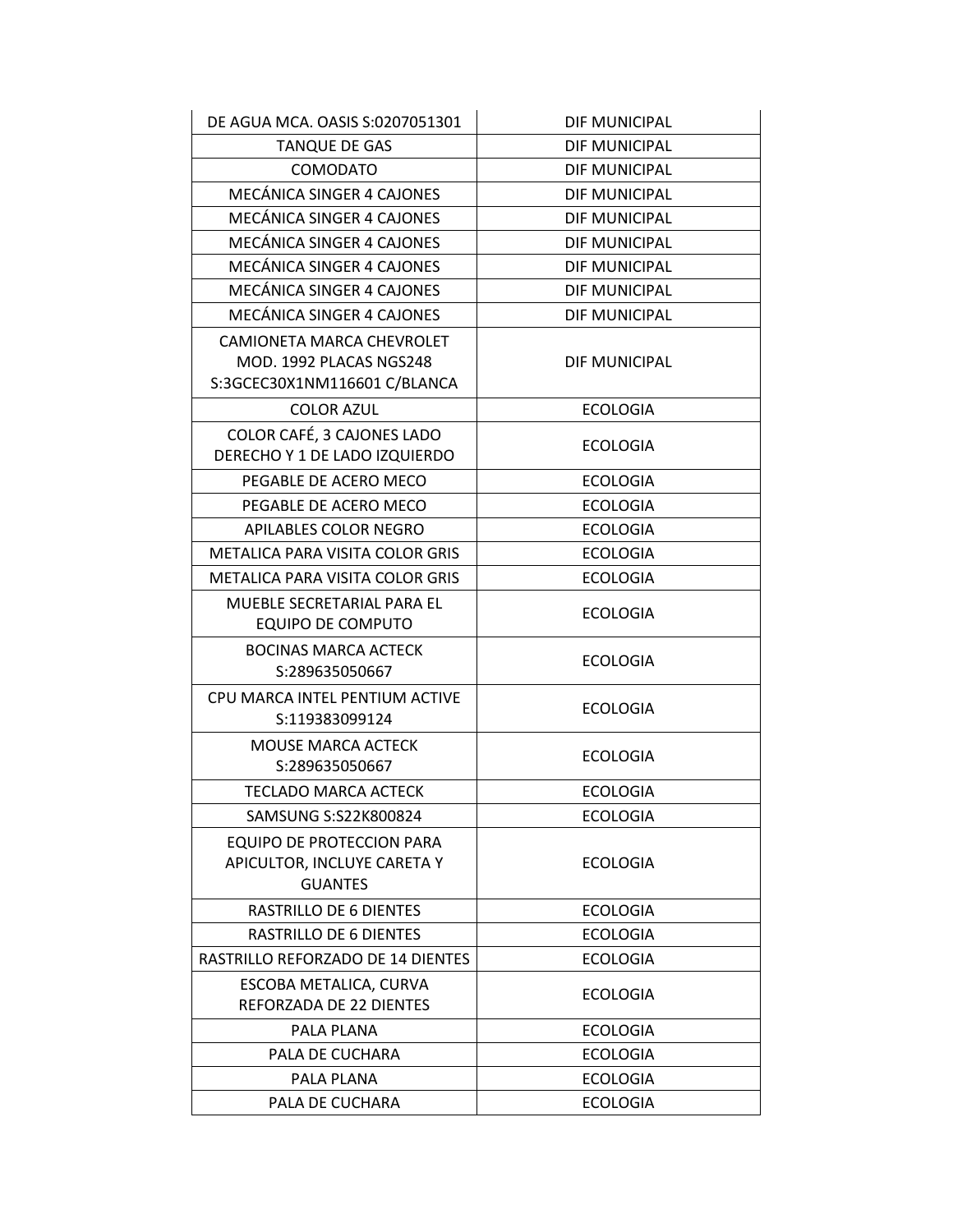| <b>AZADON</b>                                                                                                                                                                                                                                                                 | <b>ECOLOGIA</b>                    |
|-------------------------------------------------------------------------------------------------------------------------------------------------------------------------------------------------------------------------------------------------------------------------------|------------------------------------|
| <b>DIELGO</b>                                                                                                                                                                                                                                                                 | <b>ECOLOGIA</b>                    |
| <b>TIJERAS</b>                                                                                                                                                                                                                                                                | <b>ECOLOGIA</b>                    |
| GUADAÑA                                                                                                                                                                                                                                                                       | <b>ECOLOGIA</b>                    |
| <b>GUADAÑA</b>                                                                                                                                                                                                                                                                | <b>ECOLOGIA</b>                    |
| <b>COLOR AZUL 6 CHAROLAS</b>                                                                                                                                                                                                                                                  | <b>INSTITUTO MPAL. DE LA MUJER</b> |
| ESCRITORIO ARCHIVERO DE MADERA<br><b>COLOR CAFE</b>                                                                                                                                                                                                                           | INSTITUTO MPAL. DE LA MUJER        |
| MESA DE MADERA COLOR ARENA                                                                                                                                                                                                                                                    | <b>INSTITUTO MPAL. DE LA MUJER</b> |
| SILLA MARCA MECO METALICA<br>PLEGABLE COLOR GRIS                                                                                                                                                                                                                              | <b>INSTITUTO MPAL. DE LA MUJER</b> |
| SILLA MARCA MECO METALICA<br>PLEGABLE COLOR GRIS                                                                                                                                                                                                                              | INSTITUTO MPAL. DE LA MUJER        |
| SILLA MARCA MECO METALICA<br>PLEGABLE COLOR GRIS                                                                                                                                                                                                                              | INSTITUTO MPAL, DE LA MUJER        |
| SILLA MARCA MECO METALICA<br>PLEGABLE COLOR GRIS                                                                                                                                                                                                                              | INSTITUTO MPAL. DE LA MUJER        |
| SILLA MARCA MECO METALICA<br>PLEGABLE COLOR GRIS                                                                                                                                                                                                                              | INSTITUTO MPAL. DE LA MUJER        |
| SILLON SECRETARIAL DE PIEL COLOR<br>CAFÉ, MODELO GF20120928                                                                                                                                                                                                                   | <b>INSTITUTO MPAL. DE LA MUJER</b> |
| MARCA HP DESKJET INK DAVANTAGE<br>2415, COLOR NEGRO,<br>N.S:CN35037MM2                                                                                                                                                                                                        | INSTITUTO MPAL. DE LA MUJER        |
| <b>MARCA DELL INSPIRATION</b><br>AI023T13W8, N.S: CN-0J7G0Y-74431-<br>3215869-A00, COLOR NEGRO<br>(CPU, MONITOR, TECLADO, MOUSE)                                                                                                                                              | <b>INSTITUTO MPAL, DE LA MUJER</b> |
| SILLA EJECUTIVA COLOR NEGRO CON<br>CODERAS Y BASE GIRATORIA, MARCA<br>REDTOP, MODELO SKV24504                                                                                                                                                                                 | INSTITUTO MPAL. DE LA MUJER        |
| EQUIPO DE COMPUTO, TODO EN<br>COLOR NEGRO, CPU: MARCA ACTECK,<br>MODELO, P-502, N.S: 940400119492.<br>MONITOR: MARCA LG, 19" PULGADAS,<br>MODELO 19M38A-B,<br>N.S:604NTDV7M746. KIT TECLADO Y<br>MOUSE USB: MARCA TRUE BASIX,<br><b>MODELO TB01006, N.S:</b><br>1760955001366 | INSTITUTO MPAL. DE LA MUJER        |
| DESPACHADOR DE AGUA COLOR<br>BLNCO, MARCA WHIRPOOL, MODELO<br>WK5053Q, N.S: HQ54877420                                                                                                                                                                                        | INSTITUTO MPAL. DE LA MUJER        |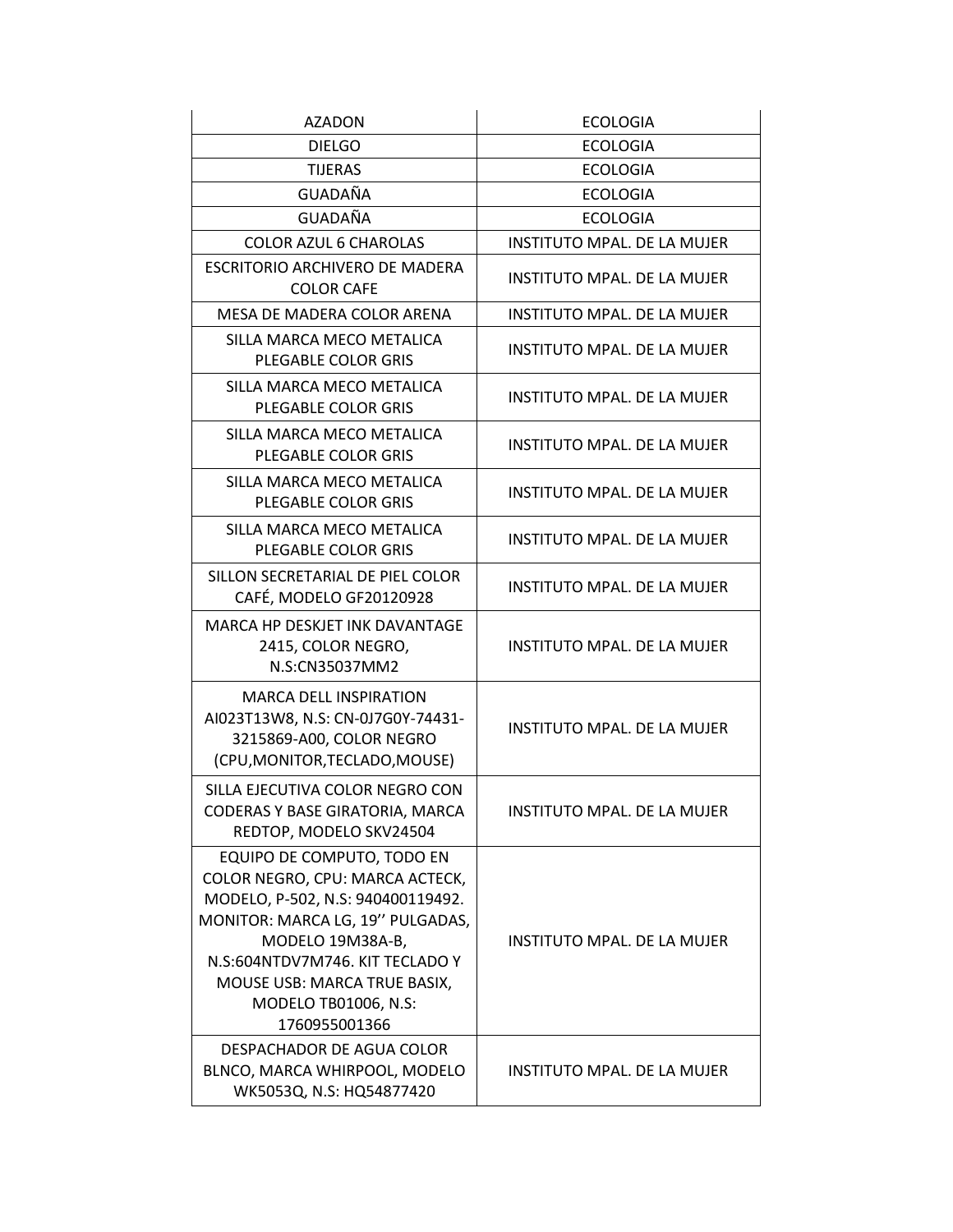| CAMARA DIGITAL MARCA SONY,<br>MODELO DSCW830/BC E33, COLOR<br><b>GRIS</b>                                                               | <b>INSTITUTO MPAL. DE LA MUJER</b> |
|-----------------------------------------------------------------------------------------------------------------------------------------|------------------------------------|
| EQUIPO DE COMPUTO DE ESCRITORIO,<br>MARCA LENOVO, COLOR BLANCO,<br>MONITOR N.S: MP10SRXE, TECLADO<br>N.S: 51204173, MOUSE N.S: 51123492 | <b>INSTITUTO MPAL, DE LA MUJER</b> |
| DE FORMAICA COLOR MADERA, BASE<br>METALICA, DE 120X60 METROS                                                                            | INSTITUTO MPAL, DE LA MUJER        |
| SILLA DE ESCRITORIO, COLOR NEGRO                                                                                                        | <b>INSTITUTO MPAL, DE LA MUJER</b> |
| SILLA PARA RECEPCION, COLOR NEGRO                                                                                                       | INSTITUTO MPAL. DE LA MUJER        |
| SILLA PARA RECEPCION, COLOR NEGRO                                                                                                       | INSTITUTO MPAL. DE LA MUJER        |
| <b>COLOR AZUL DE 5 DIVICIONES</b>                                                                                                       | <b>OBRAS PUBLICAS</b>              |
| MCA. K-MEX NS.037100024300                                                                                                              | <b>OBRAS PUBLICAS</b>              |
| MCA. INTEL PENTIUM DUAL-CORE<br><b>INSIDE</b>                                                                                           | <b>OBRAS PUBLICAS</b>              |
| MCA. BROTHER DCP N°<br>S:U63885K6N262329                                                                                                | <b>OBRAS PUBLICAS</b>              |
| MCA. EPSON STYLUS PHOTO R290 NS:<br>K79K036016 MOD. B412A                                                                               | <b>OBRAS PUBLICAS</b>              |
| MCA. K-MEX NS.067100297819                                                                                                              | <b>OBRAS PUBLICAS</b>              |
| DE VOLTAJE TDE PRONET S:021009476                                                                                                       | <b>OBRAS PUBLICAS</b>              |
| MCA. ALASKA SERIE 9950861 kwa<br>20501990SSM000                                                                                         | <b>OBRAS PUBLICAS</b>              |
| SAMSUNG S:822K800825                                                                                                                    | <b>OBRAS PUBLICAS</b>              |
| TELESCOPIO PLEGABLE SOBRE BANCO<br>120X80                                                                                               | <b>OBRAS PUBLICAS</b>              |
| 4 GAVETAS TAMAÑO OFICIO<br><b>FABRICADO EN AGLOMERADO DE</b><br>MELANINA 32 ML.                                                         | OBRAS PUBLICAS                     |
| DE TUBO CUADRADO EMPLIANA                                                                                                               | <b>OBRAS PUBLICAS</b>              |
| SECRETARIAL 1.20X60X75<br><b>AGLOMERADO 2 CAJONES</b>                                                                                   | <b>OBRAS PUBLICAS</b>              |
| <b>MULTIUSOS CON RODAMIENTO</b><br><b>TUBULAR 1"</b>                                                                                    | <b>OBRAS PUBLICAS</b>              |
| MARCA SONY EX3 S:3010639631                                                                                                             | <b>OBRAS PUBLICAS</b>              |
| VISITANTE MODELO ITALIANO<br>TAPIZADO EN TELA COLOR NEGRO                                                                               | <b>OBRAS PUBLICAS</b>              |
| VISITANTE MODELO ITALIANA                                                                                                               | <b>OBRAS PUBLICAS</b>              |
| <b>VISITANTE MODELO ITALIANA</b>                                                                                                        | <b>OBRAS PUBLICAS</b>              |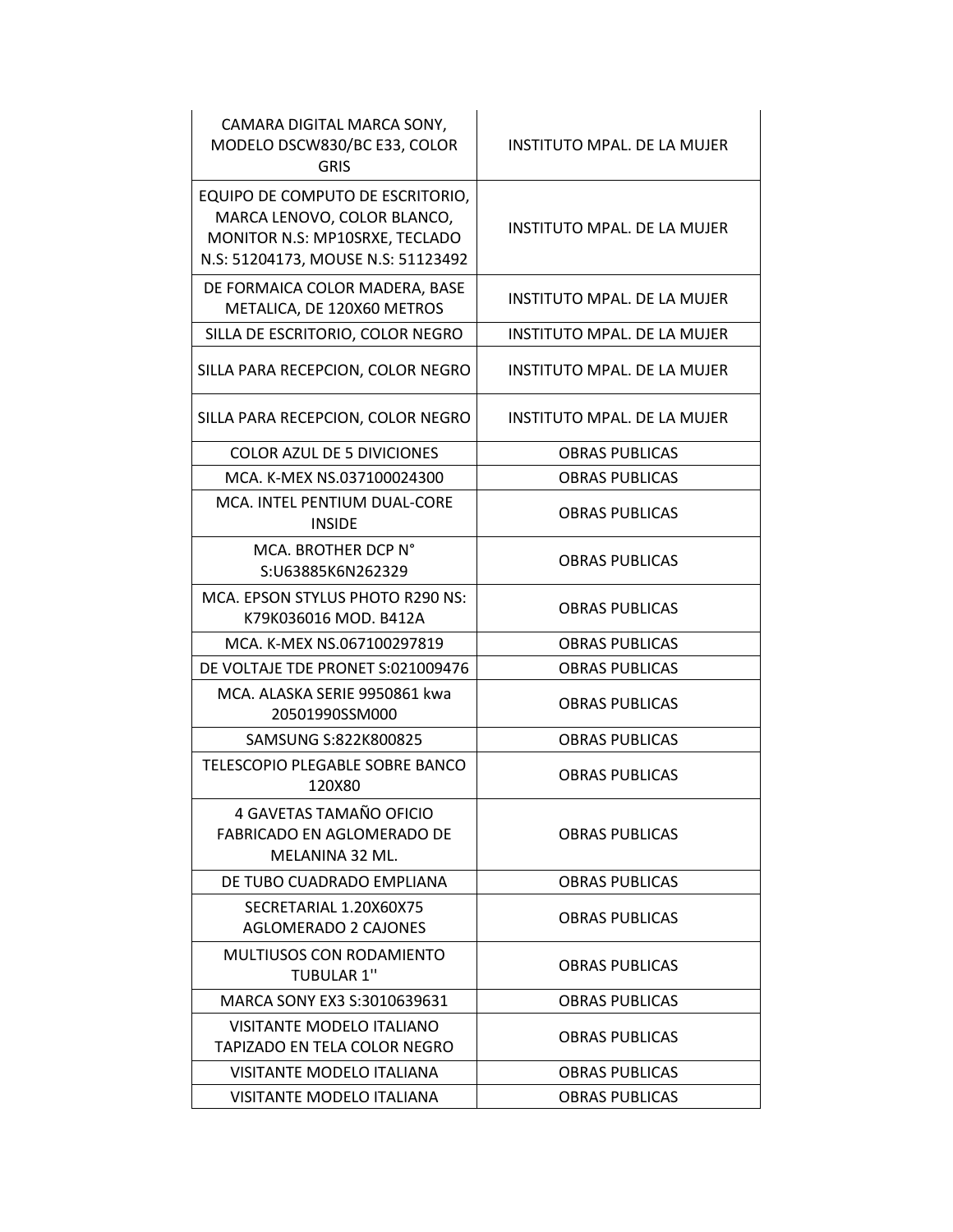| <b>VISITANTE MODELO ITALIANA</b>                                                               | <b>OBRAS PUBLICAS</b>  |
|------------------------------------------------------------------------------------------------|------------------------|
| <b>VISITANTE MODELO ITALIANA</b>                                                               | <b>OBRAS PUBLICAS</b>  |
| <b>VISITANTE MODELO ITALIANA</b>                                                               | <b>OBRAS PUBLICAS</b>  |
| MUEBLE SECRETARIAL PARA EQUIPO<br>DE COMPUTO                                                   | <b>OBRAS PUBLICAS</b>  |
| MUEBLE SECRETARIAL PARA EQUIPO<br>DE COMPUTO                                                   | <b>OBRAS PUBLICAS</b>  |
| <b>JCB MOD:214-4T S:</b><br>SLP214TC6U0905952                                                  | <b>OBRAS PUBLICAS</b>  |
| DE CONCRETO                                                                                    | <b>OBRAS PUBLICAS</b>  |
| DE CONCRETO DE UN SACO MCA.<br>TRIUNFO MOD. 502 CON MOTOR A<br>GASOLINA DE H.P. COLOR AMARILLO | <b>OBRAS PUBLICAS</b>  |
| MCA. TOPCON RL-HBCL 1D5925                                                                     | <b>OBRAS PUBLICAS</b>  |
| MCA. HONDA GAXV0-1680,<br>VBLTRPF33330, NDA835                                                 | <b>OBRAS PUBLICAS</b>  |
| MCA. INTERNACIONAL MOD:2006<br>S:3HAMMAAR96L253642                                             | <b>OBRAS PUBLICAS</b>  |
| MCA. DODGE TIPO H100 MOD: 2005<br>PL83MS1B151004147                                            | <b>OBRAS PUBLICAS</b>  |
| PLATAFORMA PARA UNIDAD DODGE<br>TIPO H100 ANCHO 1.75 MTS. LARGO<br>2.90                        | <b>OBRAS PUBLICAS</b>  |
| MONITOR MARCA LG FLATRON N°.<br>909UXUN5D822                                                   | <b>OBRAS PUBLICAS</b>  |
| MCA. MULTIMEDIA SPEAKER SISTEM<br>691                                                          | <b>OBRAS PUBLICAS</b>  |
| <b>DESKTOP GUIA PCGHIA-1682</b><br>AMD8100BE8Gb1Tb NS:211669<br>(TECLADO,CPU,MAUSE)            | <b>OBRAS PUBLICAS</b>  |
| IMPRESORA MULTIFUNCIONAL MCA.<br>EPSON MOD. C462H S:*S525K398758*                              | <b>OBRAS PUBLICAS</b>  |
| MCA. GATEWAY LED KX1953 19.5 NS:<br>MMC3NAA0023300EFE6850                                      | <b>OBRAS PUBLICAS</b>  |
| 3 GAVETAS COLOR CAFÉ CLARO                                                                     | <b>OBRAS PUBLICAS</b>  |
| DE MADERA COLOR CAFÉ BARNIZADO<br>2 CAJONES                                                    | <b>OBRAS PUBLICAS</b>  |
| LOTE DE 4 PIEZAS DE 4 DIVICIONES C/U                                                           | OFICIALIA MAYOR        |
| MOD. KO450. s.SK00194P                                                                         | <b>OFICIALIA MAYOR</b> |
| METALICO COLOR CAFÉ CUBIERTA DE<br><b>FORMAICA DE 2 CAJONES</b>                                | OFICIALIA MAYOR        |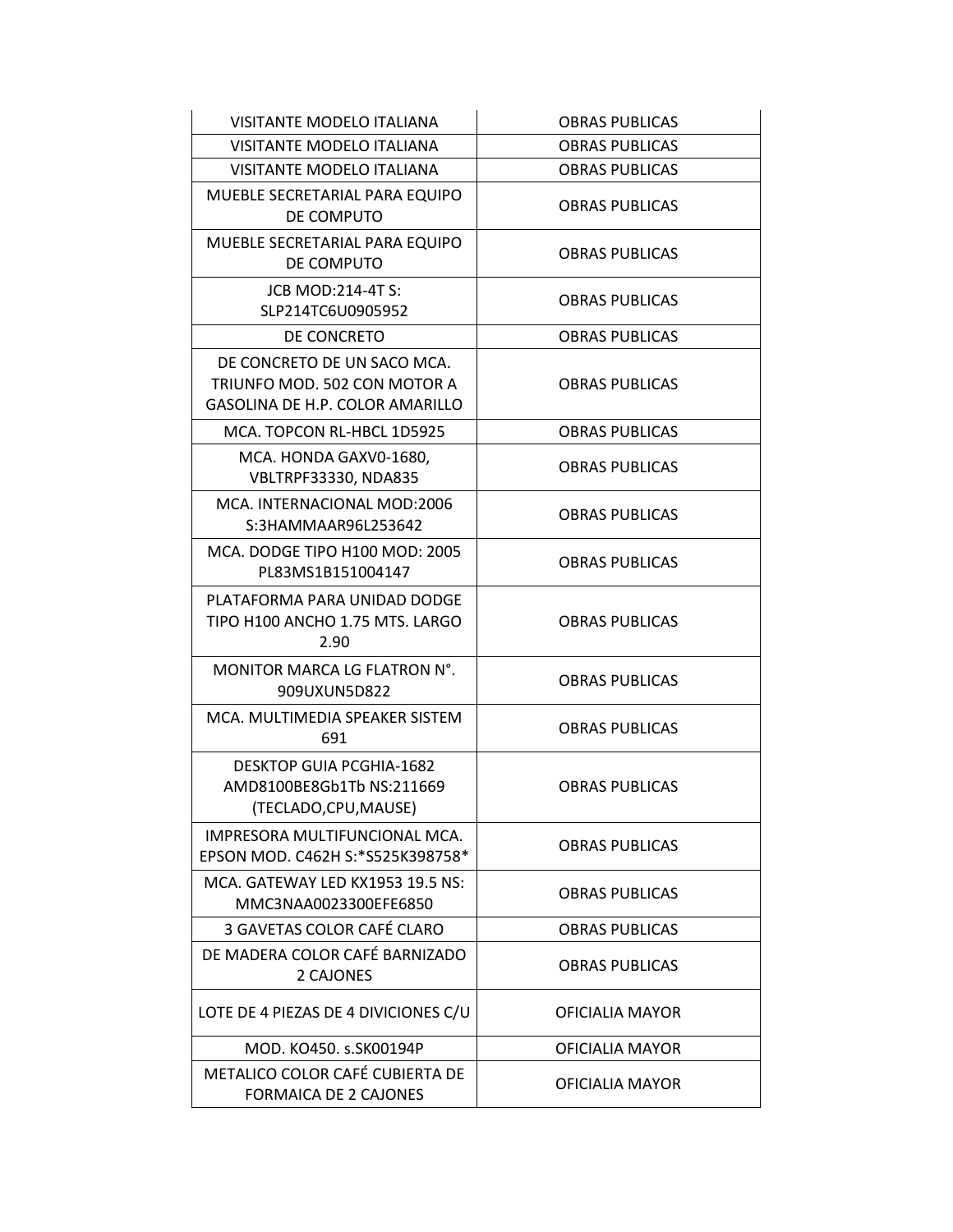| 5 DIVICIONES COLOR CAFÉ                                                                                                 | OFICIALIA MAYOR        |
|-------------------------------------------------------------------------------------------------------------------------|------------------------|
| 5 DIVICIONES COLOR CAFÉ                                                                                                 | OFICIALIA MAYOR        |
| PARA VISITANTE MODELO ITALIANA                                                                                          | OFICIALIA MAYOR        |
| EJECUTIVO MOD. E-50 COLOR NEGRO                                                                                         | OFICIALIA MAYOR        |
| <b>ESCUDIO DEL MUNICIPIO</b>                                                                                            | OFICIALIA MAYOR        |
| ARCHIVO GENERAL DE LA NACION                                                                                            | OFICIALIA MAYOR        |
| MCA. ACTEK S:289635050660                                                                                               | OFICIALIA MAYOR        |
| MCA. ECTIVE COOL S:119383097121                                                                                         | OFICIALIA MAYOR        |
| MCA. HACER<br>S:ETLBB0400574105FBD4300                                                                                  | OFICIALIA MAYOR        |
| MCA. ACTEK S:289635050660                                                                                               | OFICIALIA MAYOR        |
| MCA. ACTEK S:289635050660                                                                                               | OFICIALIA MAYOR        |
| RICOH. SAVIN 8025 K8555701479<br>S.R757901635                                                                           | OFICIALIA MAYOR        |
| ASTRA 2010 MOD.AA20120 BCO.<br>H4511640001455                                                                           | OFICIALIA MAYOR        |
| <b>MARCA STIHL MS 170 SERIE</b><br>00009677250AZF                                                                       | OFICIALIA MAYOR        |
| MARCA STIHL FS120 R                                                                                                     | <b>OFICIALIA MAYOR</b> |
| <b>MARCA STIHL FS120 R</b>                                                                                              | OFICIALIA MAYOR        |
| 45MCD RADSON                                                                                                            | <b>OFICIALIA MAYOR</b> |
| YAMAHA S:074151368                                                                                                      | OFICIALIA MAYOR        |
| YAMAHA S:074152921                                                                                                      | OFICIALIA MAYOR        |
| YAMAHA S:JL01163                                                                                                        | OFICIALIA MAYOR        |
| MCA. WIRELESS-G MOD. WRT54GL<br><b>BROADBAND ROUTER LINKSYS S/N</b><br>CL7C1LA08633                                     | OFICIALIA MAYOR        |
| EQUIPO DE DESASOLVE DE DRENAJE                                                                                          | <b>OFICIALIA MAYOR</b> |
| TRIBUNA DE MANERA COLOR CAFÉ                                                                                            | <b>OFICIALIA MAYOR</b> |
| ENTARIMADO DE MADERA Y HERRERIA                                                                                         | OFICIALIA MAYOR        |
| LONA DE COLOR VERDE                                                                                                     | OFICIALIA MAYOR        |
| <b>COLOR GRIS DE 12 ESCALONES</b>                                                                                       | OFICIALIA MAYOR        |
| PODADORA DE 6.25 HP CON BOLSA DE<br>BASURA, LLANTAS ALTAS, MOTOR<br>BRIGG ETRATITION, MOD. 11A-<br>B24T390 S.1D293KF029 | OFICIALIA MAYOR        |
| KOLHER POULAN N° SERIE 4701925838<br><b>COLOR NEGRO</b>                                                                 | OFICIALIA MAYOR        |
| RECOLECTOR DE BASURA CHEVROLET<br>MOD. 2006 3GBJ6H1C36M107211                                                           | OFICIALIA MAYOR        |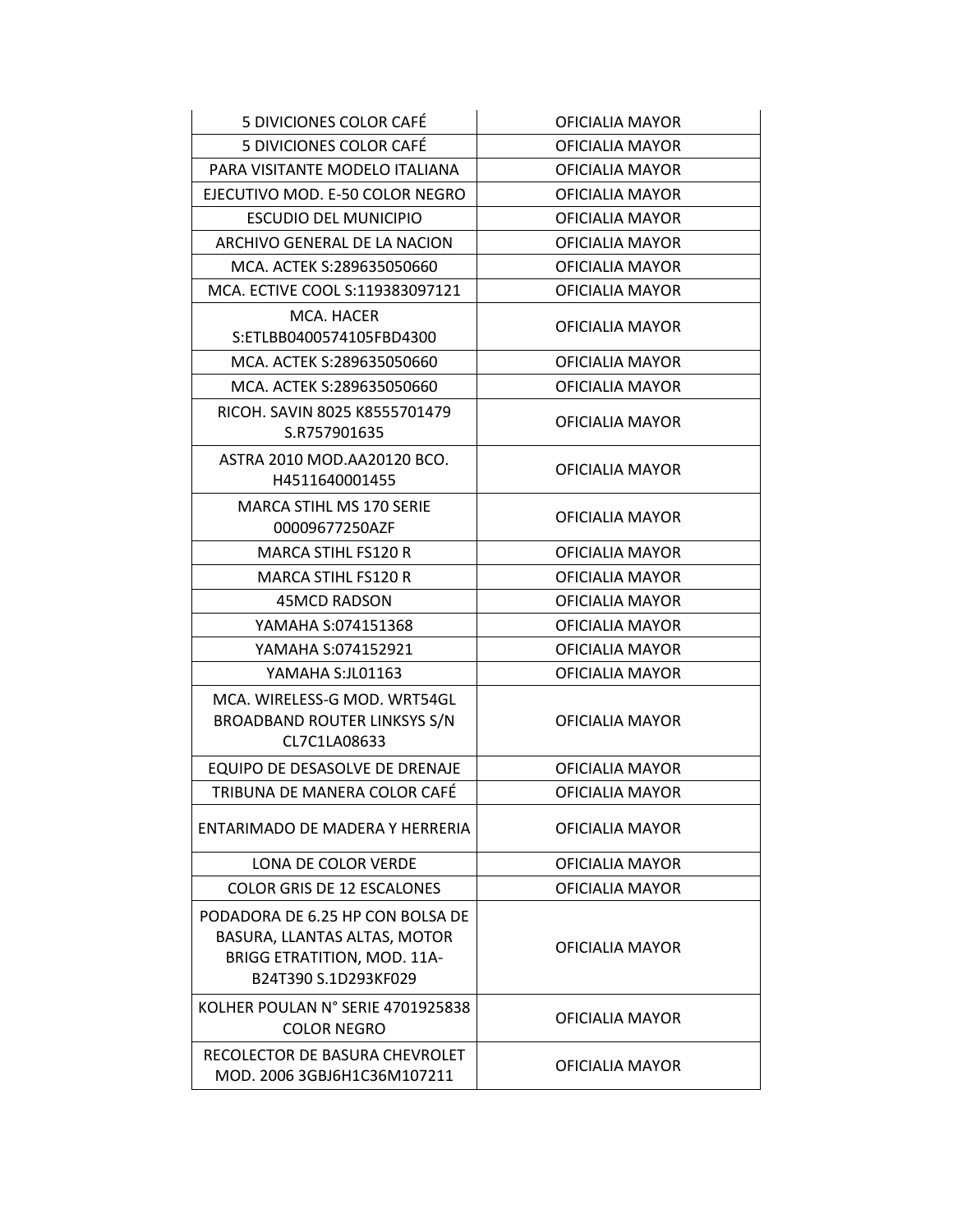| PIPA DE AGUA DODGE TIPO ESTACAS<br><b>MOD. 1977 S: L7252 PICUK-UP</b>                     | OFICIALIA MAYOR |
|-------------------------------------------------------------------------------------------|-----------------|
| CAMIONETA GMC MOD. 1988 PICKUP<br>N° S: 1GDGC34K7JE535040                                 | OFICIALIA MAYOR |
| <b>METALICO COLOR VERDE</b>                                                               | <b>OOAPAS</b>   |
| DE MADERA COLOR VINO 4 GTAS                                                               | <b>OOAPAS</b>   |
| DE MADERA COLOR VINO 2 CAJONES<br>DE CADA LADO                                            | <b>OOAPAS</b>   |
| MECANICA MARCA OLIMPIO                                                                    | <b>OOAPAS</b>   |
| MUEBLE SECRETARIAL DE MADERA                                                              | <b>OOAPAS</b>   |
| PARA VISITANTE MOD. ITALIANA<br><b>COLOR NEGRA</b>                                        | <b>OOAPAS</b>   |
| PARA VISITANTE MOD. ITALIANA<br><b>COLOR NEGRA</b>                                        | <b>OOAPAS</b>   |
| PARA VISITANTE MOD. ITALIANA<br><b>COLOR NEGRA</b>                                        | <b>OOAPAS</b>   |
| EJECUTIVO COLOR NEGRO CON<br><b>CODERAS</b>                                               | <b>OOAPAS</b>   |
| MUEBLE DE MADERA COLOR BLANCO<br>PORTA CARTAS CON 16<br><b>COMPARTIMENTOS Y 2 CAJONES</b> | <b>OOAPAS</b>   |
| COMPUTADORA MCA. ESPECTRA 2000<br><b>COLOR NEGRO</b>                                      | <b>OOAPAS</b>   |
| MARCA DEL COLOR NEGRO DW8D711                                                             | <b>OOAPAS</b>   |
| MARCA LG COLOR NEGRO<br>S/N:949994007345                                                  | <b>OOAPAS</b>   |
| MARCA HP DESKJET 640C COLOR<br><b>CREMA</b>                                               | <b>OOAPAS</b>   |
| MARCA CANON IP 1900 COLOR NEGRO                                                           | <b>OOAPAS</b>   |
| MARCA HP LASERJET P1102W COLOR<br>NEGRO                                                   | <b>OOAPAS</b>   |
| MARCA LEXMARK COLOR NEGRO Y<br>GRIS MOD. 4433-K04                                         | <b>OOAPAS</b>   |
| MARCA EPSON MODELO L395 COLOR<br><b>NEGRO</b>                                             | <b>OOAPAS</b>   |
| MARCA LG COLOR NEGRO<br>911UXYG3A378                                                      | <b>OOAPAS</b>   |
| MARCA DELL COLOR NEGRO MODELO<br>E771A                                                    | <b>OOAPAS</b>   |
| MICROSOF COLOR NEGRO<br>MODELO1025                                                        | <b>OOAPAS</b>   |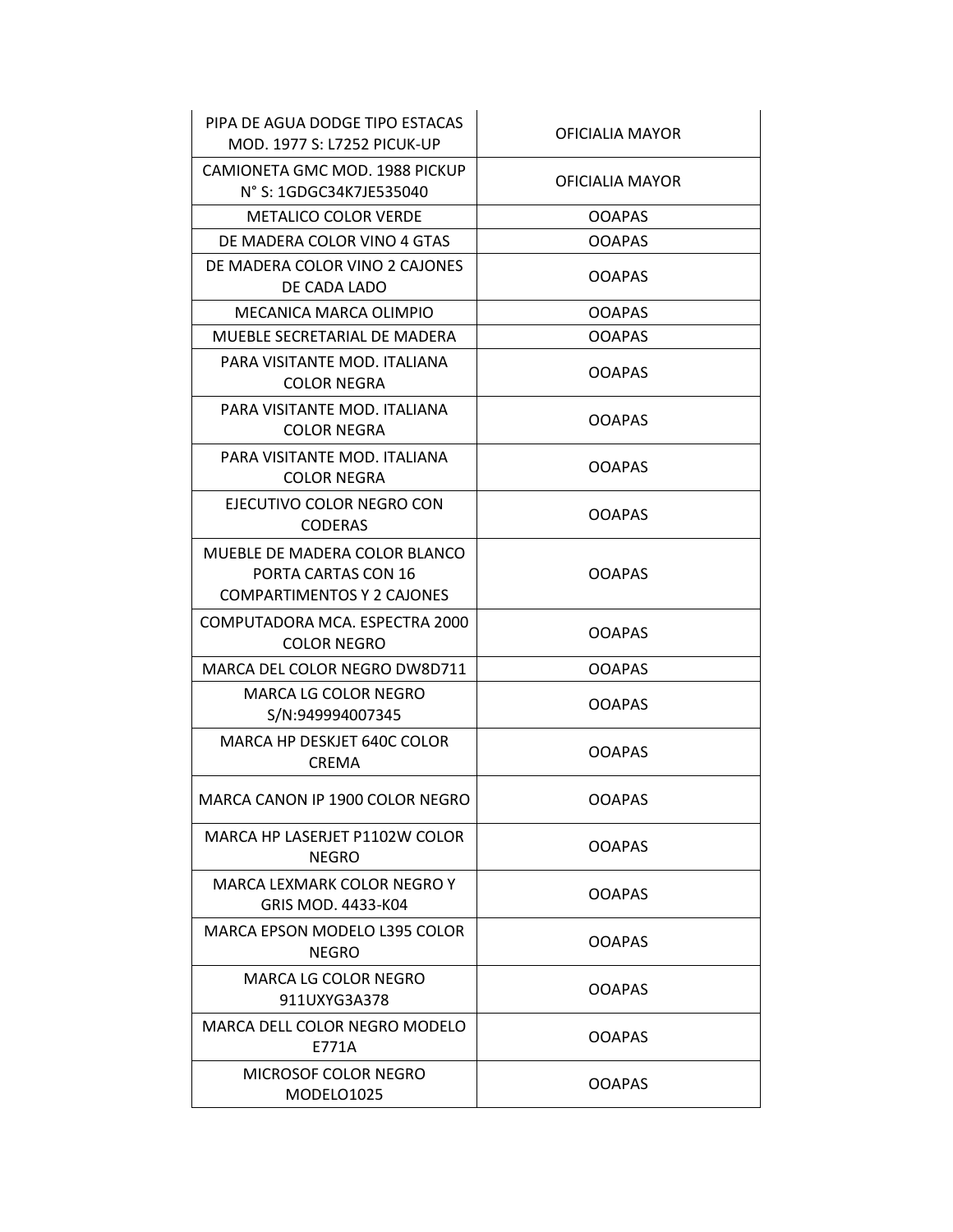| MARCA BTC COLOR NEGRO MODELO<br>553                                                            | <b>OOAPAS</b> |
|------------------------------------------------------------------------------------------------|---------------|
| MARCA GENIUS COLOR NEGRO<br>E020101926                                                         | <b>OOAPAS</b> |
| MARCA ESPECTRA COLOR GRIS NEGRO<br>CE0678                                                      | <b>OOAPAS</b> |
| MARCA DELL COLOR NEGRO MODELO<br>DP/N09C487                                                    | <b>OOAPAS</b> |
| GENIUS COLOR NEGRO ZCE020101926                                                                | <b>OOAPAS</b> |
| CORTADORA DE CONCRETO DE COLOR<br>AMARILLO CLAVE 160LX MOTOR<br>HONDA DE 13 CABALLOS DE FUERZA | <b>OOAPAS</b> |
| SILLA DE VISITA VANESSA ITALIANA<br><b>COLOR NEGRO</b>                                         | <b>OOAPAS</b> |
| SILLA DE VISITA VANESSA ITALIANA<br><b>COLOR NEGRO</b>                                         | <b>OOAPAS</b> |
| SILLA DE VISITA VANESSA ITALIANA<br><b>COLOR NEGRO</b>                                         | <b>OOAPAS</b> |
| SILLA DE VISITA VANESSA ITALIANA<br><b>COLOR NEGRO</b>                                         | <b>OOAPAS</b> |
| SILLA DE VISITA VANESSA ITALIANA<br><b>COLOR NEGRO</b>                                         | <b>OOAPAS</b> |
| SILLA DE VISITA VANESSA ITALIANA<br><b>COLOR NEGRO</b>                                         | <b>OOAPAS</b> |
| SILLA DE VISITA VANESSA ITALIANA<br><b>COLOR NEGRO</b>                                         | <b>OOAPAS</b> |
| SILLA DE VISITA VANESSA ITALIANA<br><b>COLOR NEGRO</b>                                         | <b>OOAPAS</b> |
| SILLA DE VISITA VANESSA ITALIANA<br>COLOR NEGRO                                                | <b>OOAPAS</b> |
| SILLA DE VISITA VANESSA ITALIANA<br><b>COLOR NEGRO</b>                                         | <b>OOAPAS</b> |
| SILLA DE VISITA VANESSA ITALIANA<br><b>COLOR NEGRO</b>                                         | <b>OOAPAS</b> |
| SILLA DE VISITA VANESSA ITALIANA<br><b>COLOR NEGRO</b>                                         | <b>OOAPAS</b> |
| SILLA DE VISITA VANESSA ITALIANA<br><b>COLOR NEGRO</b>                                         | <b>OOAPAS</b> |
| SILLA DE VISITA VANESSA ITALIANA<br><b>COLOR NEGRO</b>                                         | <b>OOAPAS</b> |
| SILLA DE VISITA VANESSA ITALIANA<br><b>COLOR NEGRO</b>                                         | <b>OOAPAS</b> |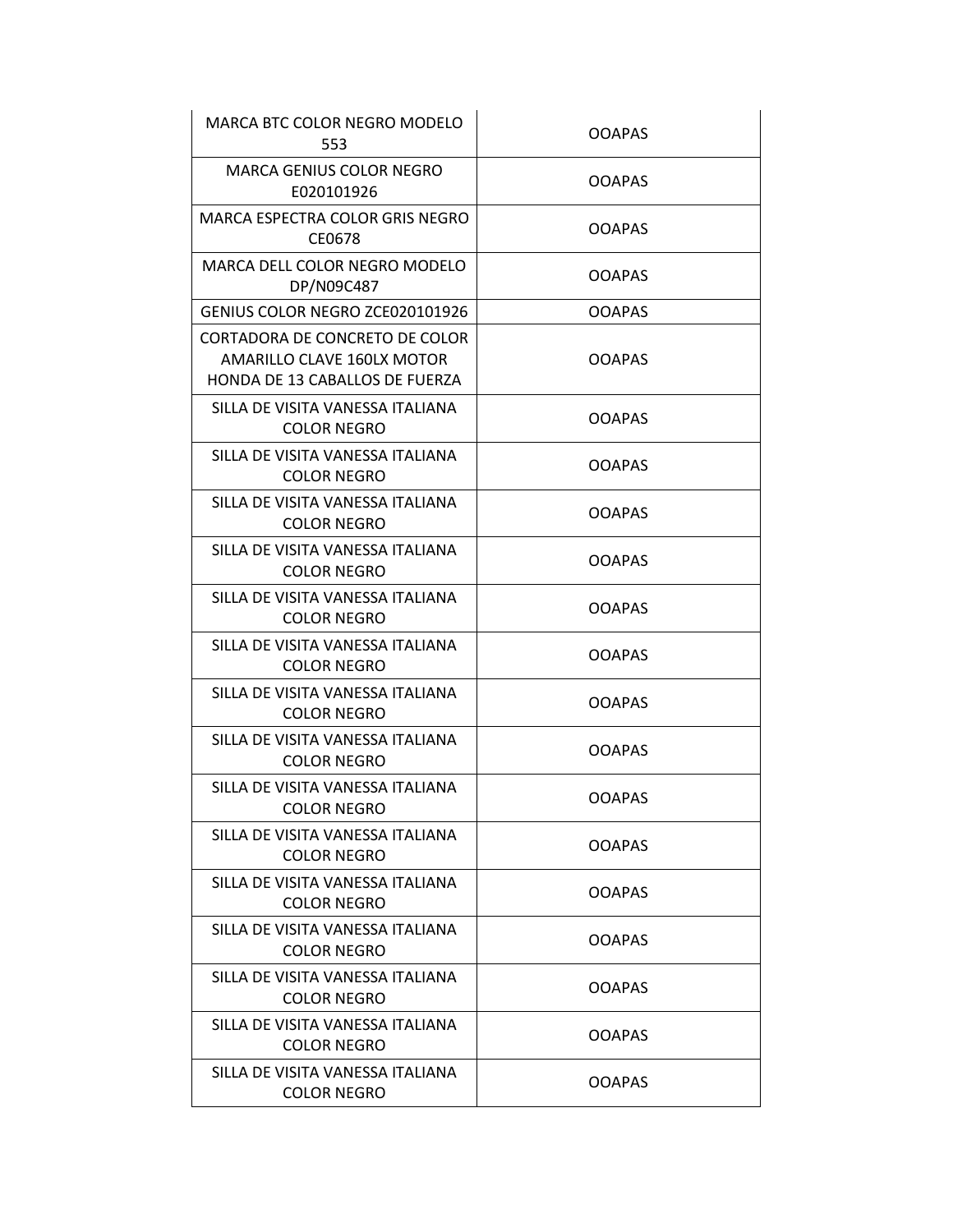| SILLA DE VISITA VANESSA ITALIANA<br><b>COLOR NEGRO</b>                       | <b>OOAPAS</b>      |
|------------------------------------------------------------------------------|--------------------|
| SILLA DE VISITA VANESSA ITALIANA<br><b>COLOR NEGRO</b>                       | <b>OOAPAS</b>      |
| SILLA DE VISITA VANESSA ITALIANA<br><b>COLOR NEGRO</b>                       | <b>OOAPAS</b>      |
| SILLA DE VISITA VANESSA ITALIANA<br><b>COLOR NEGRO</b>                       | <b>OOAPAS</b>      |
| SILLA EJECUTIVA SECRETARIAL<br>MODELO E-90                                   | <b>OOAPAS</b>      |
| <b>ESCRITORIO TIPO BALA 1.2 X 0.60 X</b><br>0.75 MTS                         | <b>OOAPAS</b>      |
| LAPTOP NOTGHIA 95, PROCESADOR<br>INTEL CORE i3, No. S-<br>NKW251HUQC01H00358 | <b>OOAPAS</b>      |
| PROYECTOR HAVER MOD X1163, No. S-<br>MRJGJ1100A346000ED5900                  | <b>OOAPAS</b>      |
| CAMARA FOTOGRAFICA DIGITAL<br>SAMSUNG, MODELO ST72, No. S-<br>A6UYCNMF10001C | <b>OOAPAS</b>      |
| MEDIANO METALICO 4 CAJONES<br><b>COLOR CAFÉ</b>                              | PRESIDENCIA        |
| DE MADERA COLOR CAFÉ 7 CAJONES<br><b>EJECUTIVOS</b>                          | PRESIDENCIA        |
| DE MADERA COLOR CAFÉ 6<br><b>DIVICIONES Y 2 PUERTAS</b>                      | PRESIDENCIA        |
| DE MADERA (ESTA EN RENTAS)                                                   | <b>PRESIDENCIA</b> |
| DE MADERA (ESTA EN RENTAS)                                                   | PRESIDENCIA        |
| MULTIPLE PARA COMPUTO 120-75ST                                               | <b>PRESIDENCIA</b> |
| MULTIPLE PARA COMPUTO, FAX Y<br>TELEFONO DE COLOR MADERA<br><b>NATURAL</b>   | <b>PRESIDENCIA</b> |
| PARA VISITANTE MODELO ITALIANO                                               | PRESIDENCIA        |
| PARA VISITANTE MODELO ITALIANO                                               | PRESIDENCIA        |
| PARA VISITANTE MODELO ITALIANO                                               | PRESIDENCIA        |
| PARA VISITANTE MODELO ITALIANO                                               | PRESIDENCIA        |
| PARA VISITANTE MODELO ITALIANO                                               | PRESIDENCIA        |
| PARA VISITANTE MODELO ITALIANO                                               | PRESIDENCIA        |
| PARA VISITANTE MODELO ITALIANO                                               | PRESIDENCIA        |
| 3 PIEZAS COLOR CAFÉ MODELO E01                                               | PRESIDENCIA        |
| EJECUTIVO COLOR CAFÉ                                                         | PRESIDENCIA        |
| EJECUTIVO COLOR NEGRO                                                        | PRESIDENCIA        |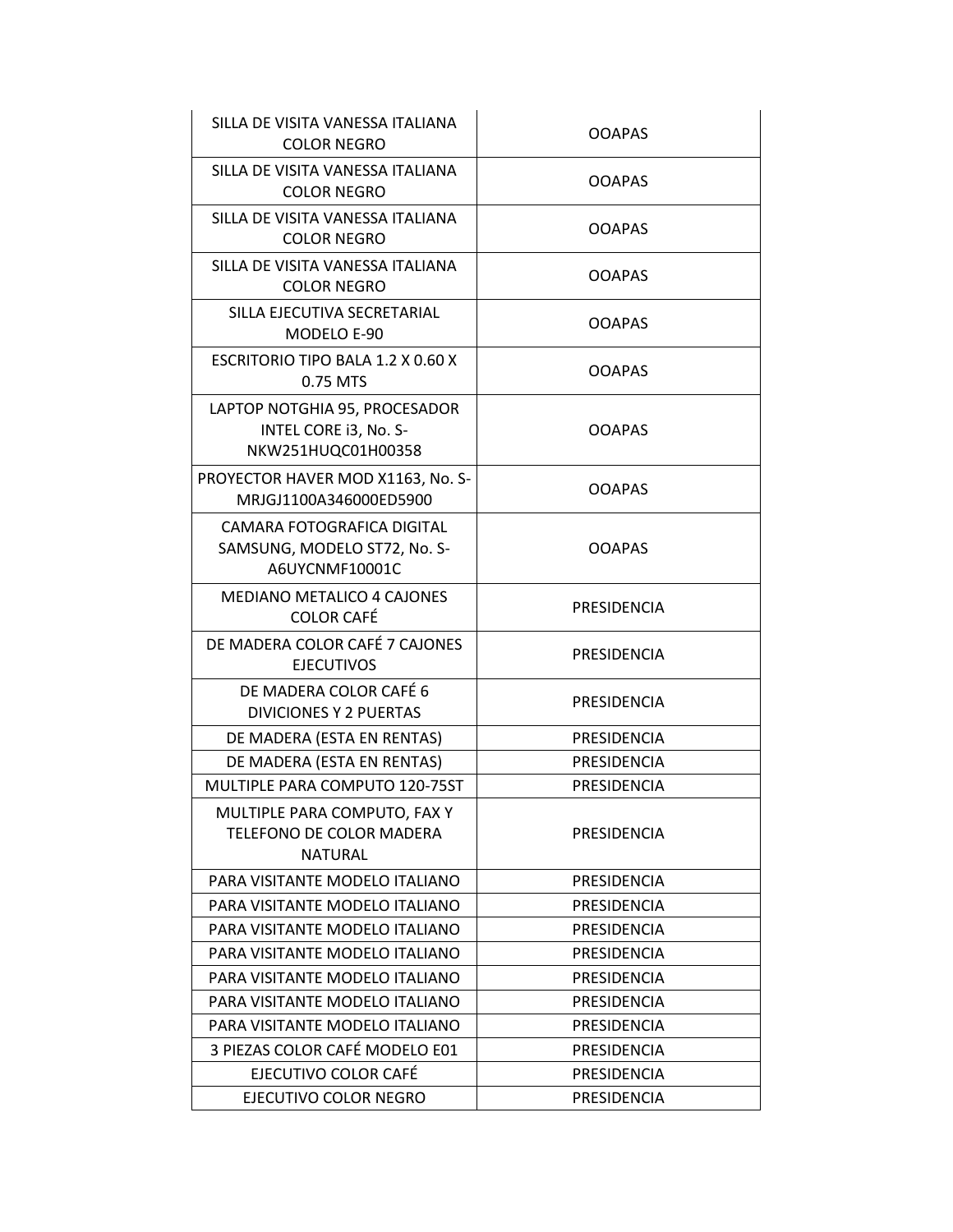| NICHO DE MADERA 3 LADOS DE<br>CRISTAL, COLOR CAFÉ                                     | <b>PRESIDENCIA</b> |
|---------------------------------------------------------------------------------------|--------------------|
| <b>MARCA ACTECK</b>                                                                   | PRESIDENCIA        |
| LG SERIE 119383096814                                                                 | PRESIDENCIA        |
| HP LASER JET2600 DE COLOR NUMERO<br>DE SERIE CNDC618178                               | <b>PRESIDENCIA</b> |
| <b>MARCA HACER SERIE</b><br>ETLBB040057410E0F4300                                     | <b>PRESIDENCIA</b> |
| MARCA PERFECT CHOICE L9440378                                                         | <b>PRESIDENCIA</b> |
| DE VOLTAJE SOLA MICROVOLT 1200<br><b>WATTS TIPO ELECTRICO</b>                         | PRESIDENCIA        |
| DE BOLTAJE SLIM LINE                                                                  | PRESIDENCIA        |
| MARCA LOGITECH K200 SERIE 820-<br>003414                                              | <b>PRESIDENCIA</b> |
| <b>FAX TERMICO MARCA BROTHER</b><br><b>MODELO NFAX-275E SERIE</b><br>*U63186L3K627630 | PRESIDENCIA        |
| <b>MARCA PANASONIC MODELO KX-</b><br><b>T7730X SERIE 7FAKC70529</b>                   | <b>PRESIDENCIA</b> |
| <b>MARCA PANASONIC MODELO KX-</b><br><b>T7730X SERIE 7FAKC70528</b>                   | PRESIDENCIA        |
| AGUA GE AQUA SYSTEM MODELO<br>EGE604LM SERIE 99004EE02989                             | PRESIDENCIA        |
| CON LOS SENTIMIENTOS DE LA<br><b>NACION</b>                                           | PRESIDENCIA        |
| FOTOGRAFIA ESCUDO DE ARMAS<br>HUIRAMBA 1.00X0.80 MARCO DE<br><b>MADERA LABRADA</b>    | PRESIDENCIA        |
| FUNDADORES DEL MUNICIPIO                                                              | <b>PRESIDENCIA</b> |
| FUNDADORES DEL MUNICIPIO                                                              | PRESIDENCIA        |
| <b>FUNDADORES DEL MUNICIPIO</b>                                                       | PRESIDENCIA        |
| <b>FUNDADORES DEL MUNICIPIO</b>                                                       | PRESIDENCIA        |
| <b>FUNDADORES DEL MUNICIPIO</b>                                                       | PRESIDENCIA        |
| <b>FUNDADORES DEL MUNICIPIO</b>                                                       | <b>PRESIDENCIA</b> |
| <b>FUNDADORES DEL MUNICIPIO</b>                                                       | PRESIDENCIA        |
| <b>FUNDADORES DEL MUNICIPIO</b>                                                       | <b>PRESIDENCIA</b> |
| <b>LUGARES DEL MUNICIPIO</b>                                                          | PRESIDENCIA        |
| LUGARES DEL MUNICIPIO                                                                 | PRESIDENCIA        |
| LUGARES DEL MUNICIPIO                                                                 | <b>PRESIDENCIA</b> |
| LUGARES DEL MUNICIPIO                                                                 | PRESIDENCIA        |
| LUGARES DEL MUNICIPIO                                                                 | PRESIDENCIA        |
| LUGARES DEL MUNICIPIO                                                                 | PRESIDENCIA        |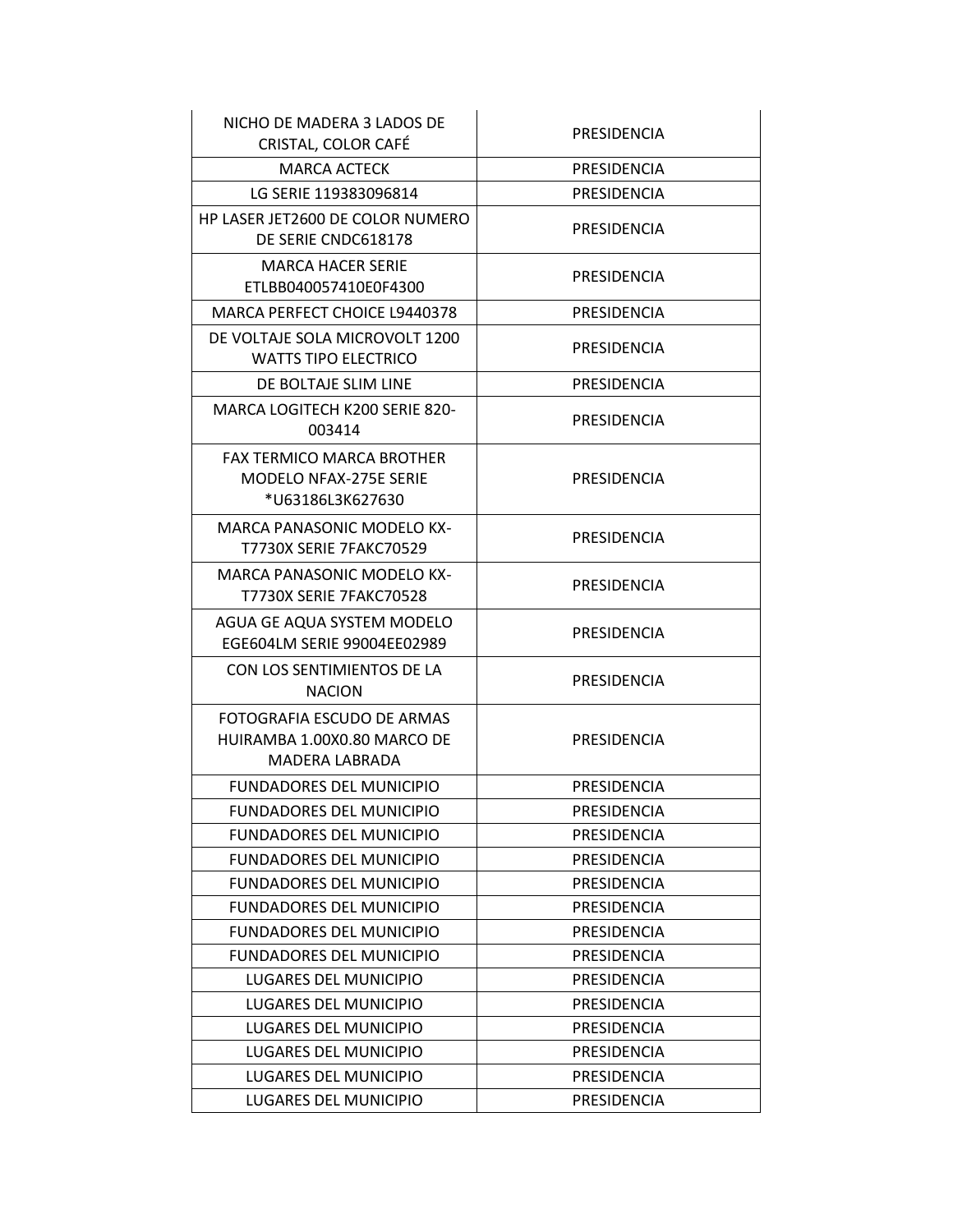| <b>LUGARES DEL MUNICIPIO</b>                                                             | PRESIDENCIA        |
|------------------------------------------------------------------------------------------|--------------------|
| LUGARES DEL MUNICIPIO                                                                    | <b>PRESIDENCIA</b> |
| LUGARES DEL MUNICIPIO                                                                    | PRESIDENCIA        |
| LUGARES DEL MUNICIPIO                                                                    | PRESIDENCIA        |
| LUGARES DEL MUNICIPIO                                                                    | PRESIDENCIA        |
| LUGARES DEL MUNICIPIO                                                                    | PRESIDENCIA        |
| LUGARES DEL MUNICIPIO                                                                    | PRESIDENCIA        |
| LUGARES DEL MUNICIPIO                                                                    | <b>PRESIDENCIA</b> |
| LUGARES DEL MUNICIPIO                                                                    | PRESIDENCIA        |
| LUGARES DEL MUNICIPIO                                                                    | <b>PRESIDENCIA</b> |
| LUGARES DEL MUNICIPIO                                                                    | PRESIDENCIA        |
| LUGARES DEL MUNICIPIO                                                                    | PRESIDENCIA        |
| LUGARES DEL MUNICIPIO                                                                    | PRESIDENCIA        |
| LUGARES DEL MUNICIPIO                                                                    | <b>PRESIDENCIA</b> |
| OLEO SIMBOLICO DE LA LIBERTAD<br><b>FEBRONIO</b>                                         | PRESIDENCIA        |
| <b>MARCA PERFECT CHOICE MODELO PC-</b><br>111191                                         | <b>PROT. CIVIL</b> |
| <b>MARCA INTEL CELERON</b><br>S:119383099434                                             | <b>PROT. CIVIL</b> |
| <b>MARCA ACER</b><br>S:ETLBB0400574105DD34300                                            | <b>PROT. CIVIL</b> |
| MARCA ACTECK S:289635050666                                                              | PROT. CIVIL        |
| MARCA ACTECK S:289635050666                                                              | <b>PROT. CIVIL</b> |
| PORTATIL MARCA MOTOROLA EP-450<br>S:442TJC4914                                           | <b>PROT. CIVIL</b> |
| PORTATIL MARCA MOTOROLA EP-450<br>S:442TJCD735                                           | <b>PROT. CIVIL</b> |
| TELEVISOR A COLOR DE 21 PULGADAS<br>MARCA SAMSUNG MODELO<br>CL21A551ML S:B4T83CZZ511285K | PROT. CIVIL        |
| OTROS REPISA DE MADERA                                                                   | PROT. CIVIL        |
| MARCA VOLKSWAGEN MODELO<br><b>CRAFTER CARGO VAN MWB 2013</b><br>(AMBULANCIA PCM-01)      | PROT. CIVIL        |
| MARCA VOLKSWAGEN MODELO<br>CRAFTER CARGO VAN MWB 2013<br>(AMBULANCIA PCM-02) PROG. 3X1   | PROT. CIVIL        |
| ESCRITORIO DE MADERA COLOR CAFÉ                                                          | <b>RASTRO</b>      |
| ESCALERA DE 12 ESCALONES DE<br>FIERRO DE FAJILLA DE 11/2                                 | <b>RASTRO</b>      |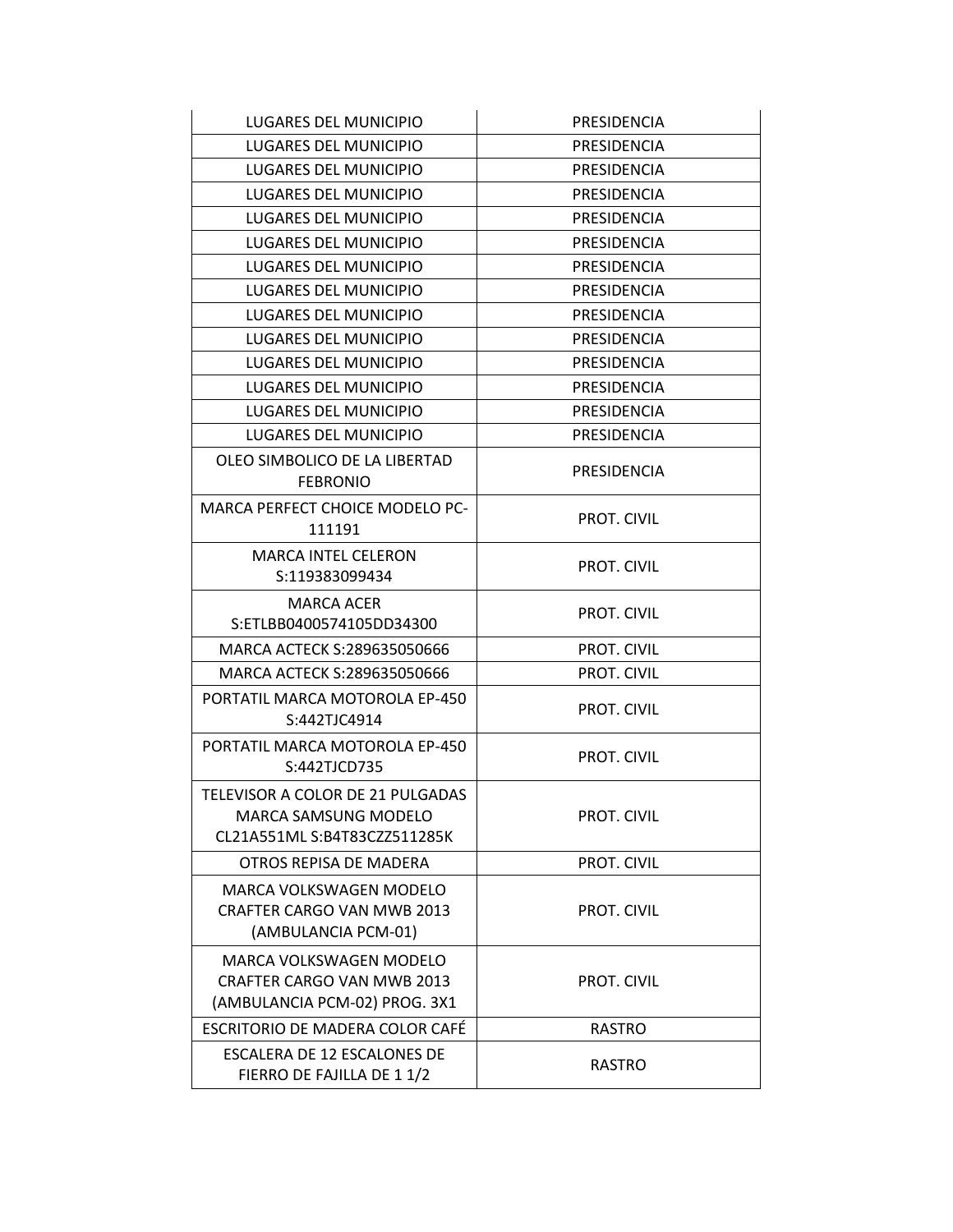| BASCULA MARCA TORO REY MODELO<br>CRS-HD                                                      | <b>RASTRO</b>    |
|----------------------------------------------------------------------------------------------|------------------|
| <b>GARRUCHAS MARCA TRUPER</b><br>POLIPASTO CAPACIDAD DE 1<br>TONELADA CON CADENA DE 3 METROS | <b>RASTRO</b>    |
| <b>GARRUCHAS MARCA TRUPER</b><br>POLIPASTO CAPACIDAD DE 1<br>TONELADA CON CADENA DE 3 METROS | <b>RASTRO</b>    |
| MARCA PRETUL COLOR ROJA                                                                      | <b>RASTRO</b>    |
| <b>METALICA PEGABLE</b>                                                                      | <b>RASTRO</b>    |
| <b>METALICA PEGABLE</b>                                                                      | <b>RASTRO</b>    |
| TERMO PARA INSEMINACION MOD.<br>35619 S:XC201000CJSIEMEX                                     | <b>RASTRO</b>    |
| CON CHAPAS EN COLOR NATURAL                                                                  | <b>REGIDORES</b> |
| DE MADERA COLOR CAFÉ DE 6<br><b>CAIONES</b>                                                  | <b>REGIDORES</b> |
| MESA DE JUNTAS MODELO ARIES 3.0<br>METROS x 1.22 METROS                                      | <b>REGIDORES</b> |
| DE BALON DE RESPALDO ALTO CON<br>ASIENTO DE MADERA, FABRICADO EN<br><b>MADERA DE PAROTA</b>  | <b>REGIDORES</b> |
| DE BALON DE RESPALDO ALTO CON<br>ASIENTO DE MADERA, FABRICADO EN<br><b>MADERA DE PAROTA</b>  | <b>REGIDORES</b> |
| DE BALON DE RESPALDO ALTO CON<br>ASIENTO DE MADERA, FABRICADO EN<br><b>MADERA DE PAROTA</b>  | <b>REGIDORES</b> |
| DE BALON DE RESPALDO ALTO CON<br>ASIENTO DE MADERA, FABRICADO EN<br><b>MADERA DE PAROTA</b>  | <b>REGIDORES</b> |
| DE BALON DE RESPALDO ALTO CON<br>ASIENTO DE MADERA, FABRICADO EN<br><b>MADERA DE PAROTA</b>  | <b>REGIDORES</b> |
| DE BALON DE RESPALDO ALTO CON<br>ASIENTO DE MADERA, FABRICADO EN<br><b>MADERA DE PAROTA</b>  | <b>REGIDORES</b> |
| DE BALON DE RESPALDO ALTO CON<br>ASIENTO DE MADERA, FABRICADO EN<br><b>MADERA DE PAROTA</b>  | <b>REGIDORES</b> |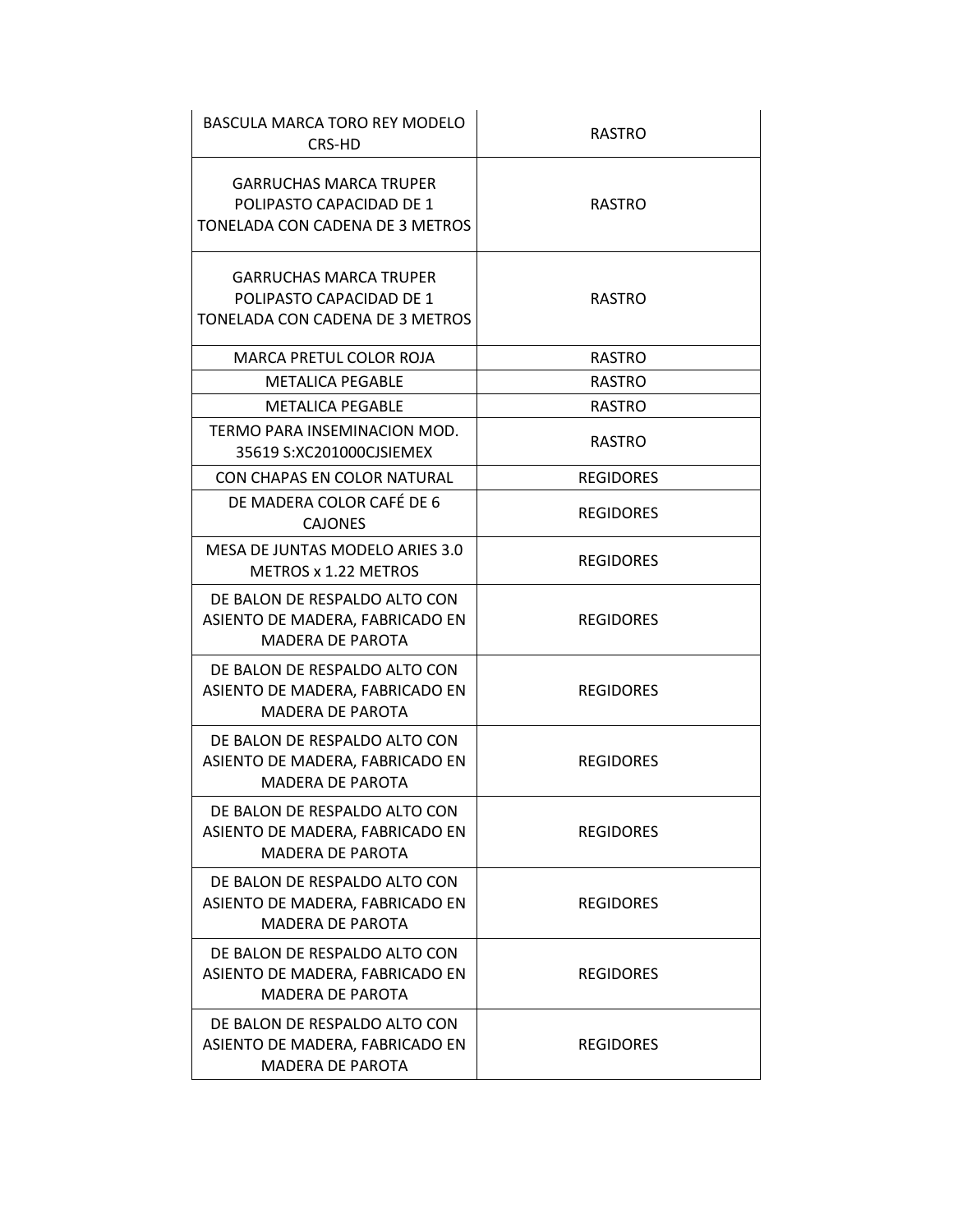| DE BALON DE RESPALDO ALTO CON<br>ASIENTO DE MADERA, FABRICADO EN<br><b>MADERA DE PAROTA</b>                                                                                                                         | <b>REGIDORES</b> |
|---------------------------------------------------------------------------------------------------------------------------------------------------------------------------------------------------------------------|------------------|
| DE BALON DE RESPALDO ALTO CON<br>ASIENTO DE MADERA, FABRICADO EN<br><b>MADERA DE PAROTA</b>                                                                                                                         | <b>REGIDORES</b> |
| DE BALON DE RESPALDO ALTO CON<br>ASIENTO DE MADERA, FABRICADO EN<br><b>MADERA DE PAROTA</b>                                                                                                                         | <b>REGIDORES</b> |
| PARA VISITANTE MODELO ITALIANA                                                                                                                                                                                      | <b>REGIDORES</b> |
| MUEBLE INTEGRAL PARA EQUIPO DE<br><b>COMPUTO</b>                                                                                                                                                                    | <b>REGIDORES</b> |
| <b>HP DESKJET 3050 S:CN21A4802D</b>                                                                                                                                                                                 | <b>REGIDORES</b> |
| <b>MONITOR MARCA : e MACHINES</b><br>E182HV,<br>S:MMK31AA0011507DFCF8031, CPU<br>MARCA ACTECK, S:939992095659,<br><b>MOUSE MARCA GENIUS KM200</b><br>S:XEB9070039930, TECLADO MARCA<br>GENIUS KM200 S:XEB9070039930 | <b>REGIDORES</b> |
| REG. DE VOLTAJE TDE PRO NET                                                                                                                                                                                         | <b>REGIDORES</b> |
| <b>USB PARA IMPRESORA</b>                                                                                                                                                                                           | <b>REGIDORES</b> |
| DE AGUA SISTEM GENERAL ELECTRIC<br>MOD: EGE604LM, S:9904EE00383                                                                                                                                                     | <b>REGIDORES</b> |
| <b>ESCUDO DEL MUNICIPIO DE</b><br><b>HUIRAMBA</b>                                                                                                                                                                   | <b>REGIDORES</b> |
| <b>CUADRO EX PRESIDENTE</b>                                                                                                                                                                                         | <b>REGIDORES</b> |
| <b>CUADRO EX PRESIDENTE</b>                                                                                                                                                                                         | <b>REGIDORES</b> |
| <b>CUADRO EX PRESIDENTE</b>                                                                                                                                                                                         | <b>REGIDORES</b> |
| <b>CUADRO EX PRESIDENTE</b>                                                                                                                                                                                         | <b>REGIDORES</b> |
| <b>CUADRO EX PRESIDENTE</b>                                                                                                                                                                                         | <b>REGIDORES</b> |
| <b>CUADRO EX PRESIDENTE</b>                                                                                                                                                                                         | <b>REGIDORES</b> |
| <b>CUADRO EX PRESIDENTE</b>                                                                                                                                                                                         | <b>REGIDORES</b> |
| <b>CUADRO EX PRESIDENTE</b>                                                                                                                                                                                         | <b>REGIDORES</b> |
| <b>CUADRO EX PRESIDENTE</b>                                                                                                                                                                                         | <b>REGIDORES</b> |
| <b>CUADRO EX PRESIDENTE</b>                                                                                                                                                                                         | <b>REGIDORES</b> |
| <b>CUADRO EX PRESIDENTE</b>                                                                                                                                                                                         | <b>REGIDORES</b> |
| <b>CUADRO EX PRESIDENTE</b>                                                                                                                                                                                         | <b>REGIDORES</b> |
| <b>CUADRO EX PRESIDENTE</b>                                                                                                                                                                                         | <b>REGIDORES</b> |
| <b>CUADRO EX PRESIDENTE</b>                                                                                                                                                                                         | <b>REGIDORES</b> |
| <b>CUADRO EX PRESIDENTE</b>                                                                                                                                                                                         | <b>REGIDORES</b> |
| <b>CUADRO EX PRESIDENTE</b>                                                                                                                                                                                         | <b>REGIDORES</b> |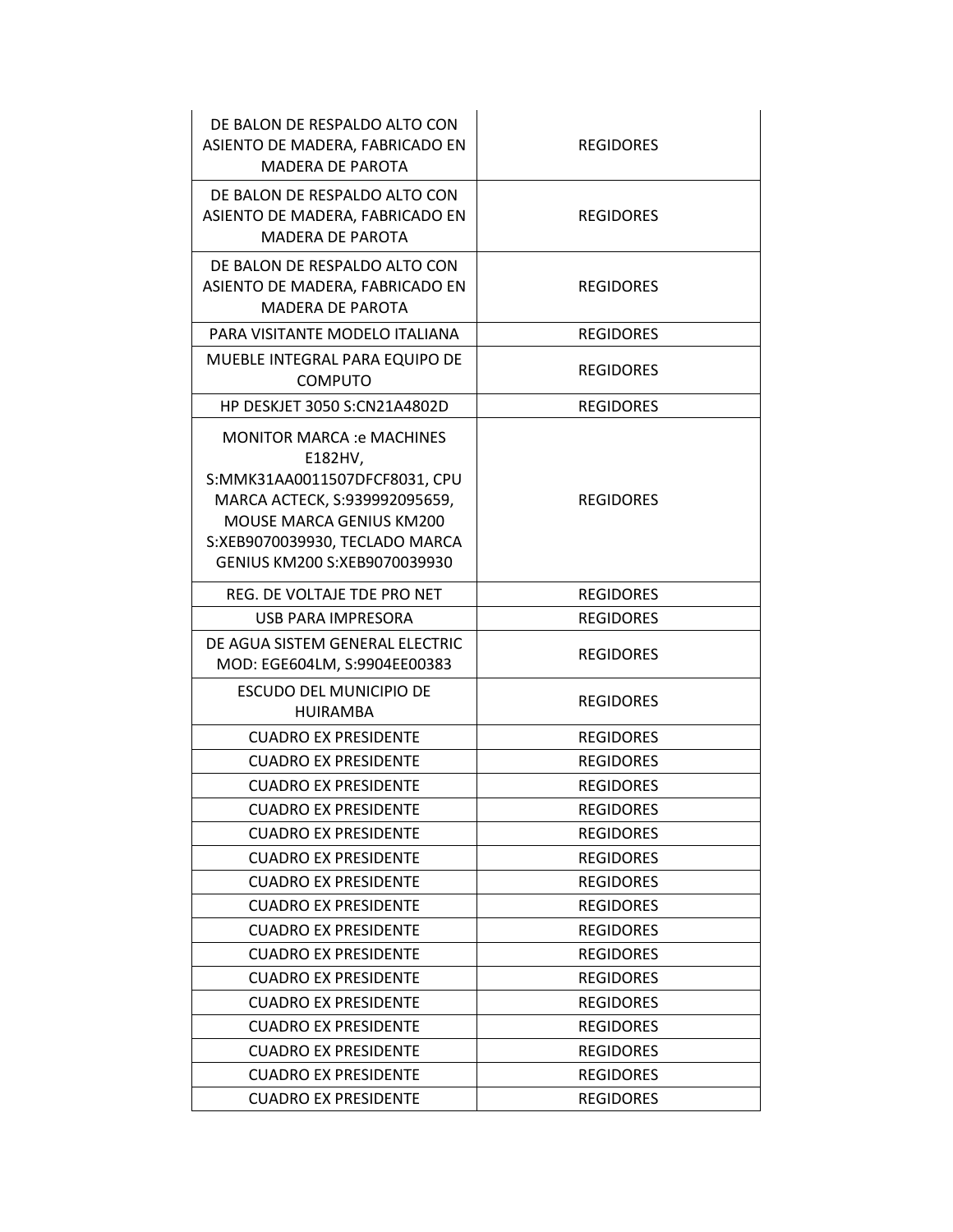| <b>CUADRO EX PRESIDENTE</b>                                                    | <b>REGIDORES</b>  |
|--------------------------------------------------------------------------------|-------------------|
| <b>CUADRO EX PRESIDENTE</b>                                                    | <b>REGIDORES</b>  |
| <b>CUADRO EX PRESIDENTE</b>                                                    | <b>REGIDORES</b>  |
| <b>CUADRO EX PRESIDENTE</b>                                                    | <b>REGIDORES</b>  |
| <b>CUADRO EX PRESIDENTE</b>                                                    | <b>REGIDORES</b>  |
| <b>CUADRO EX PRESIDENTE</b>                                                    | <b>REGIDORES</b>  |
| <b>CUADRO EX PRESIDENTE</b>                                                    | <b>REGIDORES</b>  |
| <b>CUADRO EX PRESIDENTE</b>                                                    | <b>REGIDORES</b>  |
| <b>CUADRO EX PRESIDENTE</b>                                                    | <b>REGIDORES</b>  |
| <b>CUADRO LUGARES DEL MUNICIPIO</b>                                            | <b>REGIDORES</b>  |
| CUADRO LUGARES DEL MUNICIPIO                                                   | <b>REGIDORES</b>  |
| <b>CUADRO LUGARES DEL MUNICIPIO</b>                                            | <b>REGIDORES</b>  |
| <b>CUADRO LUGARES DEL MUNICIPIO</b>                                            | <b>REGIDORES</b>  |
| <b>CUADRO LUGARES DEL MUNICIPIO</b>                                            | <b>REGIDORES</b>  |
| <b>CUADRO LUGARES DEL MUNICIPIO</b>                                            | <b>REGIDORES</b>  |
| <b>CUADRO LUGARES DEL MUNICIPIO</b>                                            | <b>REGIDORES</b>  |
| <b>CUADRO LUGARES DEL MUNICIPIO</b>                                            | <b>REGIDORES</b>  |
| <b>CUADRO LUGARES DEL MUNICIPIO</b>                                            | <b>REGIDORES</b>  |
| <b>CUADRO LUGARES DEL MUNICIPIO</b>                                            | <b>REGIDORES</b>  |
| <b>CUADRO LUGARES DEL MUNICIPIO</b>                                            | <b>REGIDORES</b>  |
| <b>CUADRO LUGARES DEL MUNICIPIO</b>                                            | <b>REGIDORES</b>  |
| <b>CUADRO LUGARES DEL MUNICIPIO</b>                                            | <b>REGIDORES</b>  |
| CUADRO LUGARES DEL MUNICIPIO                                                   | <b>REGIDORES</b>  |
| <b>CUADRO LUGARES DEL MUNICIPIO</b>                                            | <b>REGIDORES</b>  |
| <b>CUADRO LUGARES DEL MUNICIPIO</b>                                            | <b>REGIDORES</b>  |
| <b>CUADRO LUGARES DEL MUNICIPIO</b>                                            | <b>REGIDORES</b>  |
| <b>CUADRO LUGARES DEL MUNICIPIO</b>                                            | <b>REGIDORES</b>  |
| <b>CUADRO LUGARES DEL MUNICIPIO</b>                                            | <b>REGIDORES</b>  |
| ARCHIVERO GRANDE DE 4 GTAS.<br><b>COLOR NEGRO MARCA HIRSH</b>                  | SECRETARIA        |
| COMODA DE MADERA COLOR CAFÉ 1<br>PUERTA PARA COPIADORA                         | <b>SECRETARIA</b> |
| ESCRITORIO EJECUTIVO PEDESTAL IZQ.<br><b>COLOR GRIS 2 CAJONES</b>              | <b>SECRETARIA</b> |
| EJECUTIVO 1.60x75 LINEA<br><b>TRADICIONAL 2 CAJONES COLOR</b><br><b>ENCINO</b> | <b>SECRETARIA</b> |
| INTEGRAL PARA EQUIPO DE COMPUTO<br><b>IMESA COLOR ARENA</b>                    | <b>SECRETARIA</b> |
| PARA VISITANTE MODELO ITALIANA                                                 | <b>SECRETARIA</b> |
| PARA VISITANTE MODELO ITALIANA                                                 | SECRETARIA        |
| EJECUTIVO CON PISTON COLOR GRIS                                                | SECRETARIA        |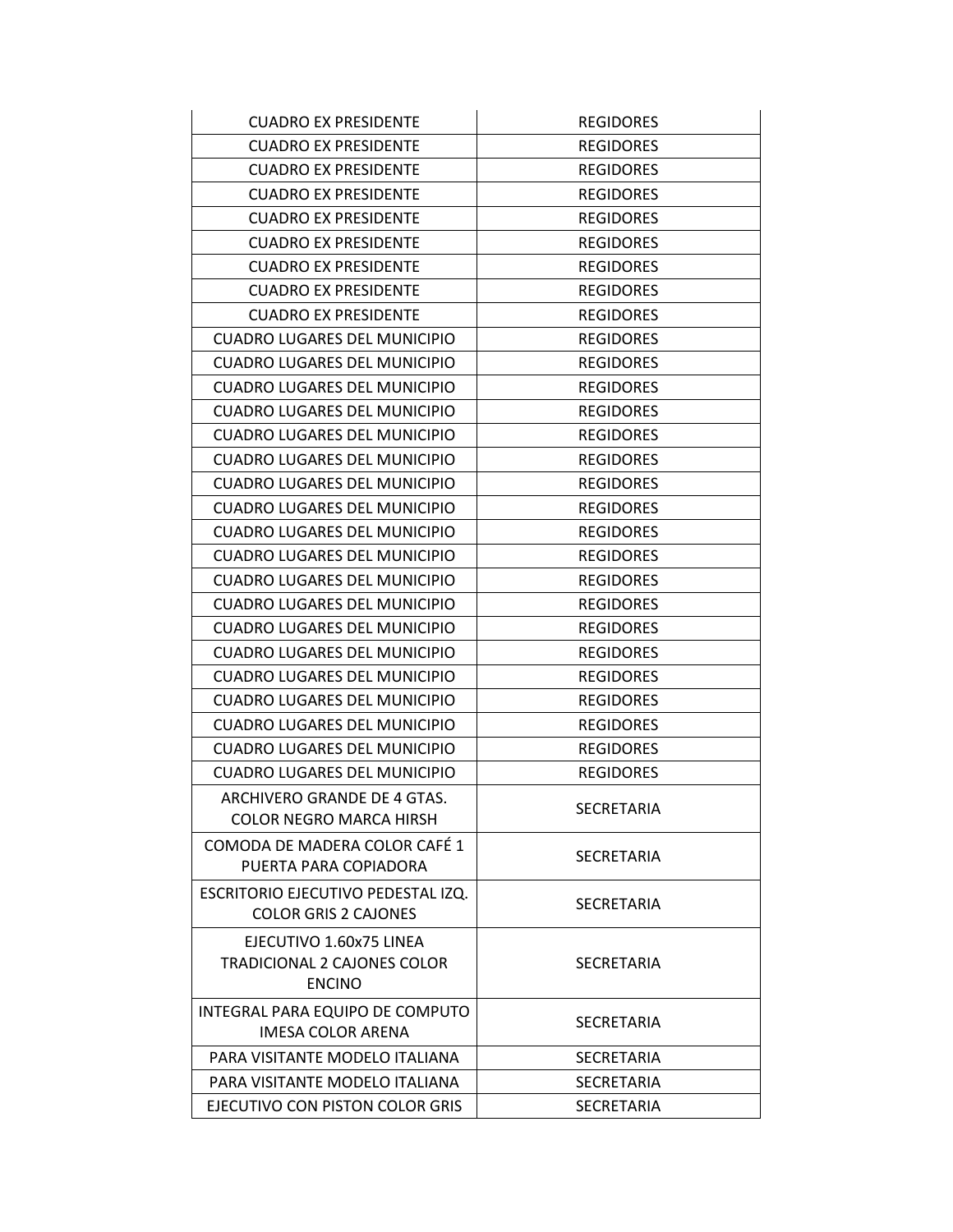| MULTIFUNCIONAL HP F380<br>S:CN6A8GJ1GP                          | <b>SECRETARIA</b> |
|-----------------------------------------------------------------|-------------------|
| MARCA HP DESK JET 3050<br>S:CN21A4801T                          | <b>SECRETARIA</b> |
| <b>MONITOR MARCA MACHINES</b><br>S:MMQ31AA0011507D7A38031       | <b>SECRETARIA</b> |
| MARCA PANASONIC S:8AAAA043136<br>MOD KX-TS500MEW                | SECRETARIA        |
| FOTOGRAFIA GRAL, LAZARO<br><b>CARDENAS</b>                      | <b>SECRETARIA</b> |
| <b>COLOR AZUL</b>                                               | <b>SEDESOL</b>    |
| ESCRITORIO COLOR CAFÉ 3 CAJONES<br>LADO DERECHO 1LADO IZQUIERDO | <b>SEDESOL</b>    |
| MESA GRANDE DE MADERA, ACABADO<br>RUSTICO, COLOR CAFÉ           | <b>SEDESOL</b>    |
| MESA GRANDE DE MADERA, ACABADO<br>RUSTICO, COLOR CAFÉ           | <b>SEDESOL</b>    |
| PARA VISITANTE MODELO ITALIANA                                  | <b>SEDESOL</b>    |
| PARA VISITANTE MODELO ITALIANA                                  | <b>SEDESOL</b>    |
| PLEGABLE DE ACERO MECO                                          | <b>SEDESOL</b>    |
| PLEGABLE DE ACERO MECO                                          | <b>SEDESOL</b>    |
| SILLA DE MADERA, ACABADO RUSTICO,<br><b>COLOR CAFÉ</b>          | <b>SEDESOL</b>    |
| SILLA DE MADERA, ACABADO RUSTICO,<br><b>COLOR CAFÉ</b>          | <b>SEDESOL</b>    |
| SILLA DE MADERA, ACABADO RUSTICO,<br><b>COLOR CAFÉ</b>          | <b>SEDESOL</b>    |
| SILLA DE MADERA, ACABADO RUSTICO,<br><b>COLOR CAFÉ</b>          | SEDESOL           |
| SILLA DE MADERA, ACABADO RUSTICO,<br><b>COLOR CAFÉ</b>          | <b>SEDESOL</b>    |
| MUEBLE SECRETARIAL PARA EQUIPO<br>DE COMPUTO                    | <b>SEDESOL</b>    |
| <b>BOCINAS MARCA ACTEK</b><br>S:289635050663                    | <b>SEDESOL</b>    |
| <b>MARCA INTEL PENTIUM</b><br>S:119383099168                    | <b>SEDESOL</b>    |
| <b>MARCA ACER</b><br>S:ETLBB04574105FBB4300                     | <b>SEDESOL</b>    |
| MARCA ACTEK S:289635050663                                      | SEDESOL           |
| MARCA ACTEK S:289635050663                                      | <b>SEDESOL</b>    |
| SAMSUNG S:S22K800276                                            | SEDESOL           |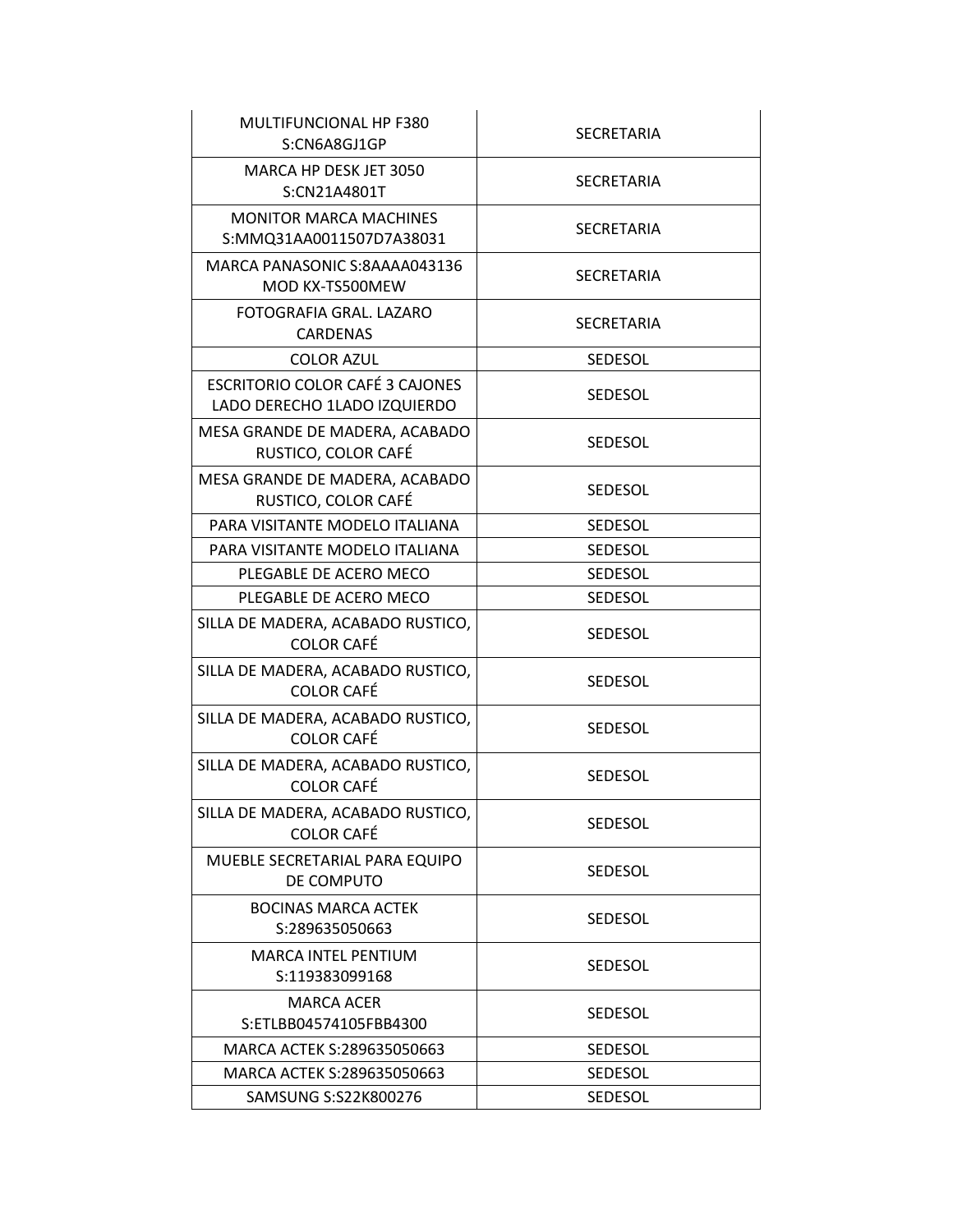| MARCA HP MODELO C4280                                                                                                                             | SEDESOL                  |
|---------------------------------------------------------------------------------------------------------------------------------------------------|--------------------------|
| BANCO DE ARMAS DE METAL                                                                                                                           | <b>COMANDANCIA</b>       |
| ARCHIVERO DE MADERA, 4 CAJONES<br><b>COLOR CAFÉ</b>                                                                                               | SEGURIDAD PUBLICA        |
| DE MADERA ROJO 6 CAJONES                                                                                                                          | <b>SEGURIDAD PUBLICA</b> |
| <b>ESCRITORIO METALICO Y PEDESTAL</b><br>DERECHO DE 2 CAJONES                                                                                     | SEGURIDAD PUBLICA        |
| MARCA MECO PLEGABLE ACOJINADA                                                                                                                     | SEGURIDAD PUBLICA        |
| SILLA DE MADERA COLOR CAFÉ                                                                                                                        | <b>SEGURIDAD PUBLICA</b> |
| MUEBLE PARA COMPUTADORA COLOR<br><b>MADERA</b>                                                                                                    | SEGURIDAD PUBLICA        |
| INTEGRAL PARA EQUIPO DE COMPUTO<br><b>COLOR BEIGE</b>                                                                                             | SEGURIDAD PUBLICA        |
| MARCA GHIA MODELO MG1812<br>S:H1812140400272 CPU MARCA GHIA<br>S:228750 TECLADO MARCA HP S:<br>CO411119517 MOUSE Y BOCINAS<br>TODO DE COLOR NEGRO | SEGURIDAD PUBLICA        |
| MARCA HP MODELO DV671A1ABN<br>SERIE MXD45203TL                                                                                                    | <b>SEGURIDAD PUBLICA</b> |
| IMPRESORA MULTIFUNCIONAL MARCA<br>BROTHER MODELO MFC J5910DW<br><b>SERIE U62913D4F298085 COLOR</b><br><b>NEGRO</b>                                | SEGURIDAD PUBLICA        |
| MARCA GENIUS SERIE X75062503880                                                                                                                   | SEGURIDAD PUBLICA        |
| <b>HUSTLER 6-7 DE BASE VHF</b>                                                                                                                    | SEGURIDAD PUBLICA        |
| DE AIRE (ARRIBA DE BARANDILLAS)                                                                                                                   | <b>SEGURIDAD PUBLICA</b> |
| PARA RADIO PORTATIL LOTE (1):<br><b>PMMN4013A</b>                                                                                                 | SEGURIDAD PUBLICA        |
| MOTOROLA EM200 SERIE 019THA2553<br><b>BASE ASTRON</b>                                                                                             | SEGURIDAD PUBLICA        |
| MOTOROLA SERIE 018TEAA752                                                                                                                         | SEGURIDAD PUBLICA        |
| MOTOROLA SERIE 018TEAA785                                                                                                                         | SEGURIDAD PUBLICA        |
| MOTOROLA SERIE 442THSS220                                                                                                                         | SEGURIDAD PUBLICA        |
| MOTOROLO SERIE 442TJC4888                                                                                                                         | SEGURIDAD PUBLICA        |
| MOTOROLA SERIE 442TJCD729                                                                                                                         | SEGURIDAD PUBLICA        |
| MOTOROLA SERIE 442TJC4690                                                                                                                         | SEGURIDAD PUBLICA        |
| MOTOROLA SERIE 442TJCD817                                                                                                                         | SEGURIDAD PUBLICA        |
| KENWOOD SERIE ALH415000                                                                                                                           | SEGURIDAD PUBLICA        |
| MATRAX (BASE)                                                                                                                                     | SEGURIDAD PUBLICA        |
| MARCA ATLINKIS MODELO MX29391                                                                                                                     | SEGURIDAD PUBLICA        |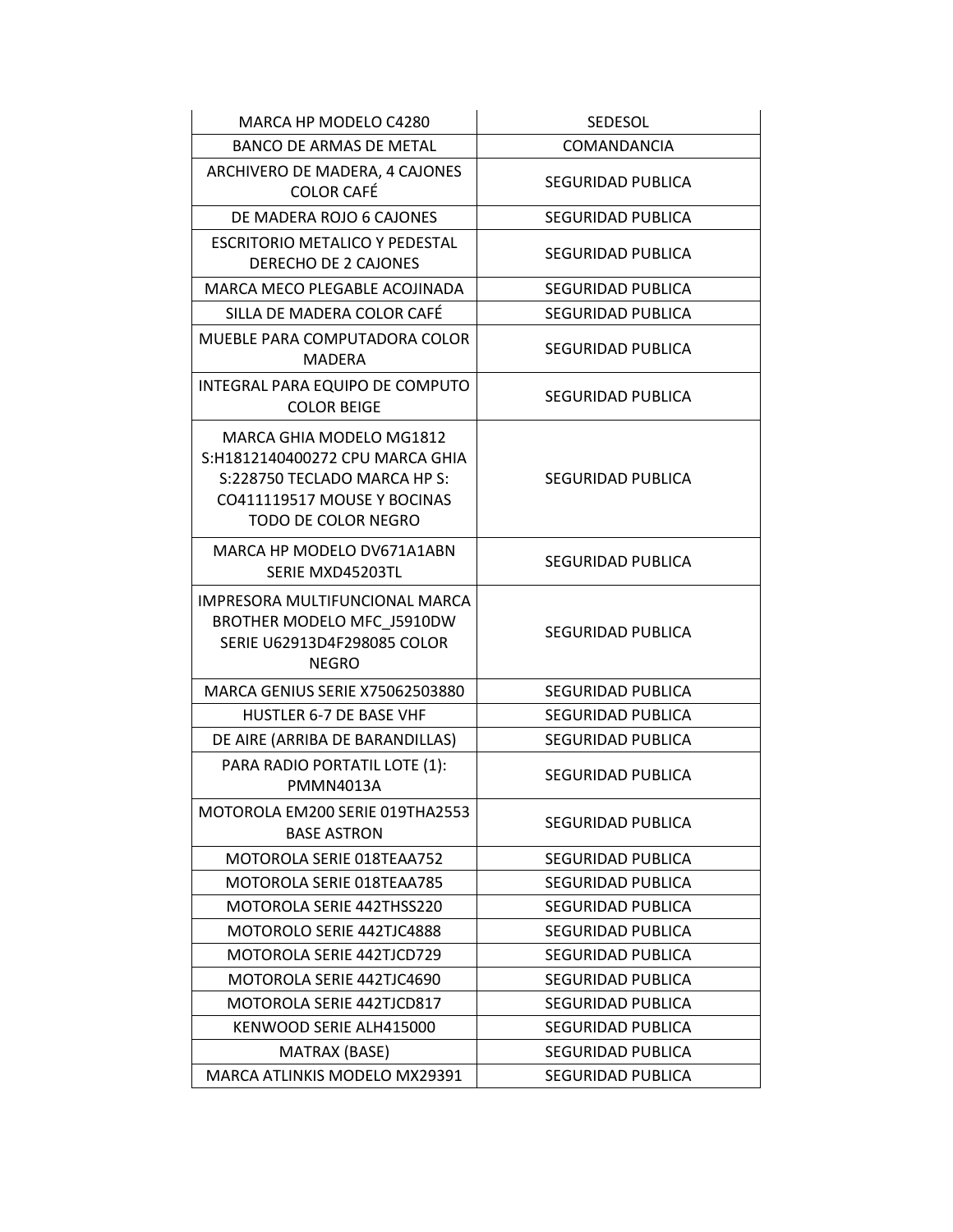| MARCA SAMSUNG MOD CL-21N11MJ<br>SERIE 39803CDY501421H       | SEGURIDAD PUBLICA        |
|-------------------------------------------------------------|--------------------------|
| PANTALLA MARCA SAMSUNG MODELO<br>UN40JU6100F                | SEGURIDAD PUBLICA        |
| OCHO CAMARAS DE VIGILANCIA<br>CIRCUITO CERRADO COLOR BLANCO | SEGURIDAD PUBLICA        |
| MARCA ACROS MODELO ARPO8TXLG<br><b>SERIE VRW4101173</b>     | <b>SEGURIDAD PUBLICA</b> |
| <b>TANQUE DE GAS</b>                                        | SEGURIDAD PUBLICA        |
| LITERAS INDIVIDUALES DE MADERA                              | SEGURIDAD PUBLICA        |
| LITERAS INDIVIDUALES DE MADERA                              | SEGURIDAD PUBLICA        |
| BANCO DE ARMAS DE MADERA                                    | SEGURIDAD PUBLICA        |
| CHALECO ANTIBALAS MODELO<br><b>POLICIACO</b>                | SEGURIDAD PUBLICA        |
| CHALECO ANTIBALAS MODELO<br><b>POLICIACO</b>                | SEGURIDAD PUBLICA        |
| CHALECO ANTIBALAS MODELO<br><b>POLICIACO</b>                | SEGURIDAD PUBLICA        |
| CHALECO ANTIBALAS MODELO<br><b>POLICIACO</b>                | SEGURIDAD PUBLICA        |
| CHALECO ANTIBALAS MODELO<br><b>POLICIACO</b>                | SEGURIDAD PUBLICA        |
| CHALECO ANTIBALAS MODELO<br><b>POLICIACO</b>                | SEGURIDAD PUBLICA        |
| CHALECO ANTIBALAS MODELO<br><b>POLICIACO</b>                | SEGURIDAD PUBLICA        |
| CHALECO ANTIBALAS MODELO<br><b>POLICIACO</b>                | SEGURIDAD PUBLICA        |
| CHALECO ANTIBALAS MODELO<br>POLICIACO                       | SEGURIDAD PUBLICA        |
| CHALECO ANTIBALAS MODELO<br><b>POLICIACO</b>                | SEGURIDAD PUBLICA        |
| CHALECO ANTIBALAS MODELO<br><b>POLICIACO</b>                | <b>SEGURIDAD PUBLICA</b> |
| CHALECO ANTIBALAS MODELO<br><b>POLICIACO</b>                | SEGURIDAD PUBLICA        |
| CHALECO ANTIBALAS MODELO<br><b>POLICIACO</b>                | SEGURIDAD PUBLICA        |
| CHALECO ANTIBALAS MODELO<br><b>POLICIACO</b>                | SEGURIDAD PUBLICA        |
| CHALECO NARANJA                                             | SEGURIDAD PUBLICA        |
| CHALECO NARANJA                                             | SEGURIDAD PUBLICA        |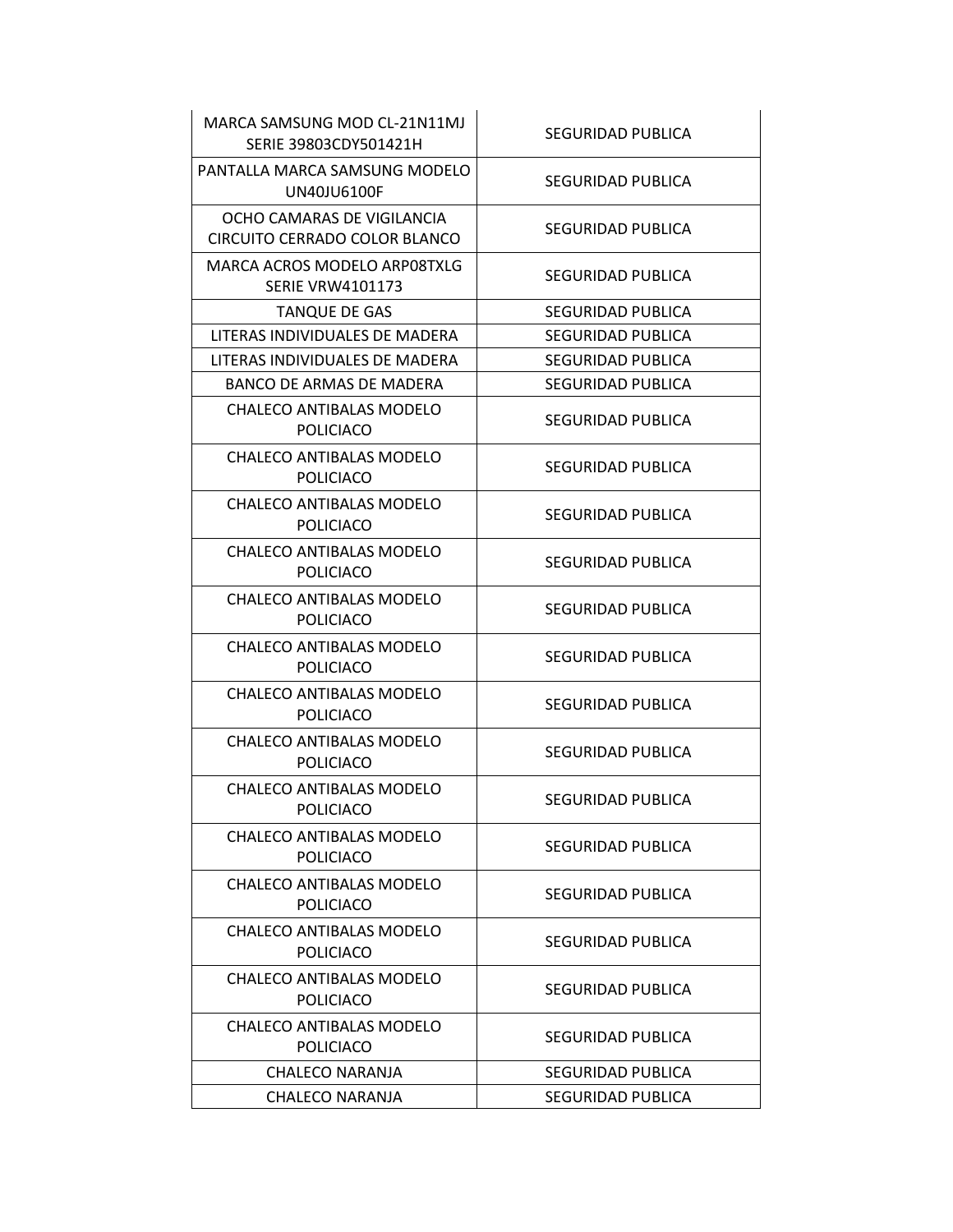| CHALECO NARANJA                                                                 | <b>SEGURIDAD PUBLICA</b> |
|---------------------------------------------------------------------------------|--------------------------|
| CHALECO NARANJA                                                                 | SEGURIDAD PUBLICA        |
| CHALECO NARANJA                                                                 | SEGURIDAD PUBLICA        |
| CHALECO NARANJA                                                                 | SEGURIDAD PUBLICA        |
| CHALECO NARANJA                                                                 | SEGURIDAD PUBLICA        |
| CHALECO NARANJA                                                                 | SEGURIDAD PUBLICA        |
| <b>CHALECO NARANJA</b>                                                          | SEGURIDAD PUBLICA        |
| CHALECO NARANJA                                                                 | SEGURIDAD PUBLICA        |
| 08 JUEGOS DE ESPOSAS                                                            | SEGURIDAD PUBLICA        |
| <b>PR-24</b>                                                                    | SEGURIDAD PUBLICA        |
| <b>PR-24</b>                                                                    | SEGURIDAD PUBLICA        |
| <b>PR-24</b>                                                                    | SEGURIDAD PUBLICA        |
| <b>PR-24</b>                                                                    | SEGURIDAD PUBLICA        |
| <b>PR-24</b>                                                                    | SEGURIDAD PUBLICA        |
| DE HUELLAS DE EVIDENCIAS MARCA<br>CROSSMATCH SERIE 302U-0022757                 | SEGURIDAD PUBLICA        |
| DEL CHALECO ANTIBALAS LEVE IV                                                   | SEGURIDAD PUBLICA        |
| DEL CHALECO ANTIBALAS LEVE IV                                                   | SEGURIDAD PUBLICA        |
| DEL CHALECO ANTIBALAS LEVE IV                                                   | SEGURIDAD PUBLICA        |
| DEL CHALECO ANTIBALAS LEVE IV                                                   | SEGURIDAD PUBLICA        |
| DEL CHALECO ANTIBALAS LEVE IV                                                   | SEGURIDAD PUBLICA        |
| DEL CHALECO ANTIBALAS LEVE IV                                                   | SEGURIDAD PUBLICA        |
| DEL CHALECO ANTIBALAS LEVE IV                                                   | SEGURIDAD PUBLICA        |
| DEL CHALECO ANTIBALAS LEVE IV                                                   | SEGURIDAD PUBLICA        |
| DEL CHALECO ANTIBALAS LEVE IV                                                   | SEGURIDAD PUBLICA        |
| DEL CHALECO ANTIBALAS LEVE IV                                                   | SEGURIDAD PUBLICA        |
| DETECTOR MANUAL DE ARMAS Y<br>METALES MARCA GARRETTI 36015994                   | SEGURIDAD PUBLICA        |
| DETECTOR MANUAL DE ARMAS Y<br>METALES MARCA GARRETTI 37096775<br>MODELO 1165180 | SEGURIDAD PUBLICA        |
| CASCO                                                                           | SEGURIDAD PUBLICA        |
| CASCO                                                                           | SEGURIDAD PUBLICA        |
| CASCO                                                                           | SEGURIDAD PUBLICA        |
| CASCO                                                                           | SEGURIDAD PUBLICA        |
| CASCO                                                                           | SEGURIDAD PUBLICA        |
| CASCO                                                                           | SEGURIDAD PUBLICA        |
| CASCO                                                                           | SEGURIDAD PUBLICA        |
| CASCO                                                                           | SEGURIDAD PUBLICA        |
| CASCO                                                                           | SEGURIDAD PUBLICA        |
| CASCO                                                                           | SEGURIDAD PUBLICA        |
| CASCO                                                                           | SEGURIDAD PUBLICA        |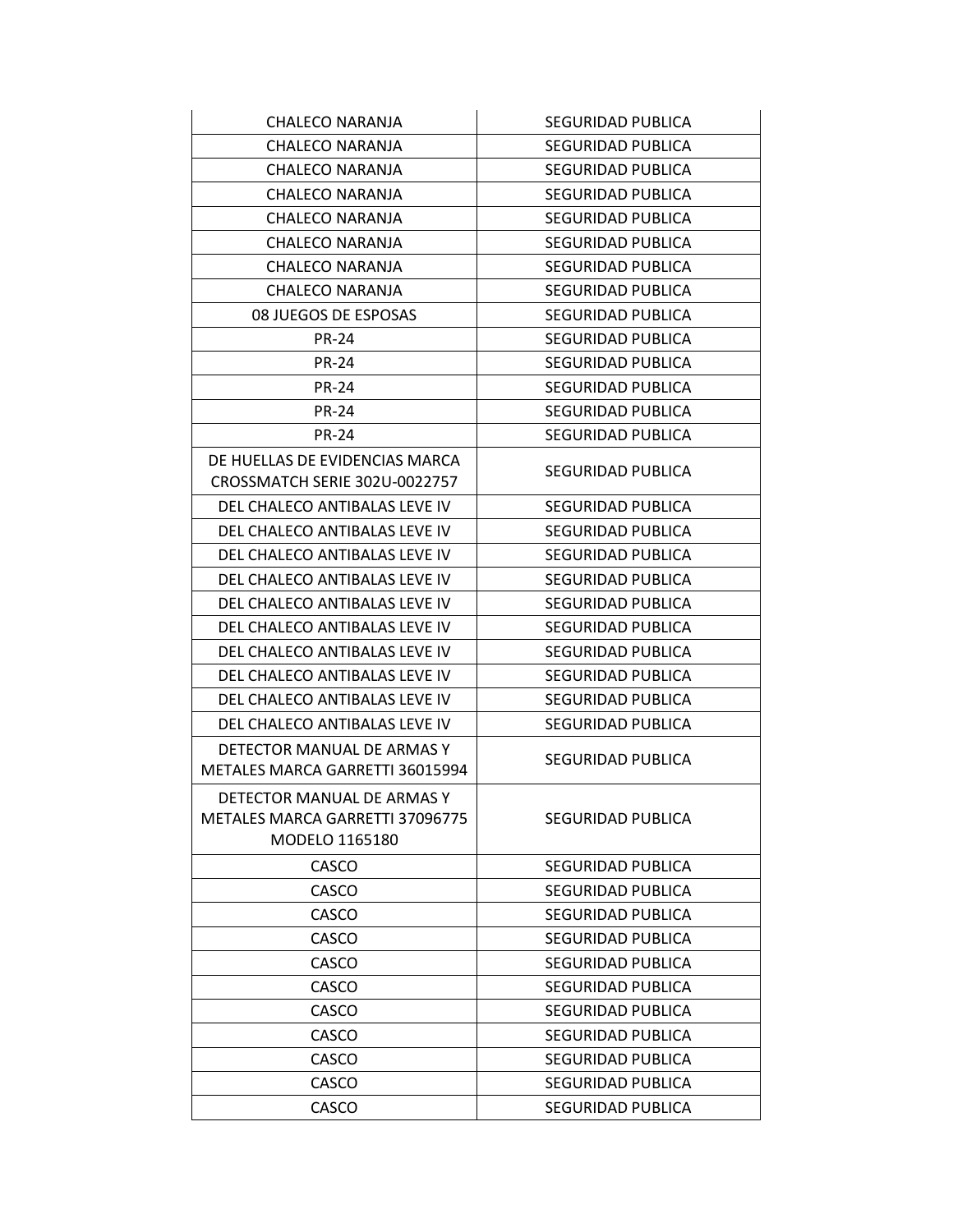| <b>CASCO</b>                                                                                  | SEGURIDAD PUBLICA |
|-----------------------------------------------------------------------------------------------|-------------------|
| CASCO                                                                                         | SEGURIDAD PUBLICA |
| <b>CASCO</b>                                                                                  | SEGURIDAD PUBLICA |
| <b>CASCO</b>                                                                                  | SEGURIDAD PUBLICA |
| MARCA BUSHMASTER, MODELO<br>XM15E2S, MATRICULA BFI658106                                      | SEGURIDAD PUBLICA |
| MARCA BUSHMASTER, MODELO<br>XM15E2S, MATRICULA BFI658110                                      | SEGURIDAD PUBLICA |
| MARCA BUSHMASTER, MODELO<br>XM15E2S, MATRICULA BFI658111                                      | SEGURIDAD PUBLICA |
| MARCA BUSHMASTER, MODELO<br>XM15E2S, MATRICULA BFI658114                                      | SEGURIDAD PUBLICA |
| MARCA BUSHMASTER, MODELO<br>XM15E2S, MATRICULA BFI658119                                      | SEGURIDAD PUBLICA |
| MARCA COLT, MODELO AR6520,<br>MATRICULA LGCO12518                                             | SEGURIDAD PUBLICA |
| MARCA COLT, MODELO AR6520,<br>MATRICULA LGCO12378                                             | SEGURIDAD PUBLICA |
| MARCA PLANFIELD, S/M, MATRICULA<br>46384 (COMODATO)                                           | SEGURIDAD PUBLICA |
| MARCA PLANFIELD, S/M, MATRICULA<br>39913 (COMODATO)                                           | SEGURIDAD PUBLICA |
| MARCA MOSSBERG, MODELO 500A,<br>MATRICULA K819116                                             | SEGURIDAD PUBLICA |
| MARCA CESKA ZBROJOVKA, MODELO<br>CZ75BD POLICE, MATRICULA A296323,<br><b>CON 2 CARGADORES</b> | SEGURIDAD PUBLICA |
| MARCA CESKA ZBROJOVKA, MODELO<br>CZ75BD POLICE, MATRICULA A296339,<br><b>CON 2 CARGADORES</b> | SEGURIDAD PUBLICA |
| MARCA CESKA ZBROJOVKA, MODELO<br>CZ75BD POLICE, MATRICULA A296340,<br><b>CON 2 CARGADORES</b> | SEGURIDAD PUBLICA |
| MARCA CESKA ZBROJOVKA, MODELO<br>CZ75BD POLICE, MATRICULA A296454,<br><b>CON 2 CARGADORES</b> | SEGURIDAD PUBLICA |
| MARCA CESKA ZBROJOVKA, MODELO<br>CZ75BD POLICE, MATRICULA A296499                             | SEGURIDAD PUBLICA |
| MARCA S. & W., MODELO 10-8,<br>MATRICULA AWF7897 (COMODATO)                                   | SEGURIDAD PUBLICA |
| MARCA S. & W., MODELO 10-8,<br>MATRICULA AWF7840 (COMODATO)                                   | SEGURIDAD PUBLICA |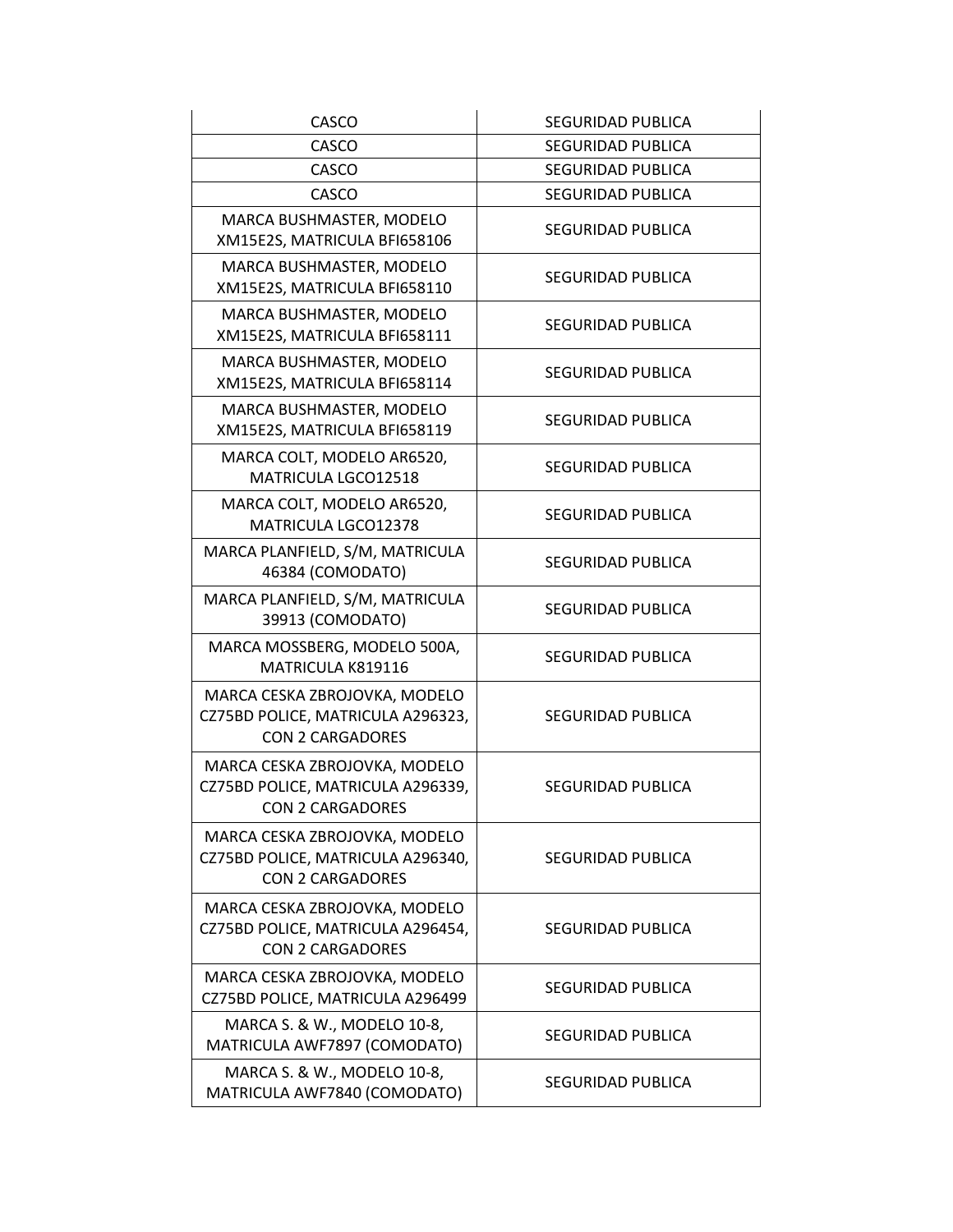| MARCA S. & W., MODELO 10-8,<br>MATRICULA AWF7843 (COMODATO)                                                   | SEGURIDAD PUBLICA        |
|---------------------------------------------------------------------------------------------------------------|--------------------------|
| MARCA COLT, MODELO AR-15,<br>MATRICULA ST007892                                                               | SEGURIDAD PUBLICA        |
| MARCA COLT, MODELO AR6520,<br>MATRICULA GCO18927 (COMODATO)                                                   | SEGURIDAD PUBLICA        |
| MARCA DODGE, MODELO 2010, SERIE<br>3D7Y51EK9AG185835 (COPIA SIMPLE)                                           | <b>SEGURIDAD PUBLICA</b> |
| MARCA FORD F-150 TIPO PICK UP,<br>SERIE 3FTGF17267MA14132, MODELO<br>2007, PATRULLA 038 (DENUNCIAS)           | SEGURIDAD PUBLICA        |
| MARCA DODGE, MODELO 2013, TIPO<br>RAM 1500 ST 4X2 SERIE<br>3C6YRAAK0DG274144, COLOR AZUL, 2<br><b>PUERTAS</b> | SEGURIDAD PUBLICA        |
| <b>12 MANGAS IMPERMIABLES</b>                                                                                 | SEGURIDAD PUBLICA        |
| BANDERA GRANDE PARA PEDESTAL<br>(PLAZA MUNICIPAL)                                                             | <b>SEGURIDAD PUBLICA</b> |
| MEDIANA 3 GABETAS MODELO BJA<br><b>COLOR GRIS</b>                                                             | <b>SINDICATURA</b>       |
| PEDESTAL DERECHO GRIS 2 CAJONES                                                                               | <b>SINDICATURA</b>       |
| ESTUDIANTIL PEDESTAL DERECHO GRIS<br>2 CAJONES                                                                | <b>SINDICATURA</b>       |
| DE MADERA 4 CAJONES COLOR CAFÉ<br><b>RUSTICO</b>                                                              | <b>SINDICATURA</b>       |
| SILLA PARA VISITANTE MODELO<br><b>ITALIANA</b>                                                                | <b>SINDICATURA</b>       |
| ACOJINADO COLOR MIEL                                                                                          | <b>SINDICATURA</b>       |
| SILLA PARA VISITANTE MODELO MECO<br>ACOJINABLE                                                                | SINDICATURA              |
| SILLA PARA VISITANTE MODELO MECO<br><b>ACOJINABLE</b>                                                         | <b>SINDICATURA</b>       |
| SILLA PARA VISITANTE MODELO MECO<br><b>ACOJINABLE</b>                                                         | <b>SINDICATURA</b>       |
| SILLA PARA VISITANTE MODELO MECO<br><b>ACOJINABLE</b>                                                         | <b>SINDICATURA</b>       |
| EJECUTIVO CON RESPALDO ALTO<br><b>COLOR CAFÉ CON CODERAS</b>                                                  | <b>SINDICATURA</b>       |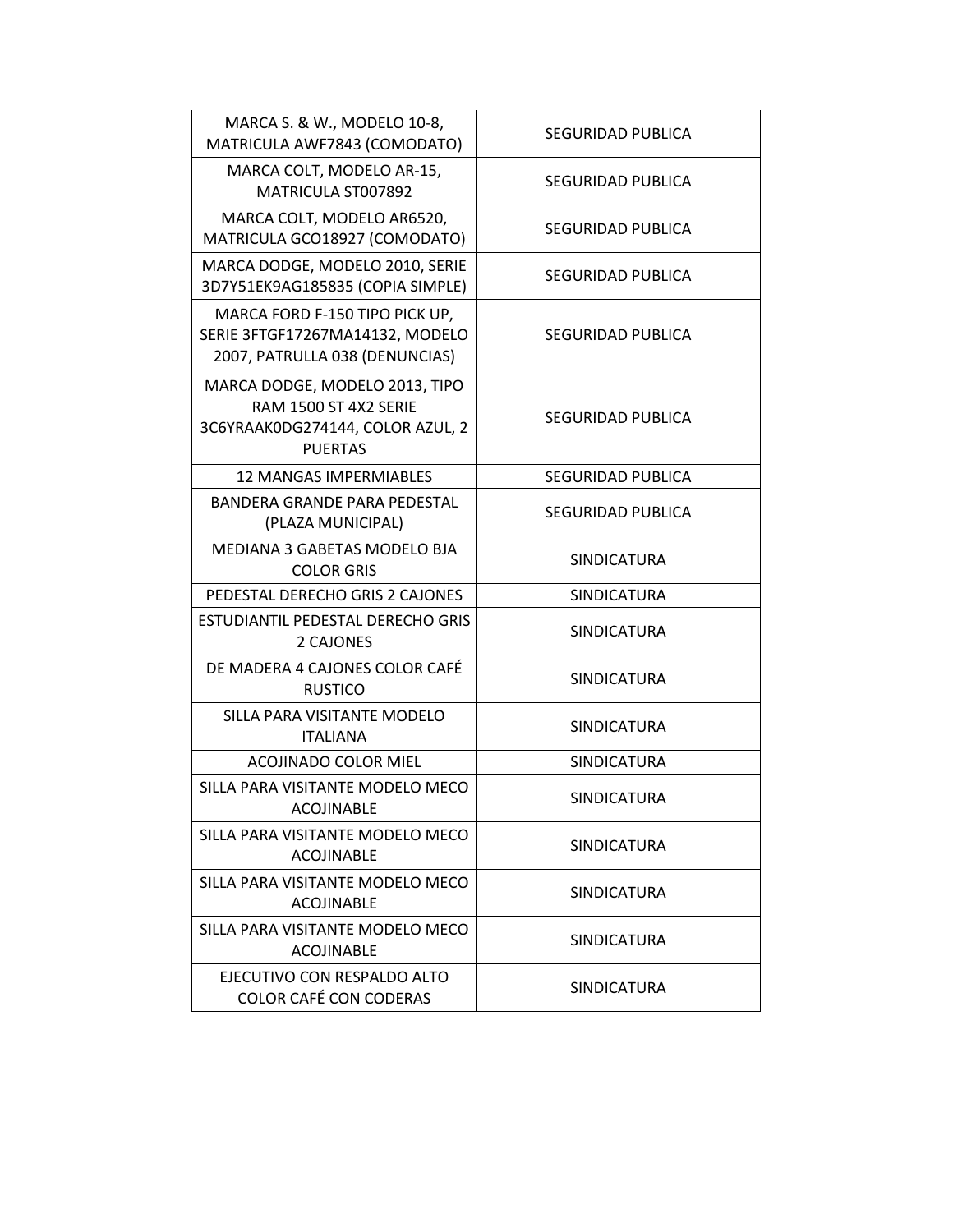| <b>OTROS CONJUNTOS PARA</b><br>COMPUTADORA, UNA MESA COLOR<br>ARENA (MESA 120-60 MESA 80-60,<br>LIBRERO 119,30 CONECTOR Y<br>MODULO) | SINDICATURA        |
|--------------------------------------------------------------------------------------------------------------------------------------|--------------------|
| MARCA K-MEX N/S:KMKM7A12980302                                                                                                       | <b>SINDICATURA</b> |
| MARCA HP PAVILLON MODELO 73N<br>S:NX30421673                                                                                         | <b>SINDICATURA</b> |
| MARCA HP S:MXL64101V7                                                                                                                | <b>SINDICATURA</b> |
| <b>HP DESKJET 350 S:CN21A481N3</b>                                                                                                   | <b>SINDICATURA</b> |
| IMPRESORA MULTIFUNCIONAL MCA.<br>BROTHER MODELO MFC-J5910DW<br>S:U62913D4F298050 COLOR NEGRO                                         | <b>SINDICATURA</b> |
| MARCA BTC N/S:Z5NW804V0628                                                                                                           | <b>SINDICATURA</b> |
| LAPTOP MCA. HP PAVILLON 14<br>ULTRABOOK MODELO 14-6181A<br>S:5CD3399QGP COLOR NEGRO                                                  | <b>SINDICATURA</b> |
| MARCA K-MEX N/S:KMKM7A12980302                                                                                                       | <b>SINDICATURA</b> |
| MARCA K-MEX N/S:017110077675                                                                                                         | <b>SINDICATURA</b> |
| MARCA K-MEX N/S:017120118303                                                                                                         | <b>SINDICATURA</b> |
| <b>USB PARA IMPRESORA 6</b>                                                                                                          | <b>SINDICATURA</b> |
| <b>MELCHOR OCAMPO</b>                                                                                                                | <b>SINDICATURA</b> |
| <b>MARCA PANASONIC MODELO KX-</b><br>TS500MEW N/S:8AAAA043194                                                                        | <b>SINDICATURA</b> |
| FOTOGRAFICA SONY MEGAPIXELES,<br>MODELO DSC.W610/BC E33<br>S:000005608418                                                            | <b>SINDICATURA</b> |
| CAMION TIPO AUTOBUS AMARILLO<br>MOD. 1992, S: NM557849                                                                               | <b>SINDICATURA</b> |
| NISSAN MARCH ACTIVE T/M MODELO<br>2016 COLOR ROJO NUMERO DE SERIE:<br>3N1CK3CD8GL239285                                              | <b>SINDICATURA</b> |
| TABIQUERA COMODATO                                                                                                                   | <b>TABIQUERA</b>   |
| TRIFASICO DE 5 CABALLOS, COLOR<br><b>VERDE, MARCA SIEMENS</b><br>S:K12T2902GME 25                                                    | <b>TABIQUERA</b>   |
| <b>BU60605 MAGNATEC</b>                                                                                                              | <b>TABIQUERA</b>   |
| MOTOR ELECTRICO DE 8 H.P MODELO<br>2126TX S:87121187                                                                                 | <b>TABIQUERA</b>   |
| 760 TARIMAS (300 TARIMAS EN<br><b>ESTADO REGULAR APROX.)</b>                                                                         | <b>TABIQUERA</b>   |
| MOLDES COMODATO                                                                                                                      | <b>TABIQUERA</b>   |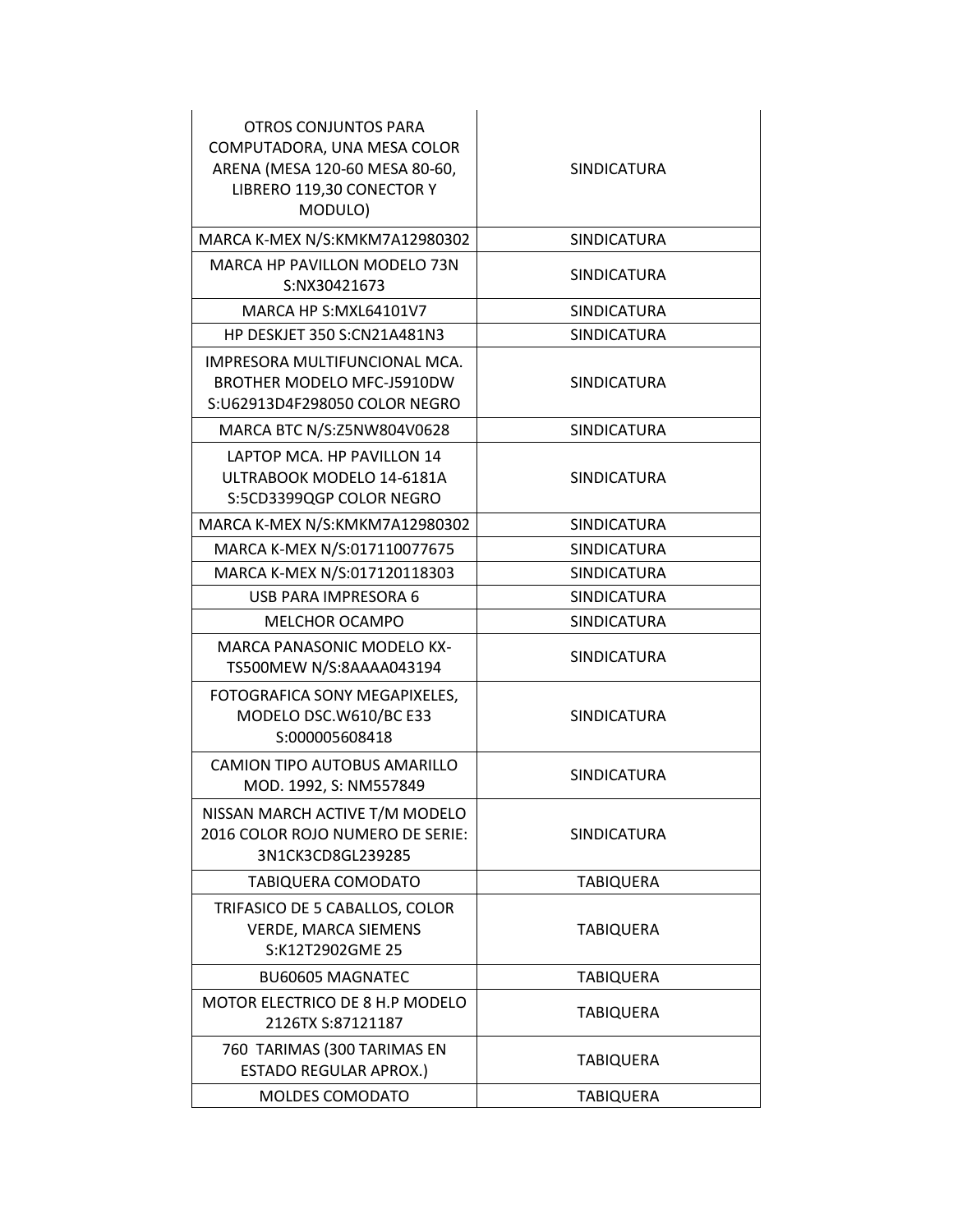| 6 PIEZAS DE MOLDE PARA TABICON<br>7x12x25                                                                                                                                                                                      | <b>TABIQUERA</b> |
|--------------------------------------------------------------------------------------------------------------------------------------------------------------------------------------------------------------------------------|------------------|
| 5 PIEZAS DE MOLDE PARATABICON<br>10x14x28                                                                                                                                                                                      | <b>TABIQUERA</b> |
| PARA LA ELABORACION DE TABIQUE<br><b>COMODATO</b>                                                                                                                                                                              | <b>TABIQUERA</b> |
| CAJON PARA , OLDE DE BLOCK, 1 PIEZA<br>DE 12x20x40                                                                                                                                                                             | TABIQUERA        |
| ANAQUEL                                                                                                                                                                                                                        | <b>TESORERIA</b> |
| ANAQUEL                                                                                                                                                                                                                        | <b>TESORERIA</b> |
| ANAQUEL                                                                                                                                                                                                                        | <b>TESORERIA</b> |
| ANAQUEL                                                                                                                                                                                                                        | <b>TESORERIA</b> |
| METALICO MEDIANO, COLOR GRIS,3<br><b>GAVETAS</b>                                                                                                                                                                               | <b>TESORERIA</b> |
| ESTUDIANTIL PEDESTAL DERECHO,<br>COLOR GRIS, 2 CAJONES                                                                                                                                                                         | <b>TESORERIA</b> |
| SECRETARIAL, 1.20X60X75<br><b>AGLOMERADO 2 CAJONES</b>                                                                                                                                                                         | <b>TESORERIA</b> |
| SECRETARIAL, 1.40X75 L DOMANI<br><b>CUATRO CAJONES</b>                                                                                                                                                                         | <b>TESORERIA</b> |
| PARA EQUIPO DE COMPUTO                                                                                                                                                                                                         | <b>TESORERIA</b> |
| PARA VISITANTE MODELO ITALIANO                                                                                                                                                                                                 | <b>TESORERIA</b> |
| PARA VISITANTE MODELO ITALIANO                                                                                                                                                                                                 | <b>TESORERIA</b> |
| SECRETARIAL NEGRO                                                                                                                                                                                                              | <b>TESORERIA</b> |
| TRES PISOS COLOR CAFÉ MODELO E04                                                                                                                                                                                               | <b>TESORERIA</b> |
| <b>RECLINABLE NEGRO</b>                                                                                                                                                                                                        | <b>TESORERIA</b> |
| MUEBLE SECRETARIAL PARA EQUIPO<br>DE COMPUTO                                                                                                                                                                                   | <b>TESORERIA</b> |
| <b>MARCA COMPAC PRESARIO</b><br>S:RCPRART10-0859                                                                                                                                                                               | <b>TESORERIA</b> |
| <b>MONITOR MARCA GHIA MODELO</b><br>MG1812 S: H1812140401604,<br>TECLADO MARCA GHIA S:<br>01405001168, CPU MARCA GHIA S:<br>228506, MOUSE MARCA GHIA S:<br>064050011514, BOCINAS MARCA GHIA<br>03404G002896, TODO COLOR NEGRO. | <b>TESORERIA</b> |
| IMPRESORA LASER JET Q10 M1132<br>S:HPENGAD4QQWW7 S:SN7ALNK02M                                                                                                                                                                  | TESORERIA        |
| <b>IMPRESORA MARCA EPSON L220 N°</b><br>SERIE VGNK352689                                                                                                                                                                       | <b>TESORERIA</b> |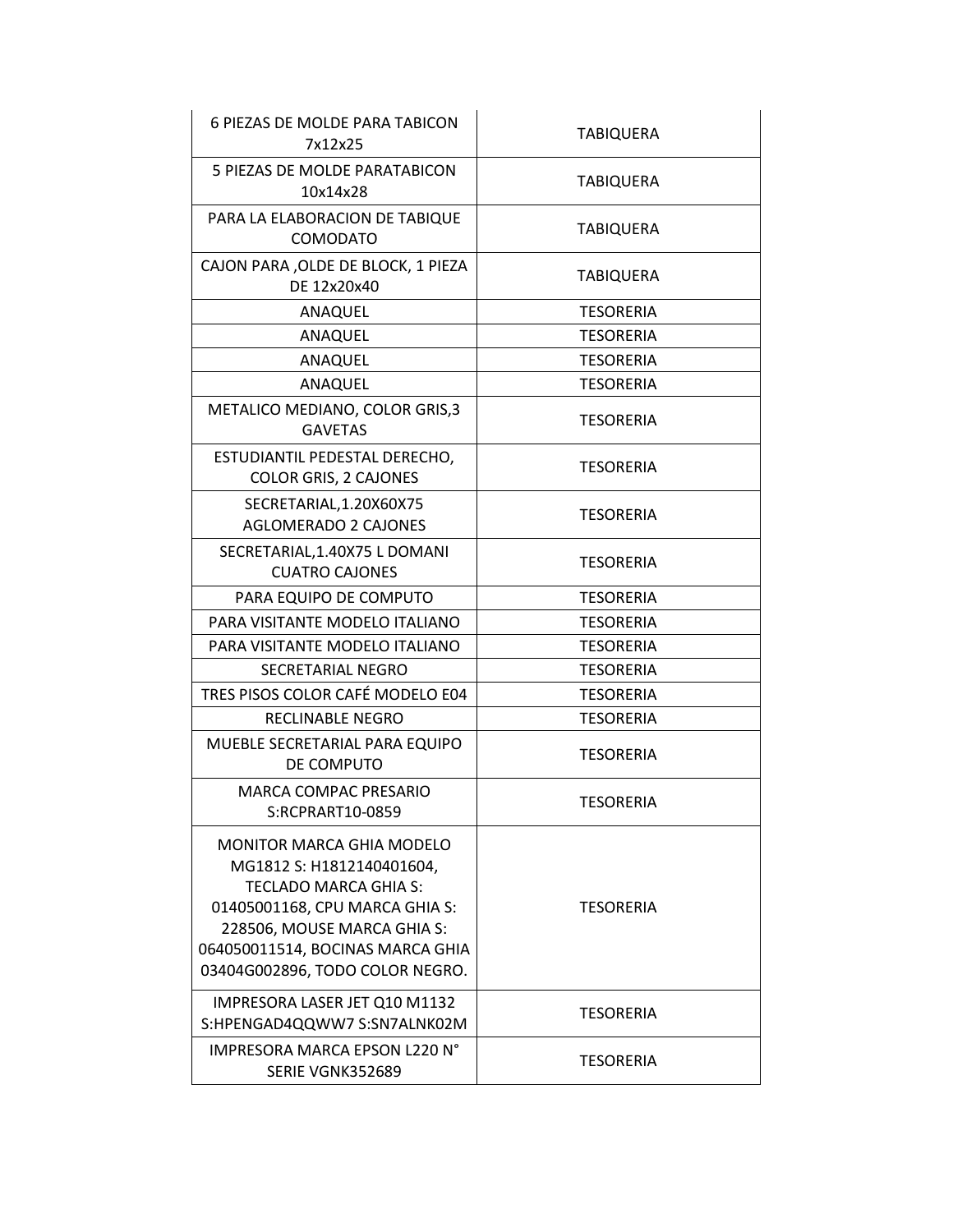| MONITOR MARCA GHIA MODELO<br>MG1812140400199 COLOR NEGRO | <b>TESORERIA</b> |
|----------------------------------------------------------|------------------|
| MOUSE MARCA LOGITECH PIN:810-<br>002181                  | <b>TESORERIA</b> |
| CARGADOR PARA LAPTOPS DE 120W<br>MODELO COM:137          | <b>TESORERIA</b> |
| MARCA HP S:C57347P35D COLOR<br><b>NEGRO</b>              | TESORERIA        |
| MARCA HP S:02538000105485                                | <b>TESORERIA</b> |
| <b>TECLADO TRUE BASIX</b>                                | <b>TESORERIA</b> |
| PANASONIC 7LBAA032307                                    | <b>TESORERIA</b> |
| PANASONIC                                                | <b>TESORERIA</b> |
| LUGAR DE MINICIPIO                                       | <b>TESORERIA</b> |
| MESA DE MADERA PARA EXTERIOR A<br><b>BASE DE PALETES</b> | <b>ECOSITIO</b>  |
| MESA DE MADERA PARA EXTERIOR A<br><b>BASE DE PALETES</b> | <b>ECOSITIO</b>  |
| MESA DE MADERA PARA EXTERIOR A<br><b>BASE DE PALETES</b> | <b>ECOSITIO</b>  |
| MESA DE MADERA PARA EXTERIOR A<br><b>BASE DE PALETES</b> | <b>ECOSITIO</b>  |
| MESA DE MADERA PARA EQUIPOS DE<br><b>COMPUTO</b>         | <b>ECOSITIO</b>  |
| MESA DE MADERA PARA EQUIPOS DE<br><b>COMPUTO</b>         | <b>ECOSITIO</b>  |
| MESA DE MADERA PARA EQUIPOS DE<br><b>COMPUTO</b>         | <b>ECOSITIO</b>  |
| MESA DE MADERA PARA EQUIPOS DE<br><b>COMPUTO</b>         | <b>ECOSITIO</b>  |
| <b>ESCRITORIO DE MADERA</b>                              | <b>ECOSITIO</b>  |
| SILLA PLEGABLE COLOR NEGRO PARA<br><b>EXTERIOR</b>       | <b>ECOSITIO</b>  |
| SILLA PLEGABLE COLOR NEGRO PARA<br><b>EXTERIOR</b>       | <b>ECOSITIO</b>  |
| SILLA PLEGABLE COLOR NEGRO PARA<br><b>EXTERIOR</b>       | <b>ECOSITIO</b>  |
| SILLA PLEGABLE COLOR NEGRO PARA<br><b>EXTERIOR</b>       | <b>ECOSITIO</b>  |
| SILLA PLEGABLE COLOR NEGRO PARA<br><b>EXTERIOR</b>       | <b>ECOSITIO</b>  |
| SILLA PLEGABLE COLOR NEGRO PARA<br><b>EXTERIOR</b>       | <b>ECOSITIO</b>  |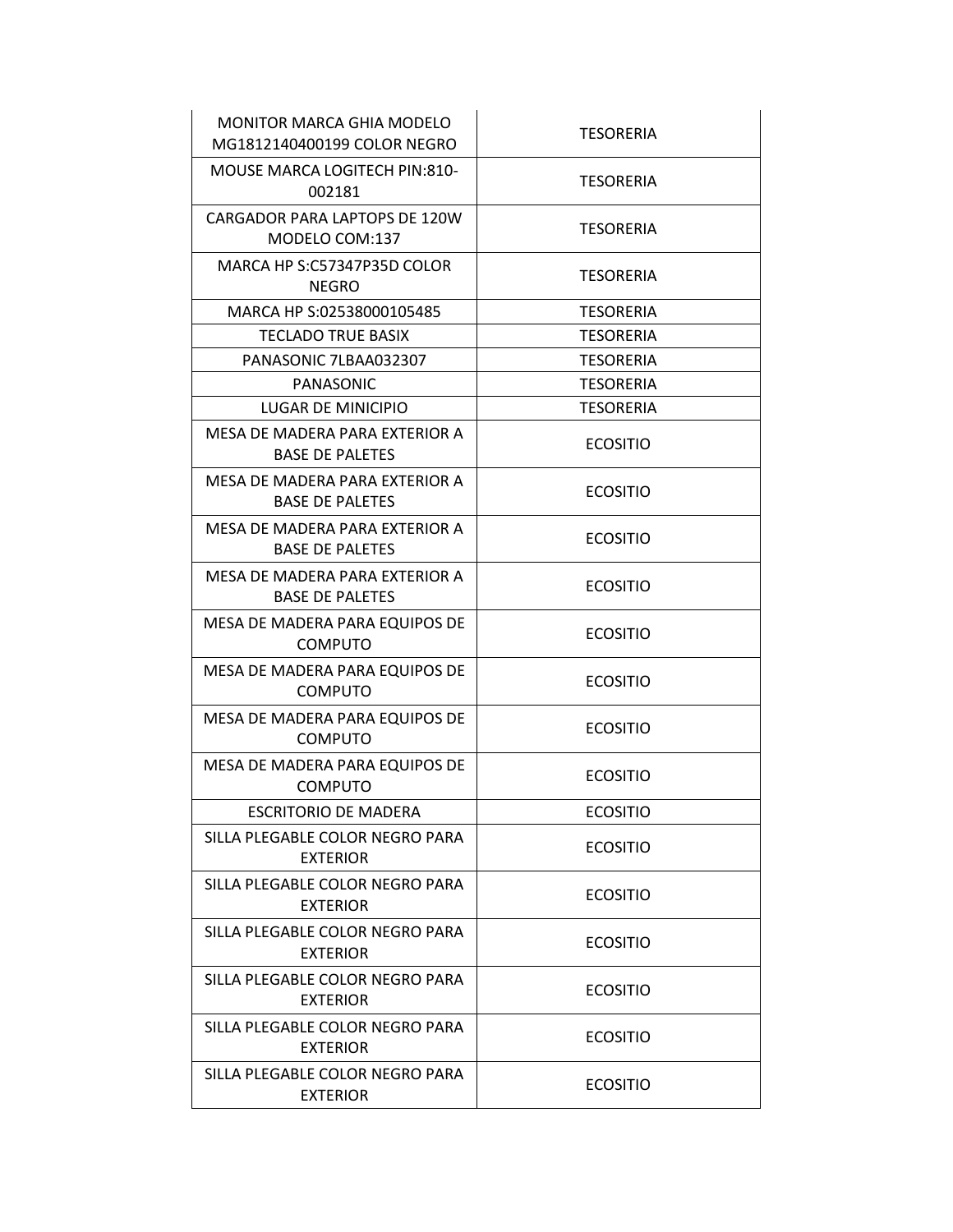| SILLA PLEGABLE COLOR NEGRO PARA<br><b>EXTERIOR</b> | <b>ECOSITIO</b> |
|----------------------------------------------------|-----------------|
| SILLA PLEGABLE COLOR NEGRO PARA<br><b>EXTERIOR</b> | <b>ECOSITIO</b> |
| SILLA PLEGABLE COLOR NEGRO PARA<br><b>EXTERIOR</b> | <b>ECOSITIO</b> |
| SILLA PLEGABLE COLOR NEGRO PARA<br><b>EXTERIOR</b> | <b>ECOSITIO</b> |
| SILLA PLEGABLE COLOR NEGRO PARA<br><b>EXTERIOR</b> | <b>ECOSITIO</b> |
| SILLA PLEGABLE COLOR NEGRO PARA<br><b>EXTERIOR</b> | <b>ECOSITIO</b> |
| SILLA PLEGABLE COLOR NEGRO PARA<br><b>EXTERIOR</b> | <b>ECOSITIO</b> |
| SILLA PLEGABLE COLOR NEGRO PARA<br><b>EXTERIOR</b> | <b>ECOSITIO</b> |
| SILLA PLEGABLE COLOR NEGRO PARA<br><b>EXTERIOR</b> | <b>ECOSITIO</b> |
| SILLA PLEGABLE COLOR NEGRO PARA<br><b>EXTERIOR</b> | <b>ECOSITIO</b> |
| SILLA SECRETARIAL DE TELA COLOR<br><b>NEGRO</b>    | <b>ECOSITIO</b> |
| SILLA SECRETARIAL DE TELA COLOR<br><b>NEGRO</b>    | <b>ECOSITIO</b> |
| SILLA SECRETARIAL DE TELA COLOR<br><b>NEGRO</b>    | <b>ECOSITIO</b> |
| SILLA SECRETARIAL DE TELA COLOR<br><b>NEGRO</b>    | <b>ECOSITIO</b> |
| SILLA SECRETARIAL DE TELA COLOR<br>NEGRO           | <b>ECOSITIO</b> |
| SILLA SECRETARIAL DE TELA COLOR<br><b>NEGRO</b>    | <b>ECOSITIO</b> |
| SILLA SECRETARIAL DE TELA COLOR<br><b>NEGRO</b>    | <b>ECOSITIO</b> |
| SILLA SECRETARIAL DE TELA COLOR<br><b>NEGRO</b>    | <b>ECOSITIO</b> |
| SILLA SECRETARIAL DE TELA COLOR<br><b>NEGRO</b>    | <b>ECOSITIO</b> |
| SILLA SECRETARIAL DE TELA COLOR<br><b>NEGRO</b>    | <b>ECOSITIO</b> |
| SILLA SECRETARIAL DE TELA COLOR<br><b>NEGRO</b>    | <b>ECOSITIO</b> |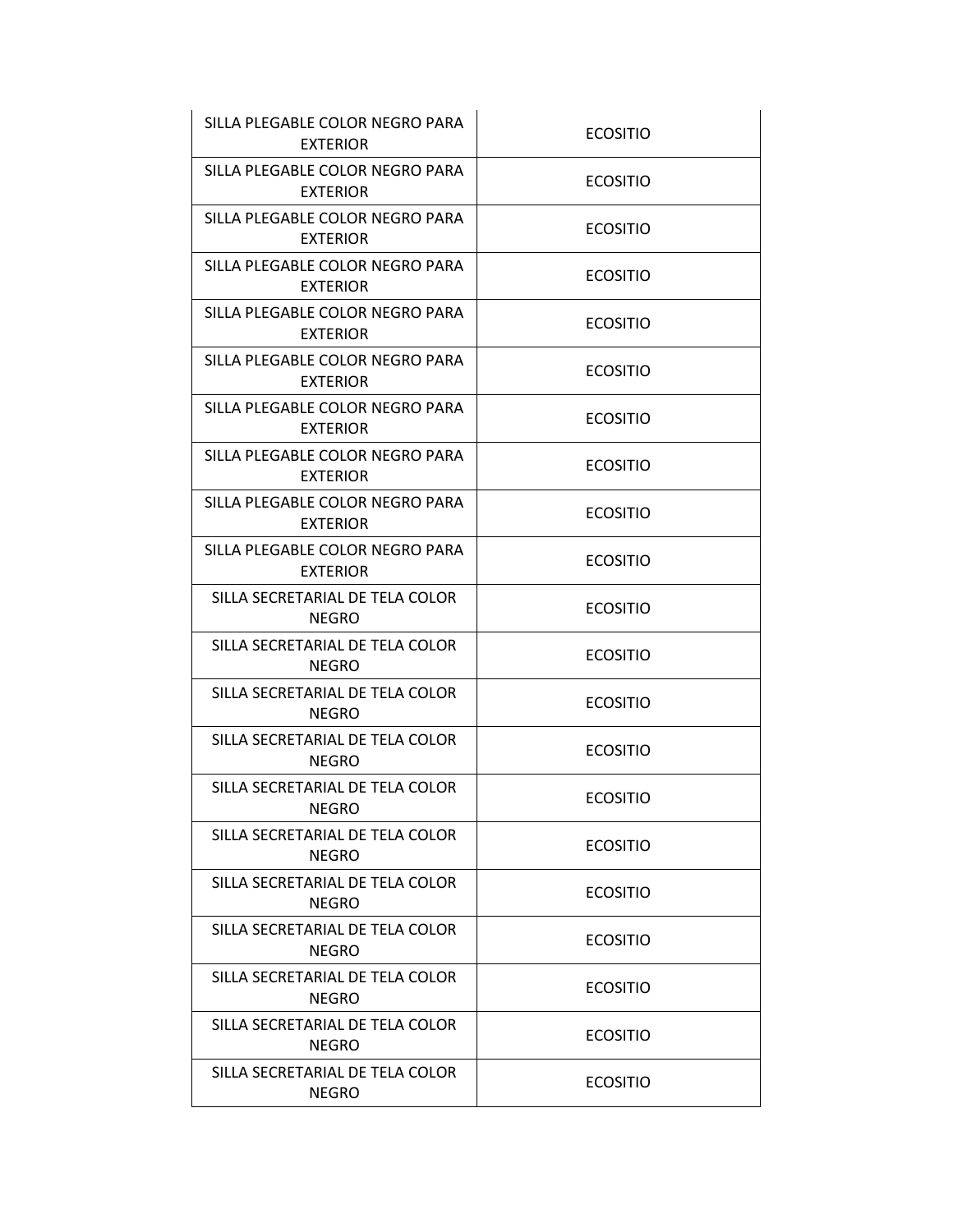| SILLA SECRETARIAL DE TELA COLOR<br>NEGRO                                                           | <b>ECOSITIO</b> |
|----------------------------------------------------------------------------------------------------|-----------------|
| SILLA SECRETARIAL DE TELA COLOR<br><b>NEGRO</b>                                                    | <b>ECOSITIO</b> |
| SILLA SECRETARIAL DE TELA COLOR<br><b>NEGRO</b>                                                    | <b>ECOSITIO</b> |
| SILLA SECRETARIAL DE TELA COLOR<br><b>NEGRO</b>                                                    | <b>ECOSITIO</b> |
| SILLA SECRETARIAL DE TELA COLOR<br><b>NEGRO</b>                                                    | <b>ECOSITIO</b> |
| SILLA EJECUTIVA COLOR NEGRO PIEL                                                                   | <b>ECOSITIO</b> |
| <b>PROYECTOR MARCA INFOCUS SERIE</b><br>N°. C4FJ72901257 CON CABLE DE LUZ<br>Y DE PC               | <b>ECOSITIO</b> |
| REGULADOR DE ENERGIA ELECTRICA<br>SERIE 221707507206                                               | <b>ECOSITIO</b> |
| REGULADOR DE ENERGIA ELECTRICA<br>SERIE 221707502332                                               | <b>ECOSITIO</b> |
| REGULADOR DE ENERGIA ELECTRICA<br>SERIE 221707502334                                               | <b>ECOSITIO</b> |
| REGULADOR DE ENERGIA ELECTRICA<br>SERIE 221707501630                                               | <b>ECOSITIO</b> |
| REGULADOR DE ENERGIA ELECTRICA<br>SERIE 221707505878                                               | <b>ECOSITIO</b> |
| PANTALLA PARA PROYECTOR MARCA<br><b>MULTIMEDIA SCREENS</b>                                         | <b>ECOSITIO</b> |
| MINISPLIT AIRE ACONDICIONADO N°<br>SERIE EXC181F7031700984                                         | <b>ECOSITIO</b> |
| KIT DE DEBILES VISUALES FULL HD 5.0<br>INCH PORTABLE DIGITAL VIDEO<br><b>MAGNIFIER MARCA EYOYO</b> | <b>ECOSITIO</b> |
| KIT DE DEBILES VISUALES FULL HD 5.0<br>INCH PORTABLE DIGITAL VIDEO<br><b>MAGNIFIER MARCA EYOYO</b> | <b>ECOSITIO</b> |
| <b>CONTENEDOR DE BASURA CON</b><br>DIVISION INORGANICA/ORGANICA                                    | <b>ECOSITIO</b> |
| <b>BOTE DE BASURA REDONDO DE</b><br>ACERO INOXIDABLE CON PEDAL                                     | <b>ECOSITIO</b> |
| BOTE DE BASURA REDONDO DE<br>ACERO INOXIDABLE CON PEDAL                                            | <b>ECOSITIO</b> |
| <b>BOTIQUIN DE PRIMEROS AUXILIOS</b>                                                               | <b>ECOSITIO</b> |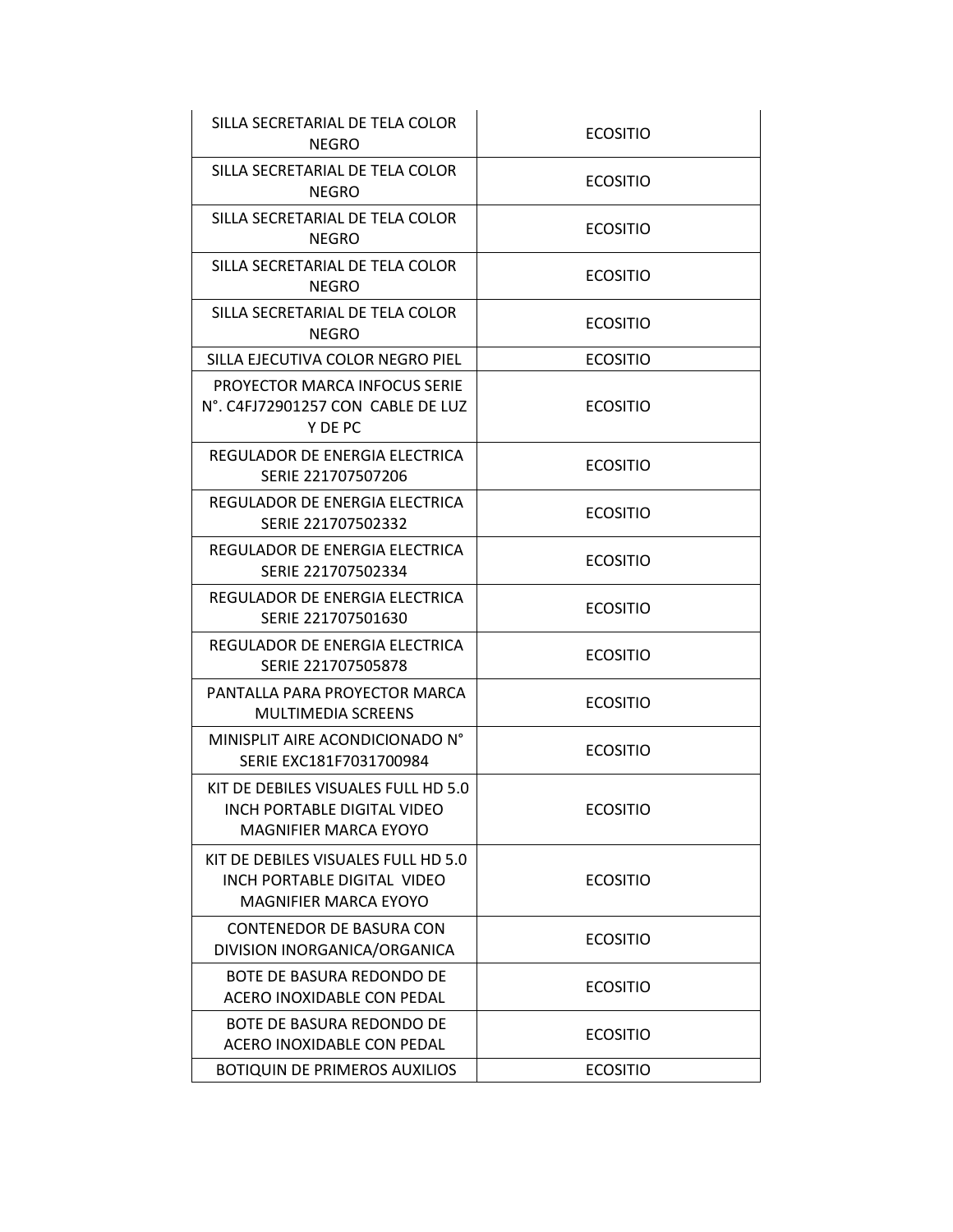| EXTINTOR COLOR ROJO MARCA<br>EXTIN-FLAM                                          | <b>ECOSITIO</b> |
|----------------------------------------------------------------------------------|-----------------|
| MARCA HP N° SERIE 8CC73906KT<br>(INCLUYE MONITOR, TECLADO, MOUSE<br>Y AUDIFONOS) | <b>ECOSITIO</b> |
| MARCA HP N° SERIE 8CC73906V6<br>(INCLUYE MONITOR, TECLADO, MOUSE<br>Y AUDIFONOS) | <b>ECOSITIO</b> |
| MARCA HP N° SERIE 8CC73906KV<br>(INCLUYE MONITOR, TECLADO, MOUSE<br>Y AUDIFONOS) | <b>ECOSITIO</b> |
| MARCA HP N° SERIE 8CC739071T<br>(INCLUYE MONITOR, TECLADO, MOUSE<br>Y AUDIFONOS) | <b>ECOSITIO</b> |
| MARCA HP N° SERIE 8CC73906XX<br>(INCLUYE MONITOR, TECLADO, MOUSE<br>Y AUDIFONOS) | <b>ECOSITIO</b> |
| MARCA HP N° SERIE 8CC73906WI<br>(INCLUYE MONITOR, TECLADO, MOUSE<br>Y AUDIFONOS) | <b>ECOSITIO</b> |
| MARCA HP N° SERIE 8CC7390723<br>(INCLUYE MONITOR, TECLADO, MOUSE<br>Y AUDIFONOS) | <b>ECOSITIO</b> |
| MARCA HP N° SERIE 8CC73906NV<br>(INCLUYE MONITOR, TECLADO, MOUSE<br>Y AUDIFONOS) | <b>ECOSITIO</b> |
| MARCA HP N° SERIE 8CC73907IJ<br>(INCLUYE MONITOR, TECLADO, MOUSE<br>Y AUDIFONOS) | <b>ECOSITIO</b> |
| MARCA HP N° SERIE 8CC73906XG<br>(INCLUYE MONITOR, TECLADO, MOUSE<br>Y AUDIFONOS) | <b>ECOSITIO</b> |
| MARCA HP N° SERIE 8CC73906QR<br>(INCLUYE MONITOR, TECLADO, MOUSE<br>Y AUDIFONOS) | <b>ECOSITIO</b> |
| MARCA HP N° SERIE 8CC73907CH<br>(INCLUYE MONITOR, TECLADO, MOUSE<br>Y AUDIFONOS) | <b>ECOSITIO</b> |
| MARCA HP N° SERIE 8CC73906QV<br>(INCLUYE MONITOR, TECLADO, MOUSE<br>Y AUDIFONOS) | <b>ECOSITIO</b> |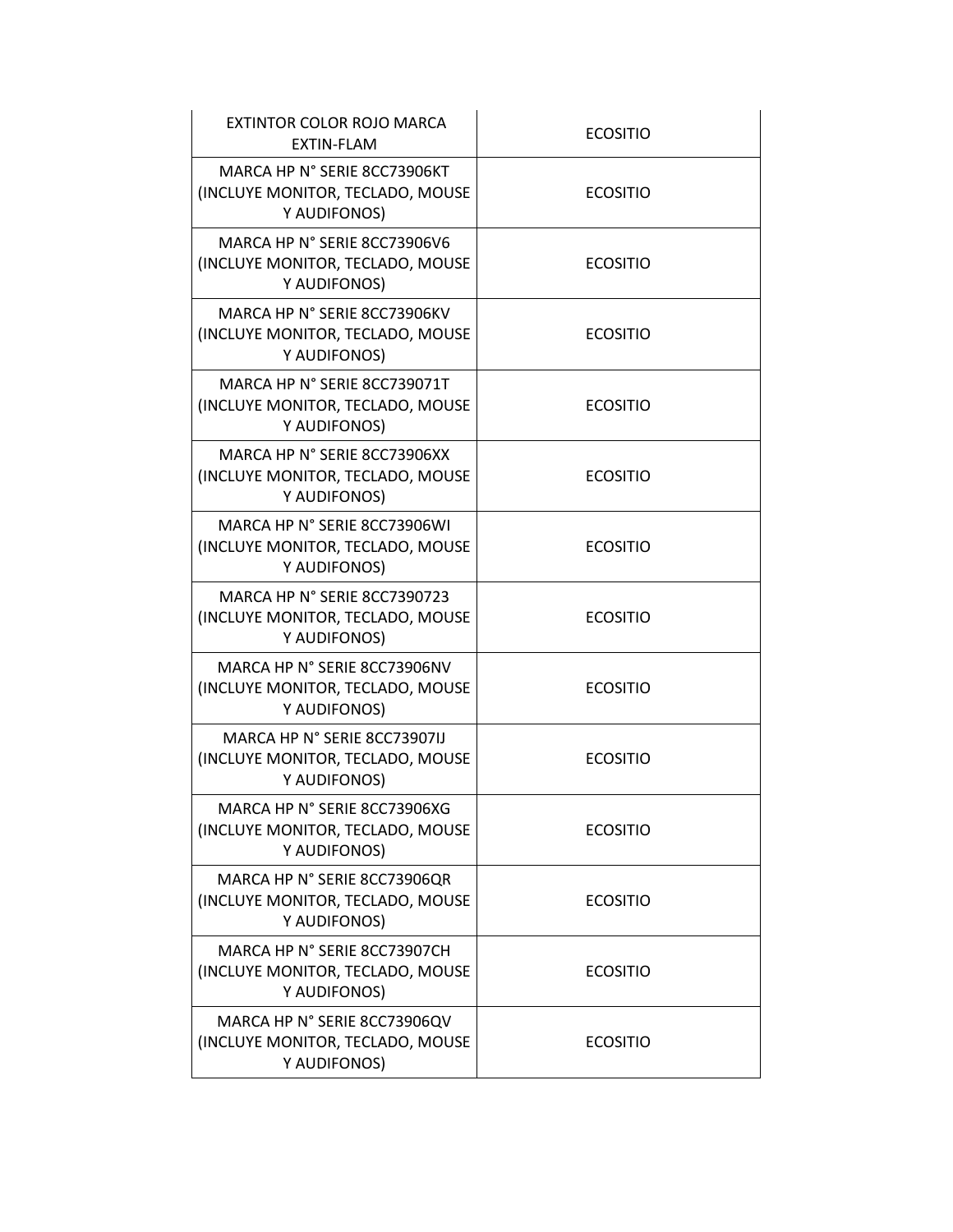| MARCA HP N° SERIE 8CC73906ZX<br>(INCLUYE MONITOR, TECLADO, MOUSE<br>Y AUDIFONOS) | <b>ECOSITIO</b> |
|----------------------------------------------------------------------------------|-----------------|
| MARCA HP N° SERIE 8CC73906KR<br>(INCLUYE MONITOR, TECLADO, MOUSE<br>Y AUDIFONOS) | <b>ECOSITIO</b> |
| MARCA HP N° SERIE 8CC73906XK<br>(INCLUYE MONITOR, TECLADO, MOUSE<br>Y AUDIFONOS) | <b>ECOSITIO</b> |
| MARCA HP N° SERIE 8CC73906MD<br>(INCLUYE MONITOR, TECLADO, MOUSE<br>Y AUDIFONOS) | <b>ECOSITIO</b> |
| <b>IMPRESORA MULTIFUNCIONAR</b><br>MARCA BROTHER N° SERIE<br>U63976G7N887834     | <b>ECOSITIO</b> |
| <b>TABLET MARCA BLECK DE 7" SERIE</b><br>391544029934                            | <b>ECOSITIO</b> |
| <b>TABLET MARCA BLECK DE 7" SERIE</b><br>391544029932                            | <b>ECOSITIO</b> |
| TABLET MARCA BLECK DE 7" SERIE<br>391544029933                                   | <b>ECOSITIO</b> |
| TABLET MARCA BLECK DE 7" SERIE<br>391544029928                                   | <b>ECOSITIO</b> |
| TABLET MARCA BLECK DE 7" SERIE<br>391544029937                                   | <b>ECOSITIO</b> |
| TABLET MARCA BLECK DE 7" SERIE<br>391544029940                                   | <b>ECOSITIO</b> |
| TABLET MARCA BLECK DE 7" SERIE<br>391544029936                                   | <b>ECOSITIO</b> |
| TABLET MARCA BLECK DE 7" SERIE<br>391544029938                                   | <b>ECOSITIO</b> |
| TABLET MARCA BLECK DE 7" SERIE<br>391544029939                                   | <b>ECOSITIO</b> |
| TABLET MARCA BLECK DE 7" SERIE<br>391544038432                                   | <b>ECOSITIO</b> |
| TABLET MARCA BLECK DE 7" SERIE<br>391544038438                                   | <b>ECOSITIO</b> |
| TABLET MARCA BLECK DE 7" SERIE<br>391544033165                                   | <b>ECOSITIO</b> |
| TABLET MARCA BLECK DE 7" SERIE<br>391544038434                                   | <b>ECOSITIO</b> |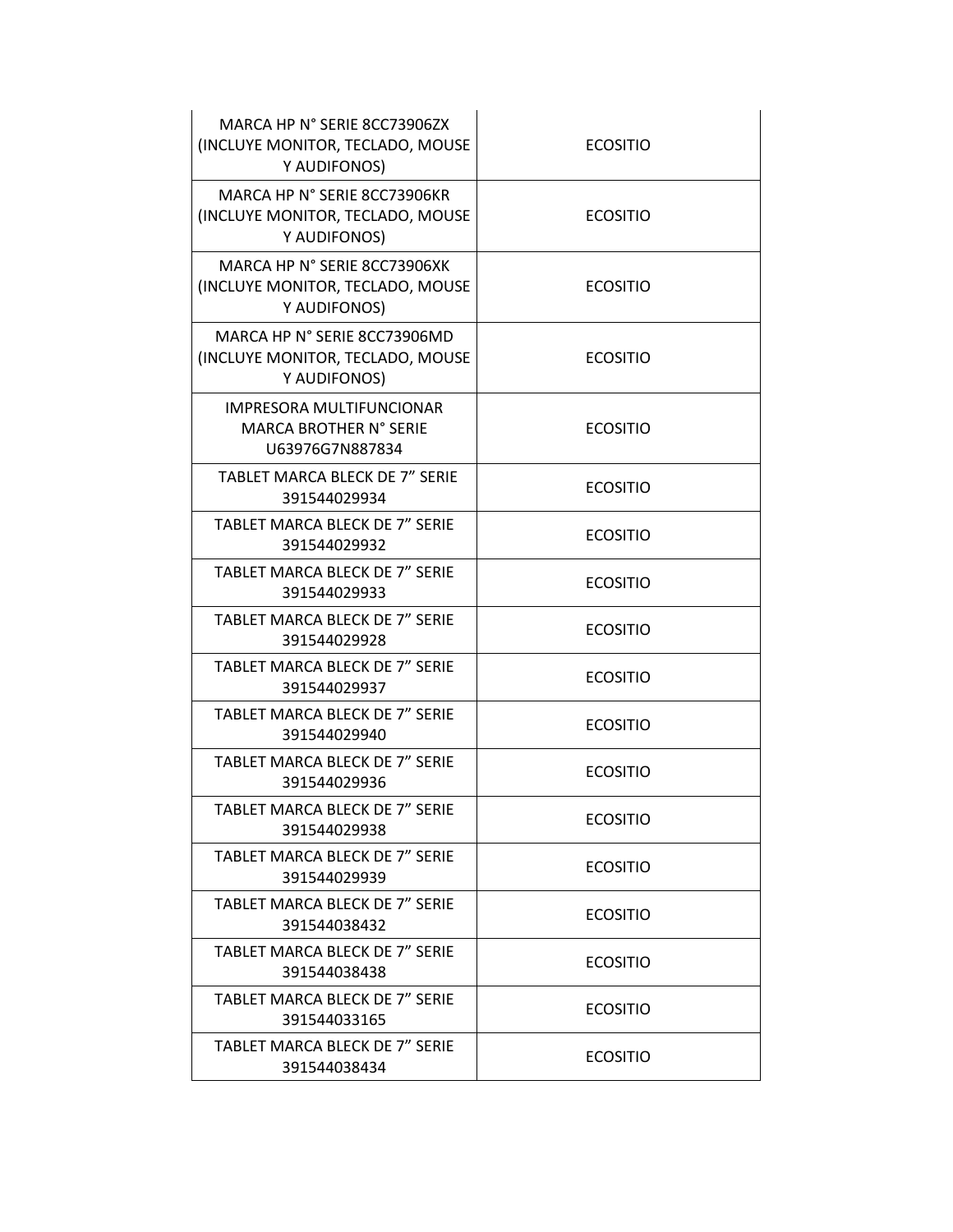| TABLET MARCA BLECK DE 7" SERIE<br>391544038439                      | <b>ECOSITIO</b>    |
|---------------------------------------------------------------------|--------------------|
| TABLET MARCA BLECK DE 7" SERIE<br>391544038440                      | <b>ECOSITIO</b>    |
| TABLET MARCA BLECK DE 7" SERIE<br>391544029935                      | <b>ECOSITIO</b>    |
| ROUTER MARCA TECHNICOLOR<br>L21503737510871                         | <b>ECOSITIO</b>    |
| ROUTER MARCA TECHNICOLOR<br>L21503737516794                         | <b>ECOSITIO</b>    |
| ROUTER MARCA TECHNICOLOR<br>L21503737514341                         | <b>ECOSITIO</b>    |
| ROUTER MARCA TECHNICOLOR<br>L21503737514853                         | <b>ECOSITIO</b>    |
| SILLA SECRETARIAL "TOWER".                                          | <b>TESORERIA</b>   |
| SILLA SECRETARIAL "TOWER".                                          | <b>TESORERIA</b>   |
| MULTIFUNCIONALLASERJET A COLOR<br>HP PRO M477FNW 28 PPM NEGRO       | <b>TESORERIA</b>   |
| MULTIFUNCIONAL EPSON L575, PPM                                      | SINDICATURA        |
| KIT PC CPU AMD A6MB BIOSTAR /8GB<br>DDR4/240 GB SSD/MN HP 20 P      | <b>SINDICATURA</b> |
| KIT PC, CPU, AMD, A6MB BIOSTAR 8<br>GB, DDR 4/240 GB, SSD/MN HP 20P | <b>TESORERIA</b>   |
| TECLADO/ MOUSE LOGITECH, NEGRO<br>USB PC                            | DIF MUNICIPAL      |
| TELEFONO INALAMBRICO MCA.<br><b>MOTOROLA</b>                        | DIF MUNICIPAL      |
| TECLADO LOGITECH K120, NEGRO, USB<br>RESISTENTE A DERRAMES          | <b>TESORERIA</b>   |
| KIT PC, CPU, AMD A6MB BIOSTAR/8GB<br>DDR4/240GB SSD/MN HP 20 P      |                    |
| MUEBLE DE OFICINA "EJECUTIVA"                                       |                    |
| COMPUTRADORA DE ESCRITORIO<br><b>COMPLETA</b>                       |                    |
| CPU, AMD A6MB BIOSTAR/8GB<br>DDR4/240GB SSD                         |                    |
| PODADORA HONDA GCV 160<br>C/TRACCION                                |                    |
| DISPENSADOR DE AGUA<br>FRIA/CALIENTE PARA GARRAFON;<br>"ROYAL"      |                    |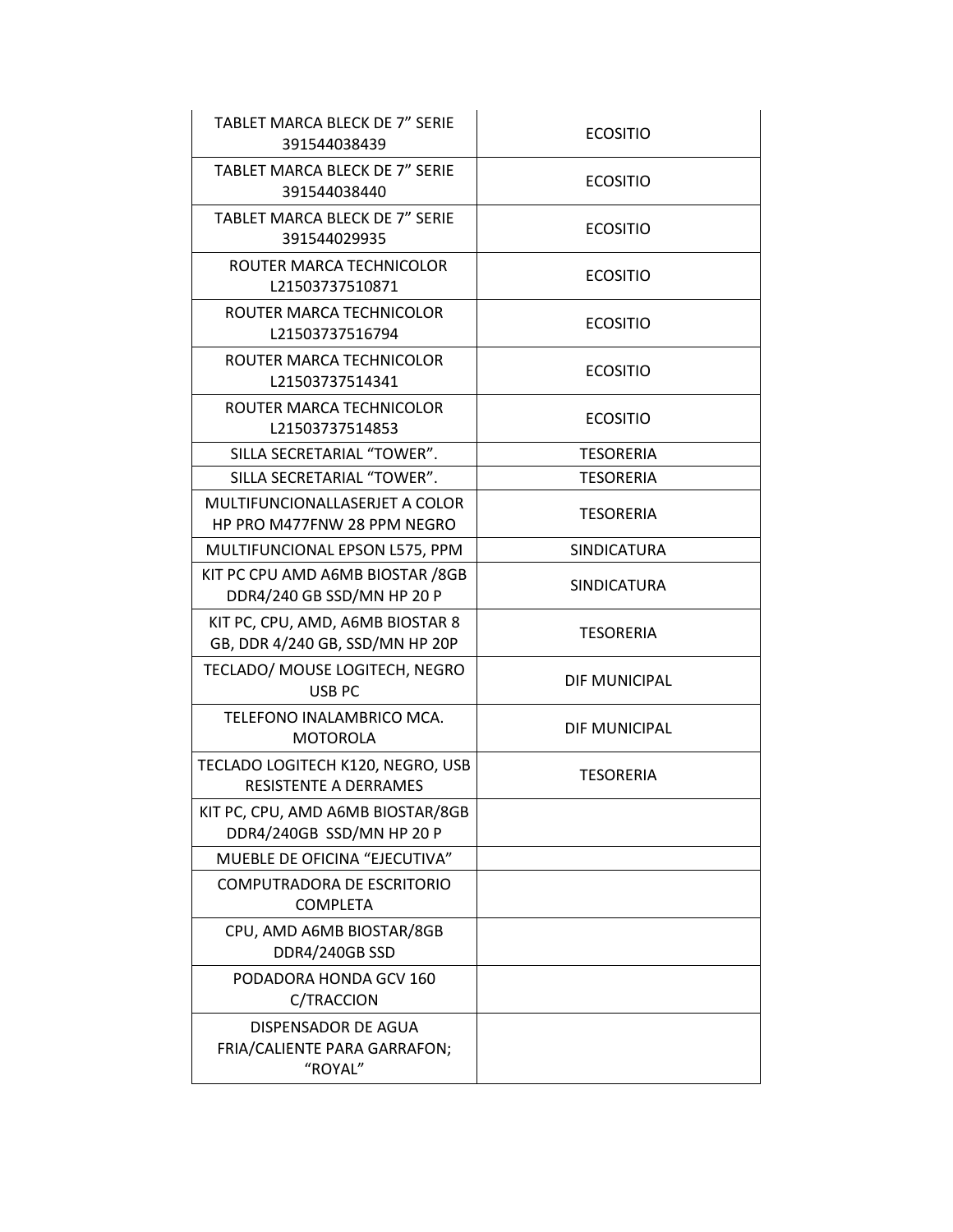| BANCA DE ESPERA, TRES PLAZAS<br><b>ACEROPU</b>                                                 |  |
|------------------------------------------------------------------------------------------------|--|
| MUEBLE PARA OFICINA, SILLA<br><b>EJECUTIVA</b>                                                 |  |
| MUEBLE PARA OFICINA, SILLA<br><b>EJECUTIVA</b>                                                 |  |
| KIT PC, CPU, AMD A6MB BIOSTAR/8GB<br>DDR4/240GB SSD/MN HP 20 P                                 |  |
| ESCRITORIO EN "U" CON LIBRERO, DE<br>1.40 *2.20 MTS.                                           |  |
| SILLA GERENCIAL COAESTER                                                                       |  |
| DOS SILLAS EJECUTIVAS EN COLOR<br><b>NEGRO</b>                                                 |  |
| DOS COMPUTADORAS HP SERIES:<br>8CC8100YJ5; y, 0CC8221GV8;<br>IMPRESORA OFICCE JET PRO 7740.    |  |
| LAPTOP LENOVO THINKPAD L460                                                                    |  |
| VEHICULO MARCA HONDA ACOORD,<br>TIPO SEDAN, MODELO 2005, NO.<br>SERIE: JHMCN36435C0021         |  |
| <b>VEHICULO MARAC NISSAN CENTRA</b><br>TIPO SEDAN, MODELO 2006, NO.<br>SERIE: 3N1CB51D86L59443 |  |
|                                                                                                |  |
| SILLA VALENTINA EJECUTIVA<br><b>VISITANTES</b>                                                 |  |
| SILLON EJECUTIVO, GERENCIAL DE PIEL                                                            |  |
| ESCRITORIO EN L HAVANO                                                                         |  |
| IMPRESORA MULTIFUNCIONAL HP 410,<br>TINTA CONTINUA WIFI.                                       |  |
| LAPTOPN LENOVO THINKPAD L460                                                                   |  |
| LAPTOP LENOVO THINKAD L460                                                                     |  |
| LAPTOP LENOVO THINKAD L461                                                                     |  |
| IMPRESORA MULTIFUNCIONAL HP 410,<br>TINTA CONTINUA WIFI                                        |  |
| COMPUTADORA DE ESCRITORIO<br><b>COMPLETA</b>                                                   |  |
| <b>COMPUTADORES DE ESCRITORIO</b>                                                              |  |